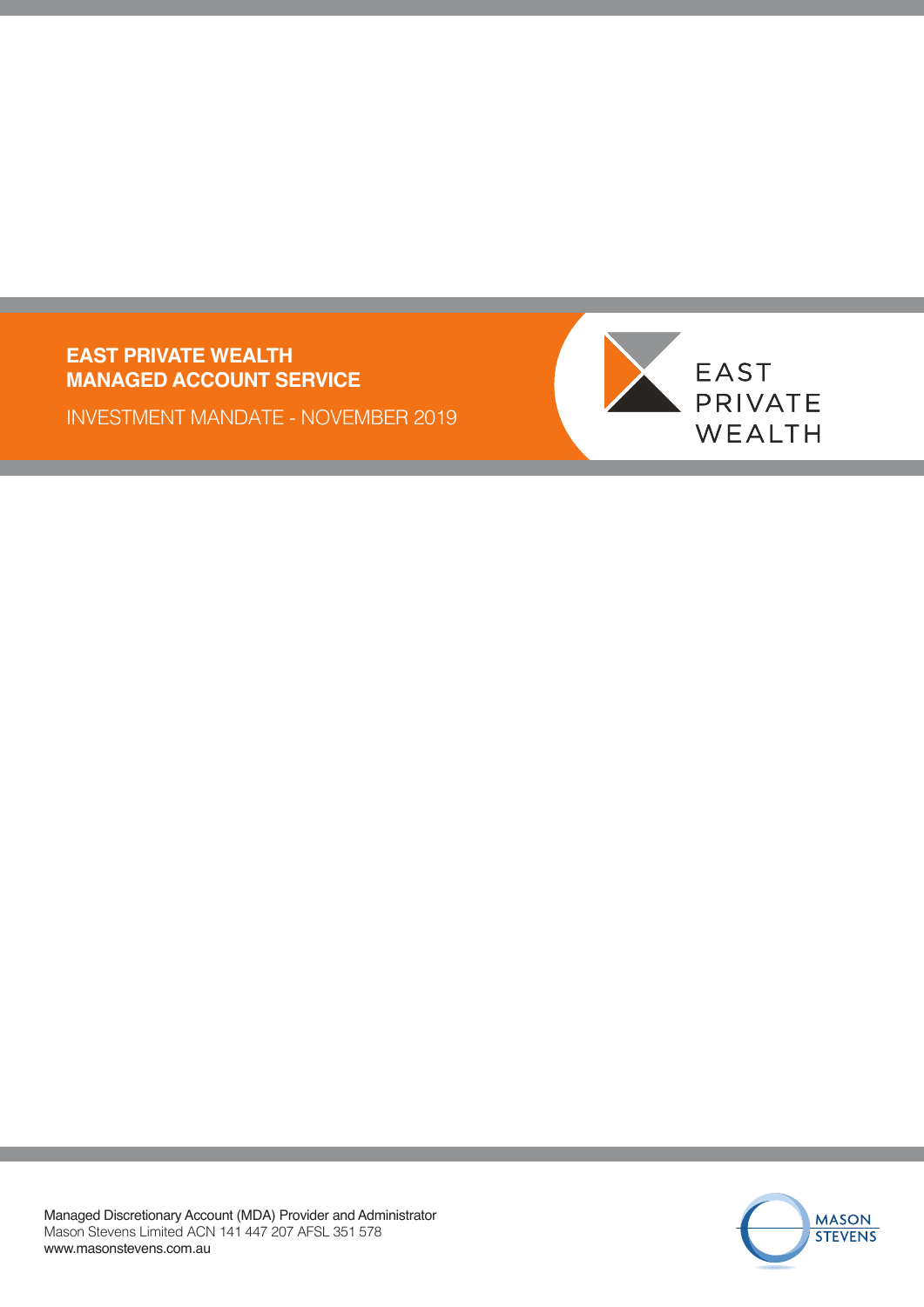## Important information

This document has been issued by Mason Stevens Limited ABN 91 141 447 207, AFSL 351578 (Mason Stevens). Mason Stevens is the Managed Discretionary Account (MDA) Provider of the MDA Service. Mason Stevens has appointed Enhanced Asset Management Pty Ltd ACN 635 499 857, a Corporate Authorised Representative (CAR 1278093) of Oreana Financial Services Pty Ltd ABN 70 136 022 921 (Oreana), as Investment Sub-Adviser on the Managed Portfolio(s) outlined in this Investment Mandate. Oreana has appointed East Private Wealth Pty Ltd ABN 91 607 515 122 AFSL 482234 (a Corporate Authorised Representative CAR 341510 of Oreana Financial Services) as distributor of this service.

Mason Stevens has appointed a licensed sub-custodian to hold all client monies and financial products in accordance with regulatory requirements. A copy of the agreement under which the appointment of the subcustodian was made is available for inspection at the registered office of Mason Stevens.

If you are considering using a managed account you must read the Mason Stevens account application and the Managed Portfolio information outlined in this document and the Mason Stevens Financial Services Guide.

If you are a retail investor, you must obtain personal advice from a licensed financial adviser on whether a managed account and a particular Managed Portfolio is appropriate for you given your personal goals, needs and financial circumstances. This document is produced without consideration of the investment goals, needs or financial circumstances of any person who may read it.

Investment involves risk, potentially resulting in (but not limited to) delays in payment of withdrawal proceeds and the loss of income and capital invested. Past performance is not necessarily indicative of future performance. Mason Stevens, Oreana and Enhanced Asset Management Pty Ltd (Enhanced Asset Management, EAM) and their respective directors, officers, employees, sub-contractors and associates do not assure or guarantee the capital value of your investments will be maintained or the investment performance of any investments acquired through the managed account under any Managed Portfolio.

Where there are references in this document to data provided by third parties, none of Mason Stevens, Oreana, or EAM has control over that data and neither party accepts any responsibility for verifying or updating that data.

Mason Stevens, Oreana and EAM and their respective directors, officers, employees and associates may from time to time hold interests in investments of, or earn fees and other benefits from, corporations or investment vehicles which may be held in your managed account under any Managed Portfolio.

Oreana and EAM consent to the statements in this document attributable to it or referring to them, and have not withdrawn their consent. Oreana and EAM have confirmed the statements attributable to them or referring to it are not misleading or deceptive at the time of issue.

All amounts in this document are quoted in Australian dollars and all fees are inclusive of the estimated net effect of GST (i.e. inclusive of GST, less any input tax credits and/or reduced input tax credits).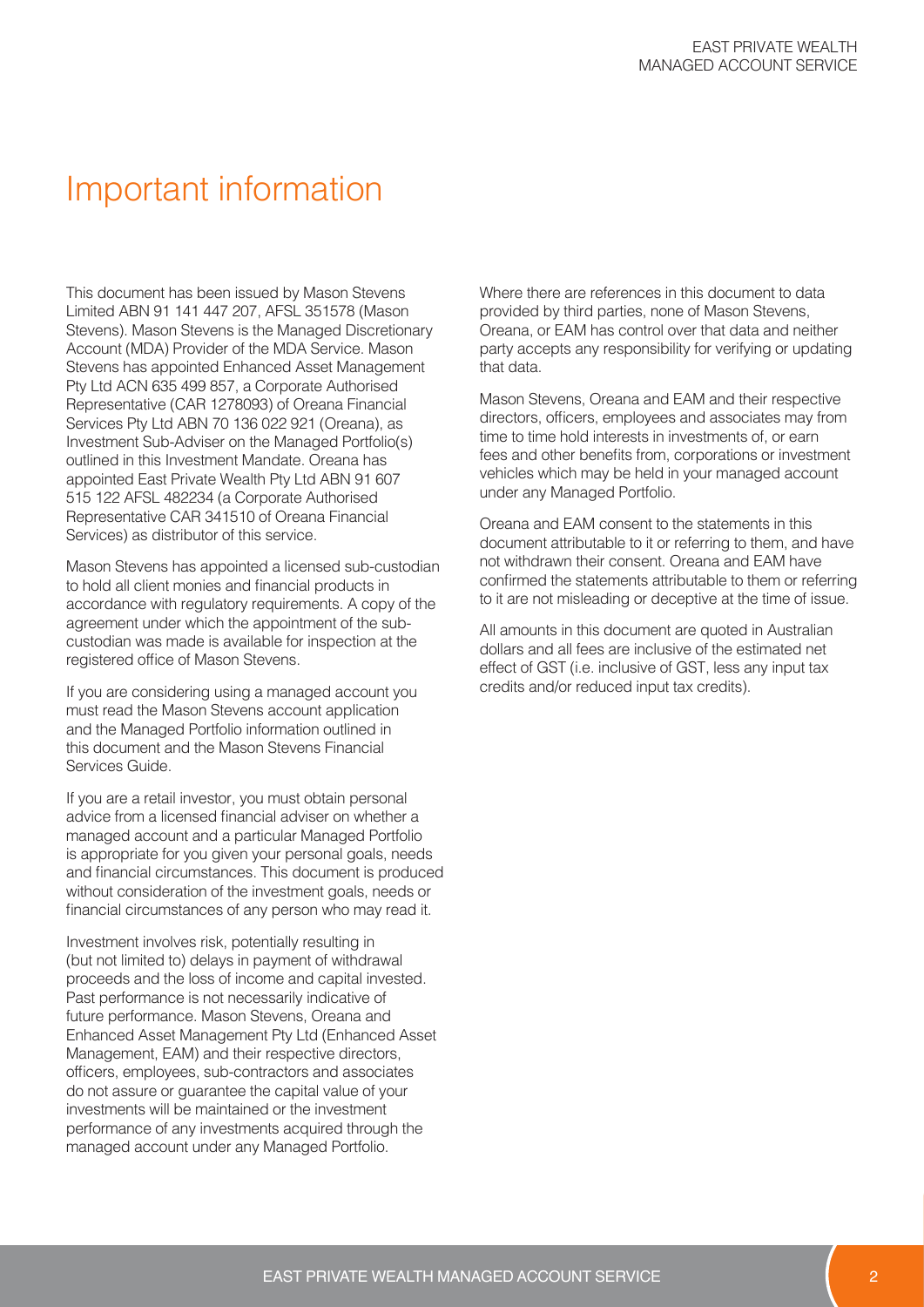# 1. The East Private Wealth Managed Account Service

#### **1.1 INTRODUCTION**

#### **Managed Discretionary Accounts (MDA)**

A Managed Discretionary Account (known as a Managed Account) allows you to invest in one or more professionally managed Managed Portfolios, consisting of portfolios of assets that follow defined investment strategies.

By agreeing to an investment mandate, you will delegate the day-to-day investment decisions of the Managed Portfolios to an MDA Provider, who may be advised or appoint an Investment Sub-Adviser.

A Managed Portfolio may invest in the following types of assets:

- Australian and international equities
- Fixed income securities
- Listed property
- Exchange Traded funds (ETFs)
- Managed funds
- **Alternatives**
- Cash

Unlike investing in managed funds, investors in managed accounts retain the beneficial ownership of the underlying assets of the Managed Portfolio(s). This ultimately means that you will be entitled to any income generated from assets held in the Managed Portfolio but will also be liable for any tax consequences.

In addition, there are differences between investing in a managed account and an investor holding the asset directly. The table below outlines the primary differences between the two.

|                             | <b>MDA Service</b>                                                                                                                                                                                                                                                                                                                                                     | <b>Direct Investment</b>                                                                                                                                                                                                                   |
|-----------------------------|------------------------------------------------------------------------------------------------------------------------------------------------------------------------------------------------------------------------------------------------------------------------------------------------------------------------------------------------------------------------|--------------------------------------------------------------------------------------------------------------------------------------------------------------------------------------------------------------------------------------------|
| <b>Beneficial</b><br>Owner  | You retain beneficial ownership of all investments.<br>You are entitled to all dividends, franking credits<br>and distributions. The underlying investments are<br>registered in the name of the Custodian appointed<br>by the MDA Provider.                                                                                                                           | You retain beneficial ownership of<br>all investments. You are entitled to<br>all dividends, franking credits and<br>distributions. The investments are usually<br>registered in your name via CHESS or other<br>market settlement system. |
| Corporate<br><b>Actions</b> | As the investments are registered in the<br>Custodian's name any notices for corporate<br>actions are sent to the Custodian. Upon set up of<br>your MDA Service you will be required to provide<br>standing instructions for future corporate actions<br>which the Custodian will implement going forward.                                                             | You receive all shareholder notifications<br>on corporate actions directly. You are<br>responsible for communicating with the<br>share registry directly to provide instructions<br>on each actionable corporate action.                   |
| <b>Administration</b>       | The Custodian structure removes the hassle of<br>paperwork. All contract notes, holding statements,<br>dividend statements can be handled by the<br>Custodian and reported directly to your online<br>account. At the end of financial year the investor<br>is provided with an annual report which provides<br>information to assist with them with their tax return. | All investor communication is sent directly<br>to you. You will need to administer all your<br>individual investments.                                                                                                                     |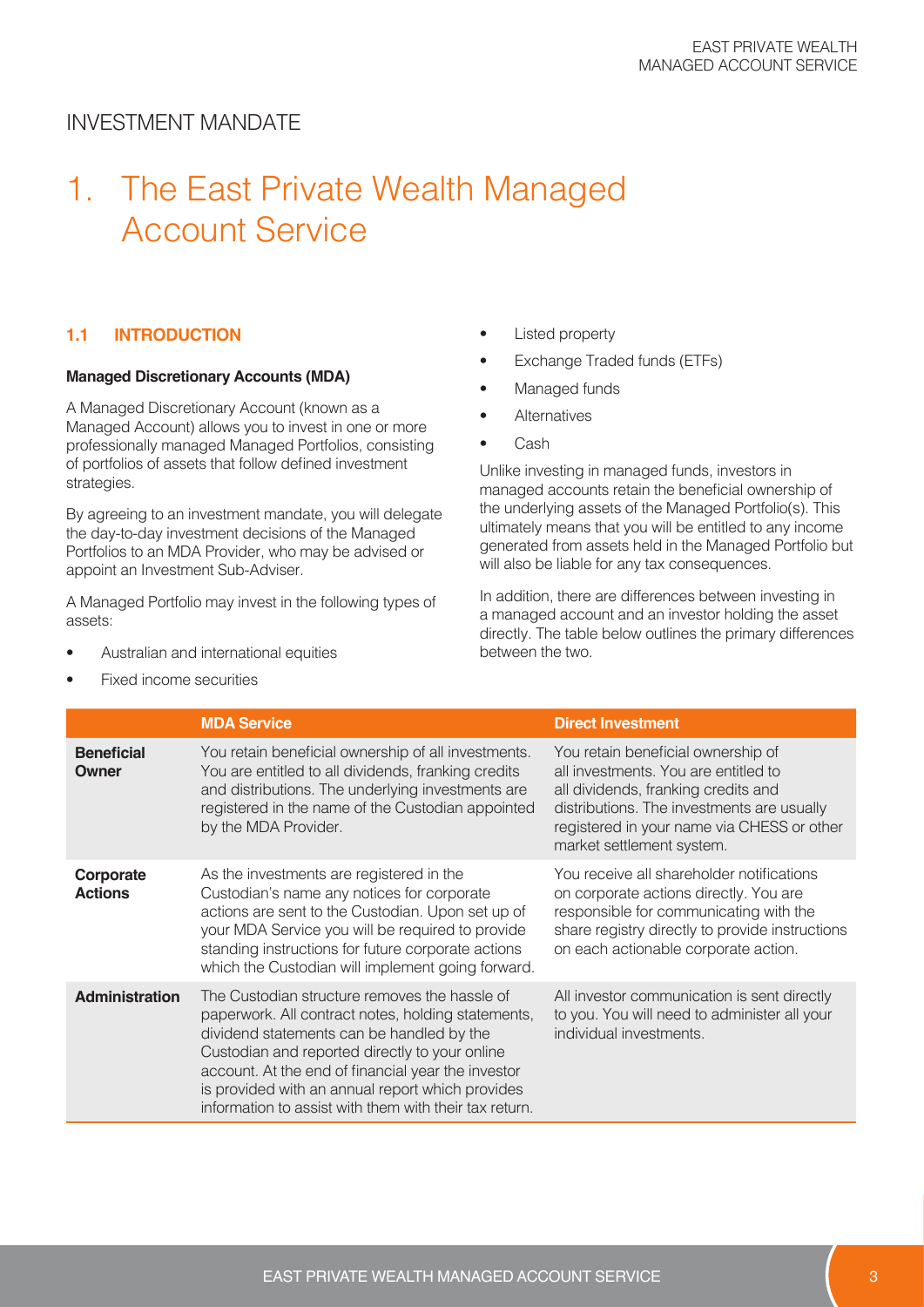# 1. The East Private Wealth Managed Account Service

#### **Self-Directed Portfolio (SDP)**

In addition to holding selected Managed Portfolio(s), you (or your licensed financial adviser) will also have the flexibility to choose your own portfolio of assets and hold those investments in what is known as a Self-Directed Portfolio (SDP). An SDP allows you to instruct the Mason Stevens to deal in securities or other investments on your behalf on an execution-only basis. These securities will be held outside of any Managed Portfolio(s) that you choose.

An SDP provides investors with the ability to hold securities across multiple asset classes and multiple international securities exchanges, approved by Mason Stevens.

Mason Stevens will automatically open an SDP for you on establishment of the Managed Account Service (Service).



#### **Benefits of the Managed Account Service**

The Managed Account Service (Service) allows you to consolidate other investments you may hold and benefit from consolidated management, execution and reporting. Investors are able to view their holdings in their Managed Account, any transactions and investment performance on a daily basis.

If you are a retail client you can only access the Service through a licensed financial adviser and you must be provided with personal advice. Personal advice will determine whether the Managed Portfolio(s) offered and the Service is suitable for you. Your financial adviser will issue you with a Statement of Advice (SOA).

#### **Suitability of this Managed Account Service**

Please note that the East Private Wealth Managed Account Service may not be suitable to your relevant circumstances if you have provided limited or inaccurate personal information to your financial adviser. Furthermore, the Service may cease to be suitable should your relevant circumstances change. You should speak as soon as possible with your financial adviser should your circumstances change at any stage.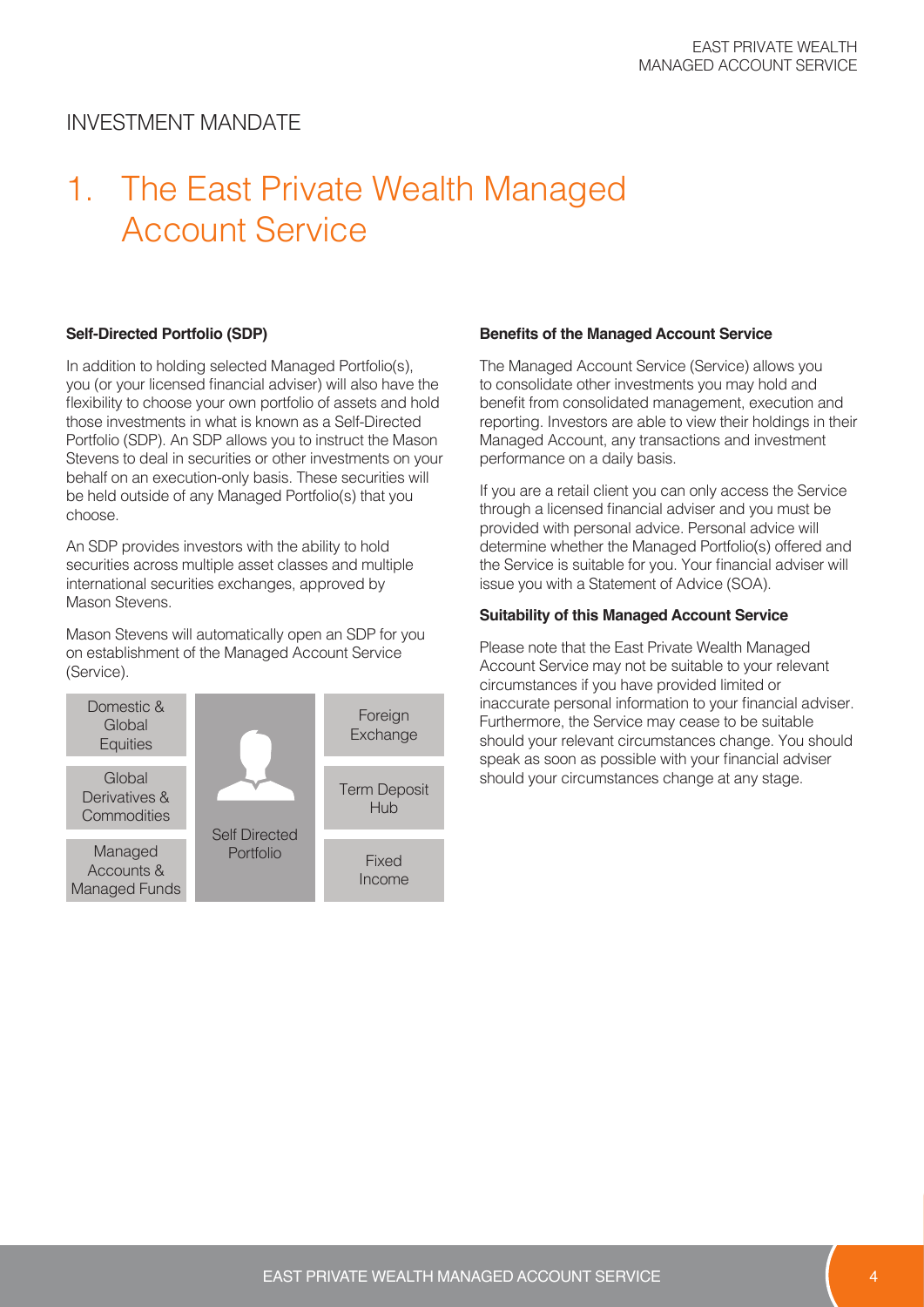## 1. The East Private Wealth Managed Account Service

#### **1.2 PARTIES TO THE INVESTMENT MANDATE**

The Investment Mandate is between Mason Stevens and the investor (you) for your investment in your selected Managed Portfolio(s).

#### **Investment Sub-Adviser**

Mason Stevens has appointed Enhanced Asset Management as the Investment Sub-Adviser of the East Private Wealth Managed Account Service.

Enhanced Asset Management's responsibilities include:

- to advise the MDA Provider on and manage the Managed Portfolio(s) in accordance with the defined investment parameters outlined in this document;
- to advise the MDA Provider on the composition of the investment universe for the Managed Portfolio(s) and advise of any changes in accordance with the defined investment parameters;
- to advise the MDA Provider on corporate actions arising from any direct investments held across any of the Managed Portfolios(s).

#### **MDA Provider**

Mason Stevens is the MDA Provider and Administrator of the Service.

Mason Stevens' responsibilities include:

- establishing your Managed Account
- maintaining records of investments in your Managed Portfolio(s) and providing you with up-todate online reporting
- implementing transactions in accordance with your instructions or delegated authority
- changes to the Managed Portfolio(s) as instructed by the Portfolio Manager
- implementing corporate actions in response to Portfolio Manager advice;
- arranging the settlement of investments in your Managed Portfolio(s)
- recording income on investments held in your Managed Portfolio(s)and crediting the cash account
- supervising compliance of the Investment Sub-Adviser's portfolio parameters within the Managed Portfolio(s).

#### **Custodian**

Mason Stevens is licensed by the Australian Securities and Investments Commission (ASIC) to provide custodial and depositary services to clients.

Mason Stevens has appointed a licensed sub-custodian to hold client monies and all financial products. Our primary sub-custodian is

National Australia Bank  $|P|$  AVel 12 500 Bourke Street Melbourne VIC 3000

NB: National Australia Bank has engaged Citibank N.A. as it's global sub-custodian.

From time to time Mason Stevens may change the appointed sub-custodian.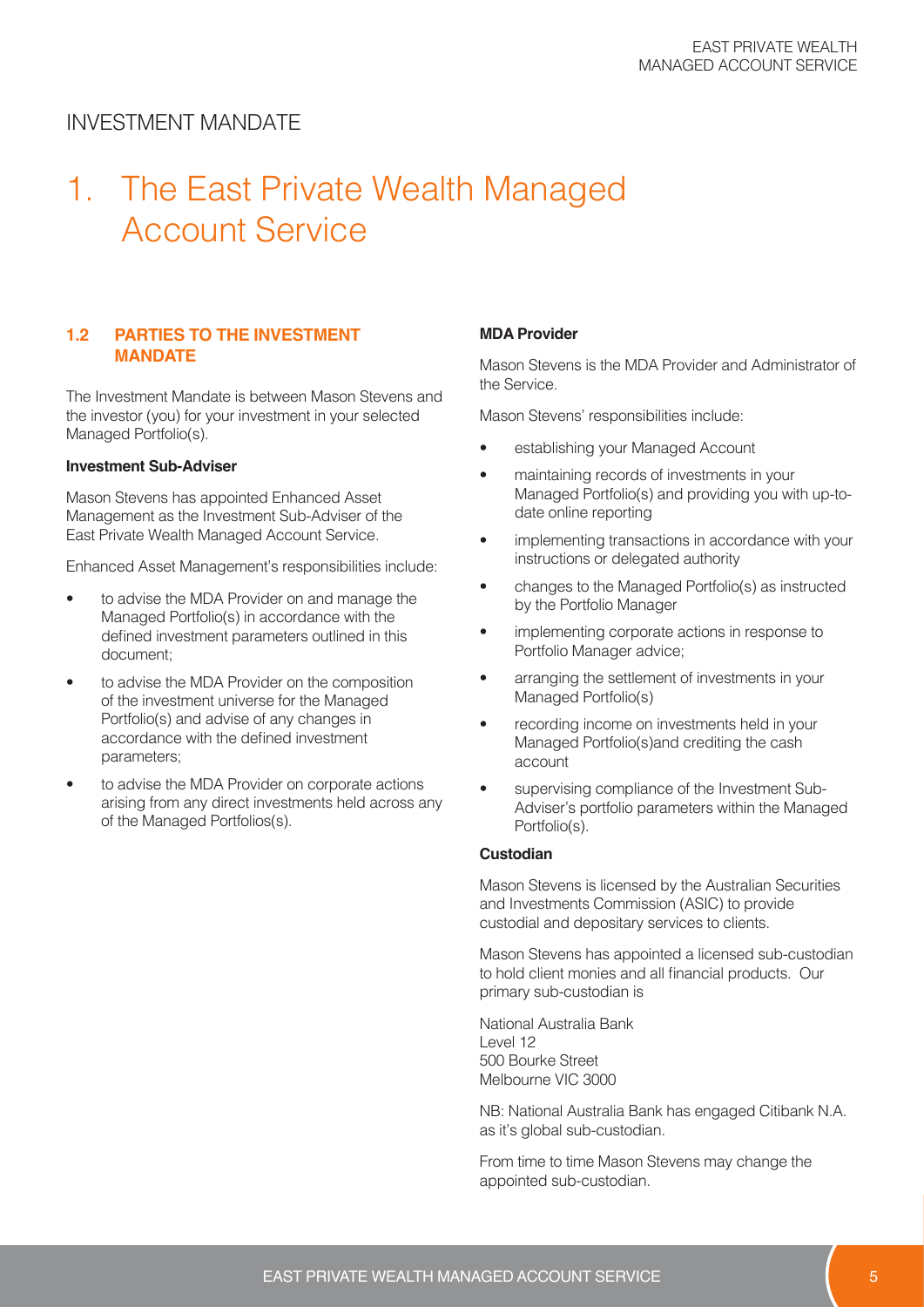# 2. About the relevant parties

#### **2.1 ABOUT OREANA**

Oreana Financial Services (Oreana) is part of the Oreana group of companies, a privately-owned business which has been in operation for over 19 years. Oreana is a financial services company that specialises in delivering expert financial planning and investment solutions for both local and expatriate clients.

Oreana is the licensee for both Enhanced Asset Management and East Private Wealth who are related entities.

#### **2.2 ABOUT ENHANCED ASSET MANAGEMENT**

Enhanced Asset Management (EAM) is an Australian boutique investment manager established in 2019. EAM is focused on providing its clients with a structured and disciplined investment process with the aim of adding value to retail and wholesale investor portfolios.

The EAM investment team have a long tenure in the financial services industry with a track record of delivering returns over various market cycles.

This experience not only assists EAM investors but may also assist other financial planning practices to develop robust investment strategies and investment governance frameworks to drive better results for practices and their clients.

#### **2.3 ABOUT EAST PRIVATE WEALTH**

East Private Wealth (EPW) was formed as an financial advisory business in February 2019.

The team at East Private Wealth bring a blend and depth of experience, knowledge and a common sense approach to financial advice to assist their clients meet their investment needs and objectives.

#### **2.4 INVESTMENT PROCESS**

EAM seeks to be fully invested and broadly diversified at all-times via low cost Index focused Exchange Traded Funds (ETFs). The portfolios are designed to position the investor for market return at a minimum. EAM then seeks to actively add value over broader market returns by taking positions within the Australian Equity allocation via small-mid cap stocks. EAM's stock selection process is fundamentally a bottom-up process. EAM first applies a filtering process to remove stocks from its investment universe that don't meet a range of pre-determined criteria. From there EAM seeks to find stocks via a combination of quantitative and qualitative assessment, that over time should add value over that of the broader market.

#### **2.5 INVESTMENT COMMITTEE**

Enhanced Asset Management is responsible for advising the MDA Provider on the management and performance of the Managed Portfolios available for investment through this Investment Mandate.

The role of the investment committee is to:

- assess performance and forecasts for domestic and global investment markets
- assess political, economic and demographic influences on domestic and global investment markets
- provide oversight and guidance on selected investments within certain Managed Portfolios
- provide oversight and guidance on perceived investment risks and actions seeking to address these investment risks.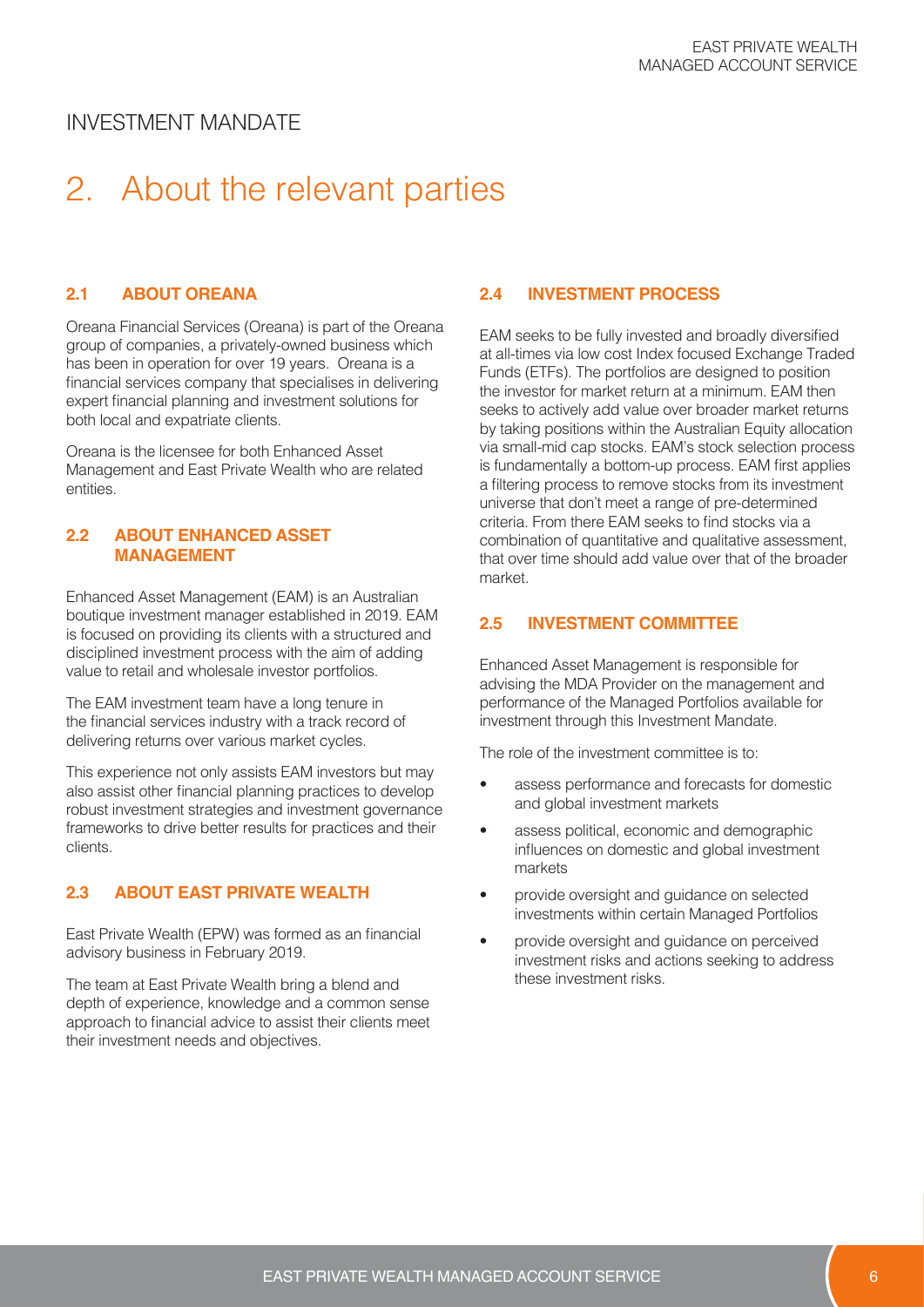# 2. About Enhanced Asset Management

The establishment and management of the Managed Portfolios are supervised by an experienced Investment Committee comprising the following members:

#### **JEREMY KELLS**

Jeremy Kells is a Certified Financial Planner and also a Director of East Private Wealth. He holds a Bachelor of Commerce in Accounting and a Bachelor of Applied Finance in Banking & Finance from the University of South Australia, a Graduate Diploma in Applied Corporate Governance, and an Advanced Diploma in Financial Services (Financial Planning). He was also admitted as a Fellow of the Governance Institute of Australia in 2016. Jeremy has worked in financial planning for over 14 years under Westpac and Godfrey Pembroke.

#### **RUSSELL MULDOON**

Russell Muldoon is Portfolio Manager at EAM and has been an equity analyst and portfolio (fund) manager for over 20 years with deep experience in analytical and research roles. In 2010 he helped establish Montgomery Private Fund, and spent the following 6 years as Portfolio Manager, achieving well-above market results over the period. In 2016, he and the team were awarded Emerging Fund Manager of the year from Lonsec. Russell has helped to help build out EAM's specialised investment offer, covering portfolio models and direct share holdings.

#### **MARK MITTON**

Mark Mitton is also a Financial Adviser at East Private Wealth. Mark has been advising and investing in direct equities for clients since 1990 under Godfrey Weston/ Godfrey Pembroke.

#### **JONATHAN CHRISTIE**

Jonathan has 16 years Banking and Wealth Management experience across the UK and Australia. Most of his experience has been with National Australia Bank & JB Were which has provided a deep understanding of Private Banking, Investments, Superannuation & Financial Planning. In his final role at NAB; General Manager Wealth Services NAB Private, Jonathan was responsible for Wealth Advice, Markets, Foreign Exchange and Trustee Services for NAB's most complex families and clients. Since leaving NAB, Jonathan has been advising businesses in the Wealth Management sector, most notably supporting a Global Insurers proposal to acquire ANZ's Wealth Management Business. Jonathan has held several Board & Committee positions during his career including the Chair of Calibre Asset Management Board, Chair of the NAB Private Investment Committee and Member of the National Australia Trustee Board.

#### **TRAVIS ADAMS - INDEPENDENT**

Travis Adams is a Chartered Financial Analyst, equities specialist and financial adviser at Ballieu Holst, as well as a respected share market commentator. Travis has had key roles in developing the investment philosophy for Crowe Horwath (Prescott Securities), was a Senior Stock Analyst for the firm and a member of the Investment Committee.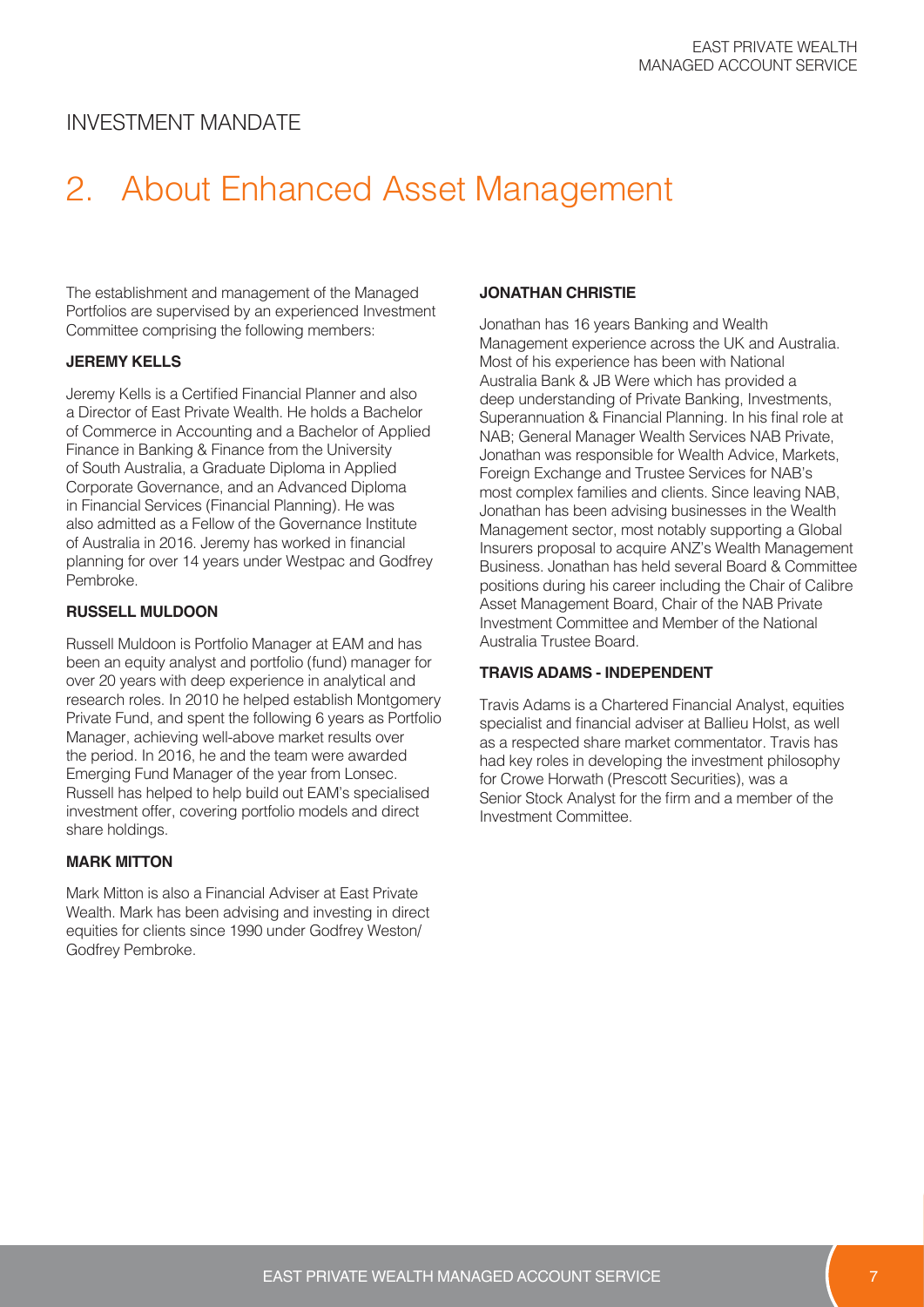# 3. Investment guide

#### **3.1 THE MANAGED PORTFOLIOS**

The following pages contain descriptions for each of the Managed Portfolios that are available through this Investment Mandate.

Your financial adviser may also tailor a Portfolio for you using these Managed Portfolios. Each Managed Portfolio is managed in accordance with an agreement between the Investment Sub-Adviser and the MDA Provider.

With advice from your financial adviser you may choose to invest in one or more of the following Managed Portfolios:

- East Private Wealth Conservative Managed Portfolio
- East Private Wealth Balanced Managed Portfolio
- East Private Wealth Growth Managed Portfolio
- East Private Wealth High Growth Managed Portfolio
- East Private Wealth Enhanced Australian Index Equity Managed Portfolio

#### **3.2 REBALANCING**

The MDA Provider and/or the Portfolio Manager will periodically review the assets held in your selected Managed Portfolios to ensure that weightings are consistent with the underlying investment strategy as instructed by the Portfolio Manager. If the actual holdings in your portfolios do not align with the reference target set, your portfolios are rebalanced as closely as possible. A rebalance may not occur every time your portfolios are reviewed and remains at the MDA Provider's and/or the Portfolio Manager discretion.

Following a rebalance, the assets held in your Managed Portfolios may be different to the target sets of your chosen portfolios. If a rebalance or an investment instruction relevant to your portfolios requires a trade of less than the minimum trade size at market or less than an odd lot (in certain international markets), then this trade generally does not occur.

You should also be aware that each Managed Portfolio has a minimum investment amount which is set taking into consideration the investment strategy and the number and type of assets held in the Managed Portfolio. In some cases, investing the minimum investment amount may not be sufficient for you to acquire every asset in the Managed Portfolio. If you have close to the minimum amount allocated to a Managed Portfolio, this may result in holdings in an asset that would be less than the minimum market trade size, and therefore it may not be executed. All of the above may increase the differences between the investment performance of your portfolios and that of your chosen underlying strategies.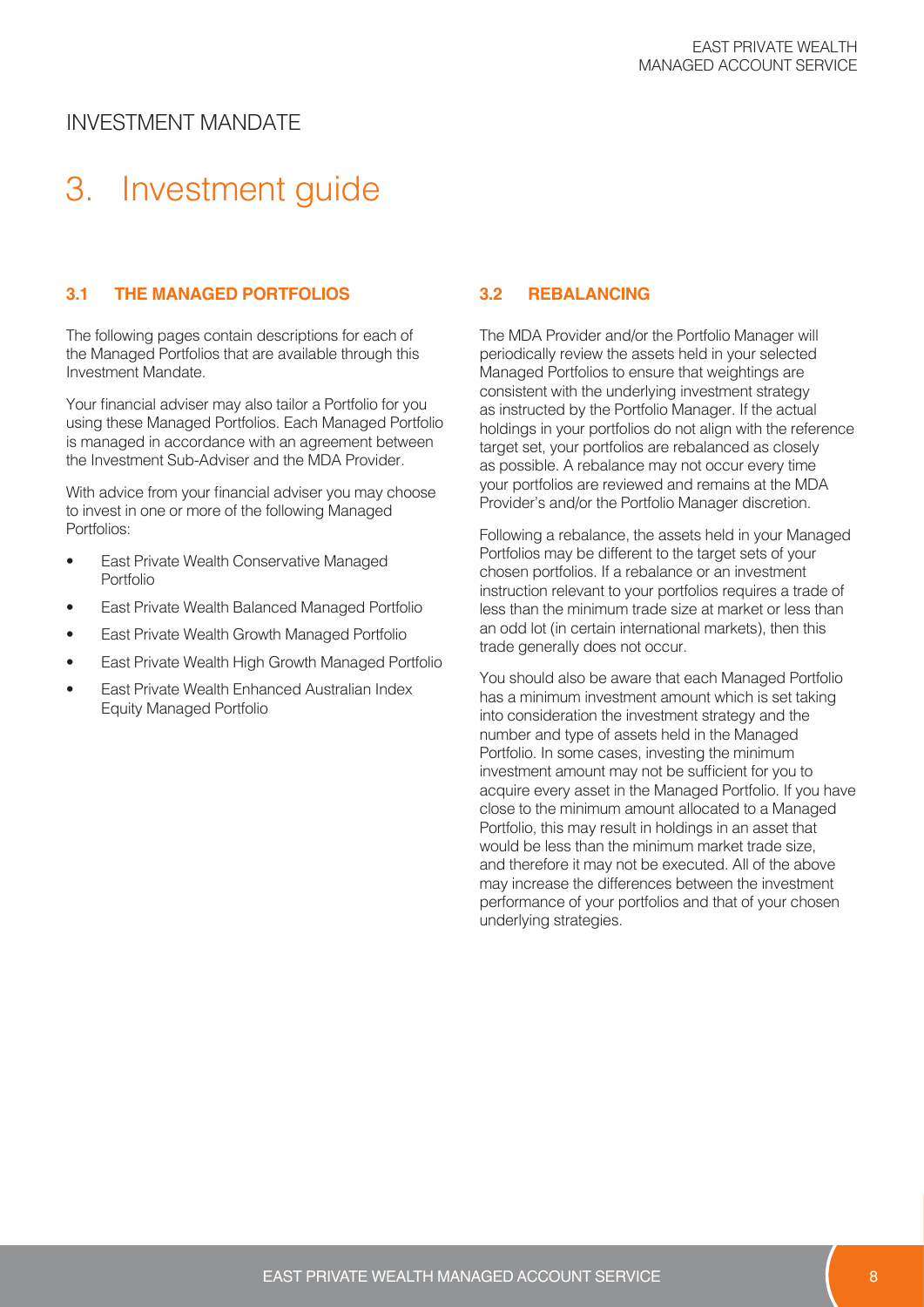# 3. Investment guide

#### **EAST PRIVATE WEALTH CONSERVATIVE MANAGED PORTFOLIO**

#### **Managed Portfolio Objective**

The Managed Portfolio provides access to a range of ETFs and individually listed securities, offering broad diversification across multiple asset classes.

The Conservative Portfolio is biased towards income assets and is designed for investors with a low tolerance for risk. The Portfolio targets a 70% allocation to income asset classes and a 30% allocation to growth asset classes.

#### **Investment Strategy**

A conservatively biased core portfolio of Strategically Asset Allocated ETFs, which aims to track the returns of various global indices, stepping outside of this framework (in small to midcap Australian equities) when potential value-adding investments are identified.

#### **Portfolio Parameters<sup>1</sup>**

| <b>Feature</b>                                  | <b>Description</b>                                                                                                                                                                                                                                                |                            |  |
|-------------------------------------------------|-------------------------------------------------------------------------------------------------------------------------------------------------------------------------------------------------------------------------------------------------------------------|----------------------------|--|
| Name                                            | East Private Wealth Conservative Managed Portfolio                                                                                                                                                                                                                |                            |  |
| Investment Sub-Adviser                          | <b>Enhanced Asset Management</b>                                                                                                                                                                                                                                  |                            |  |
| Investment universe                             | Australian equities, Exchange Traded Funds (ETFs) and Cash                                                                                                                                                                                                        |                            |  |
| <b>Benchmark</b>                                | Morningstar Australia Multisector Conservative TR AUD Index                                                                                                                                                                                                       |                            |  |
| Investment objective <sup>2</sup>               | To position the investor for a market return at a minimum as measured<br>by the Morningstar Australia Multisector Conservative TR AUD Index,<br>and, to invest in small and mid-cap Australian Equities when potential<br>value-adding investment are identified. |                            |  |
| Minimum number of investments                   | 5                                                                                                                                                                                                                                                                 |                            |  |
| Maximum number of investments                   | 30                                                                                                                                                                                                                                                                |                            |  |
| Minimum cash weighting                          | 2%                                                                                                                                                                                                                                                                |                            |  |
| Maximum single ETF weighting                    | 45%                                                                                                                                                                                                                                                               |                            |  |
| Maximum non-ETF weighting                       | 25%                                                                                                                                                                                                                                                               |                            |  |
| Maximum single equity weighting at<br>inception | 7.5%                                                                                                                                                                                                                                                              |                            |  |
| A                                               | <b>Accot Clace</b>                                                                                                                                                                                                                                                | Allocation range<br>Tarnet |  |

| Asset Allocation <sup>3</sup> | <b>Asset Class</b>            | <b>Allocation range</b> | <b>Target</b> |  |
|-------------------------------|-------------------------------|-------------------------|---------------|--|
|                               | <b>Australian Equities</b>    | $5 - 25$                | 12            |  |
|                               | <b>International Equities</b> | $10 - 30$               | 18            |  |
|                               | International Fixed Interest  | 30-55                   | 40            |  |
|                               | Australian Fixed Interest     | $10 - 30$               | 18            |  |
|                               | Cash                          | $2 - 25$                | 12            |  |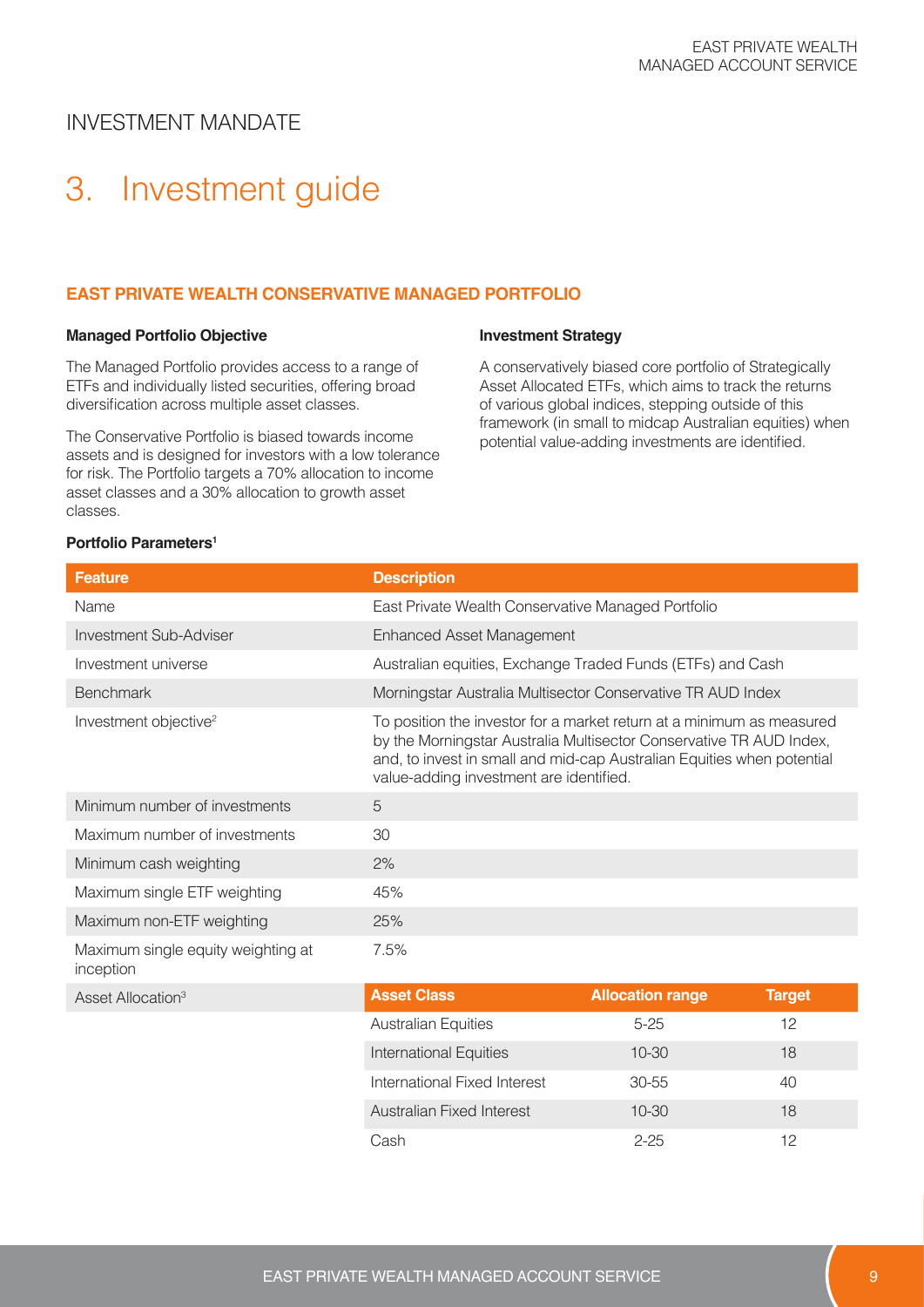| Rebalancing                             | Portfolio Manager discretion |
|-----------------------------------------|------------------------------|
| Minimum initial investment <sup>4</sup> | \$100,000                    |
| Minimum additional investment           | \$20,000                     |
| Minimum withdrawal <sup>5</sup>         | \$20,000                     |
| Suggested investment timeframe          | 3-5 years                    |

<sup>1</sup> Please note these parameters are not absolutely fixed at all times. The Portfolio Manager targets these parameters, but variations may develop from time to time due to events including corporate actions, market share prices, index changes and delays in rebalancing due to the Portfolio Manager minimising turnover of your investments. The timing of additional investments in your managed account may also lead to short-term different balances of cash and securities. Mason Stevens will give you reasonable notice of any significant change to these parameters.

- <sup>2</sup> There is no guarantee that this objective will be achieved.
- <sup>3</sup> Allocation of assets may be within the allocation range stated. The above target weight is indicative only. At any point in time the actual allocation may be very different to the target weights stated in this document.
- <sup>4</sup> It Is at the sole discretion of the MDA Provider to accept investments and redemptions below the minimum investment amount.
- <sup>5</sup> Subject to maintaining a minimum account balance of \$100,000. Please refer to "How to invest" for further information.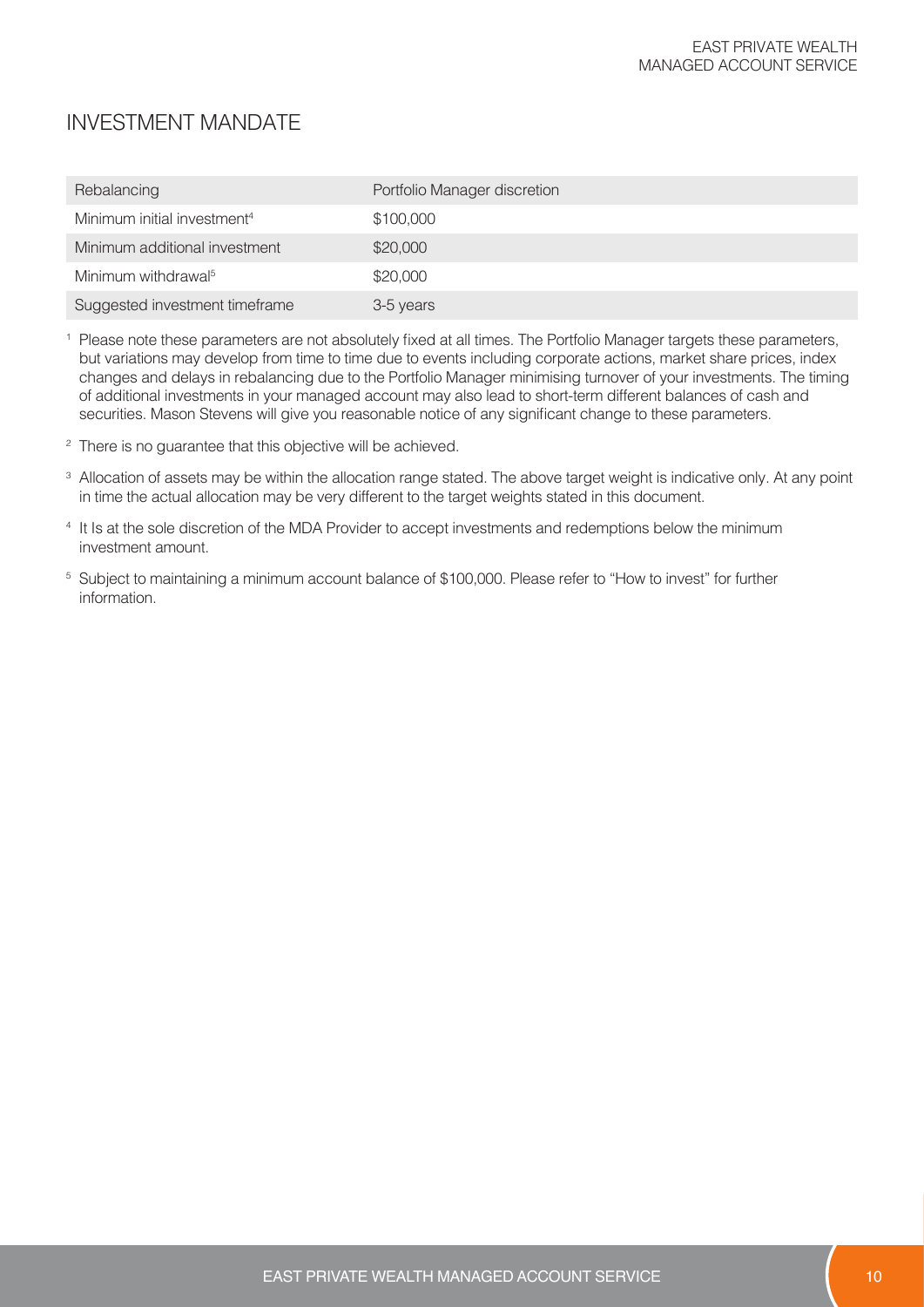# 3. Investment guide

#### **EAST PRIVATE WEALTH BALANCED MANAGED PORTFOLIO**

#### **Managed Portfolio Objective**

The Managed Portfolio provides access to a range of ETFs and individually listed securities, offering broad diversification across multiple asset classes. The Balanced Portfolio is designed for investors seeking a balance between income and capital growth. The Fund targets a 50% allocation to income asset classes and a 50% allocation to growth asset classes.

#### **Investment Strategy**

A balanced biased core portfolio of Strategically Asset Allocated ETFs, which aims to track the returns of various global indices, stepping outside of this framework (in small to midcap Australian equities) when potential value-adding investments are identified.

#### **Portfolio Parameters<sup>1</sup>**

| <b>Feature</b>                                  | <b>Description</b>                                                                                                                                                                                                                                             |
|-------------------------------------------------|----------------------------------------------------------------------------------------------------------------------------------------------------------------------------------------------------------------------------------------------------------------|
| Name                                            | East Private Wealth Balanced Managed Portfolio                                                                                                                                                                                                                 |
| <b>Investment Sub-Adviser</b>                   | <b>Enhanced Asset Management</b>                                                                                                                                                                                                                               |
| Investment universe                             | Australian equities, Exchange Traded Funds (ETFs) and Cash                                                                                                                                                                                                     |
| <b>Benchmark</b>                                | Morningstar Australia Multisector Balanced Investor TR AUD Index                                                                                                                                                                                               |
| Investment objective <sup>2</sup>               | To position the investor for a market return at a minimum as measured<br>by the Morningstar Australia Multisector Balanced TR AUD Index, and,<br>to invest in small and mid-cap Australian Equities when potential value-<br>adding investment are identified. |
| Minimum number of investments                   | 5                                                                                                                                                                                                                                                              |
| Maximum number of investments                   | 30                                                                                                                                                                                                                                                             |
| Minimum cash weighting                          | 2%                                                                                                                                                                                                                                                             |
| Maximum single ETF weighting                    | 40%                                                                                                                                                                                                                                                            |
| Maximum non-ETF weighting                       | 30%                                                                                                                                                                                                                                                            |
| Maximum single equity weighting at<br>inception | 7.5%                                                                                                                                                                                                                                                           |

**Asset Allocation**<sup>3</sup>

| <b>Asset Class</b>            | <b>Allocation range</b> | <b>Target</b> |
|-------------------------------|-------------------------|---------------|
| <b>Australian Equities</b>    | $10 - 35$               | 20            |
| <b>International Equities</b> | $15 - 45$               | 29            |
| International Fixed Interest  | $20 - 45$               | 34            |
| Australian Fixed Interest     | $5 - 25$                | 15            |
| Cash                          | $2 - 5$                 |               |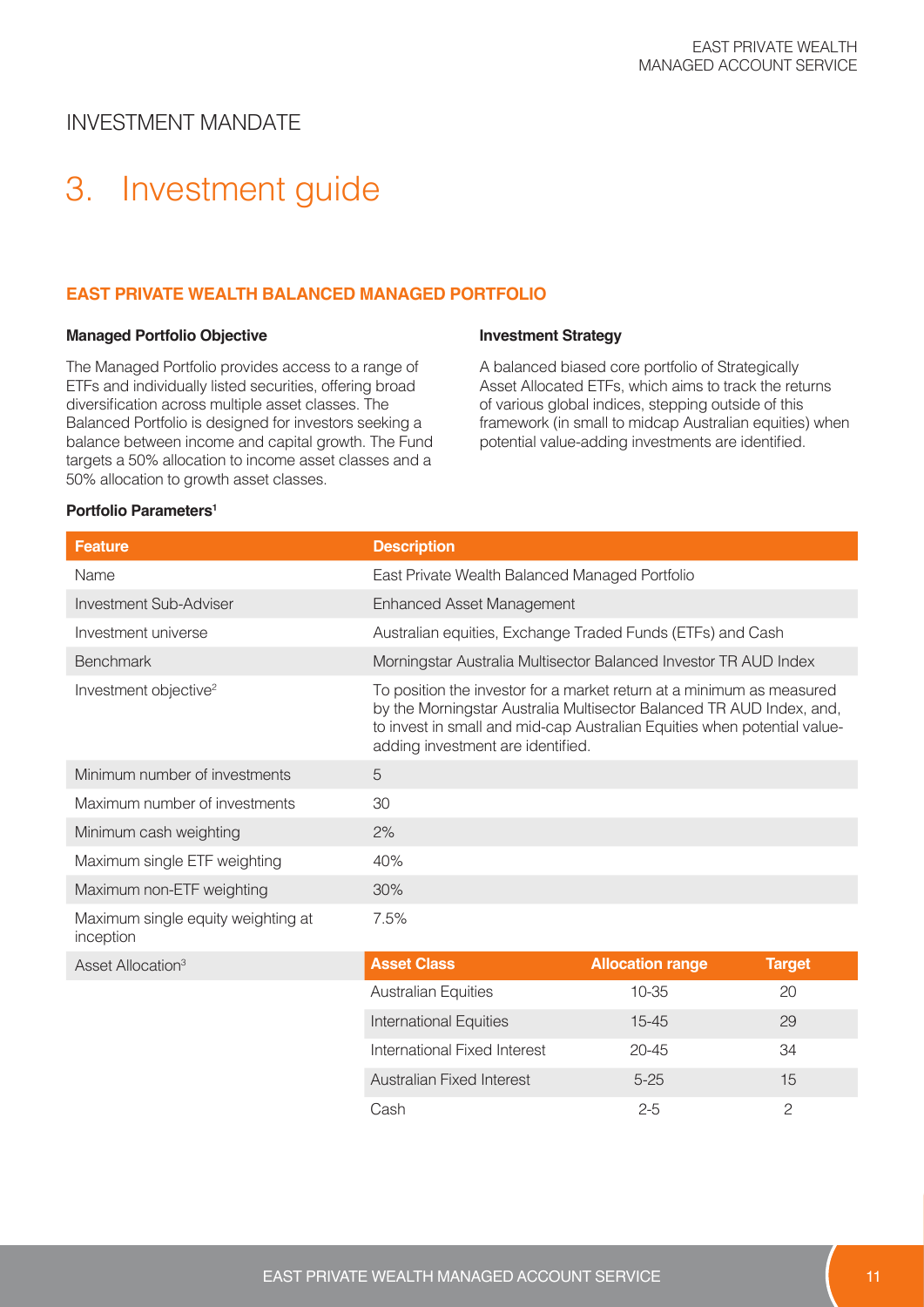| Rebalancing                             | Portfolio Manager discretion |
|-----------------------------------------|------------------------------|
| Minimum initial investment <sup>4</sup> | \$100,000                    |
| Minimum additional investment           | \$20,000                     |
| Minimum withdrawal <sup>5</sup>         | \$20,000                     |
| Suggested investment timeframe          | 5-7 years                    |

<sup>1</sup> Please note these parameters are not absolutely fixed at all times. The Portfolio Manager targets these parameters, but variations may develop from time to time due to events including corporate actions, market share prices, index changes and delays in rebalancing due to the Portfolio Manager minimising turnover of your investments. The timing of additional investments in your managed account may also lead to short-term different balances of cash and securities. Mason Stevens will give you reasonable notice of any significant change to these parameters.

- <sup>2</sup> There is no guarantee that this objective will be achieved.
- <sup>3</sup> Allocation of assets may be within the allocation range stated. The above target weight is indicative only. At any point in time the actual allocation may be very different to the target weights stated in this document.
- <sup>4</sup> It Is at the sole discretion of the MDA Provider to accept investments and redemptions below the minimum investment amount.
- <sup>5</sup> Subject to maintaining a minimum account balance of \$100,000. Please refer to "How to invest" for further information.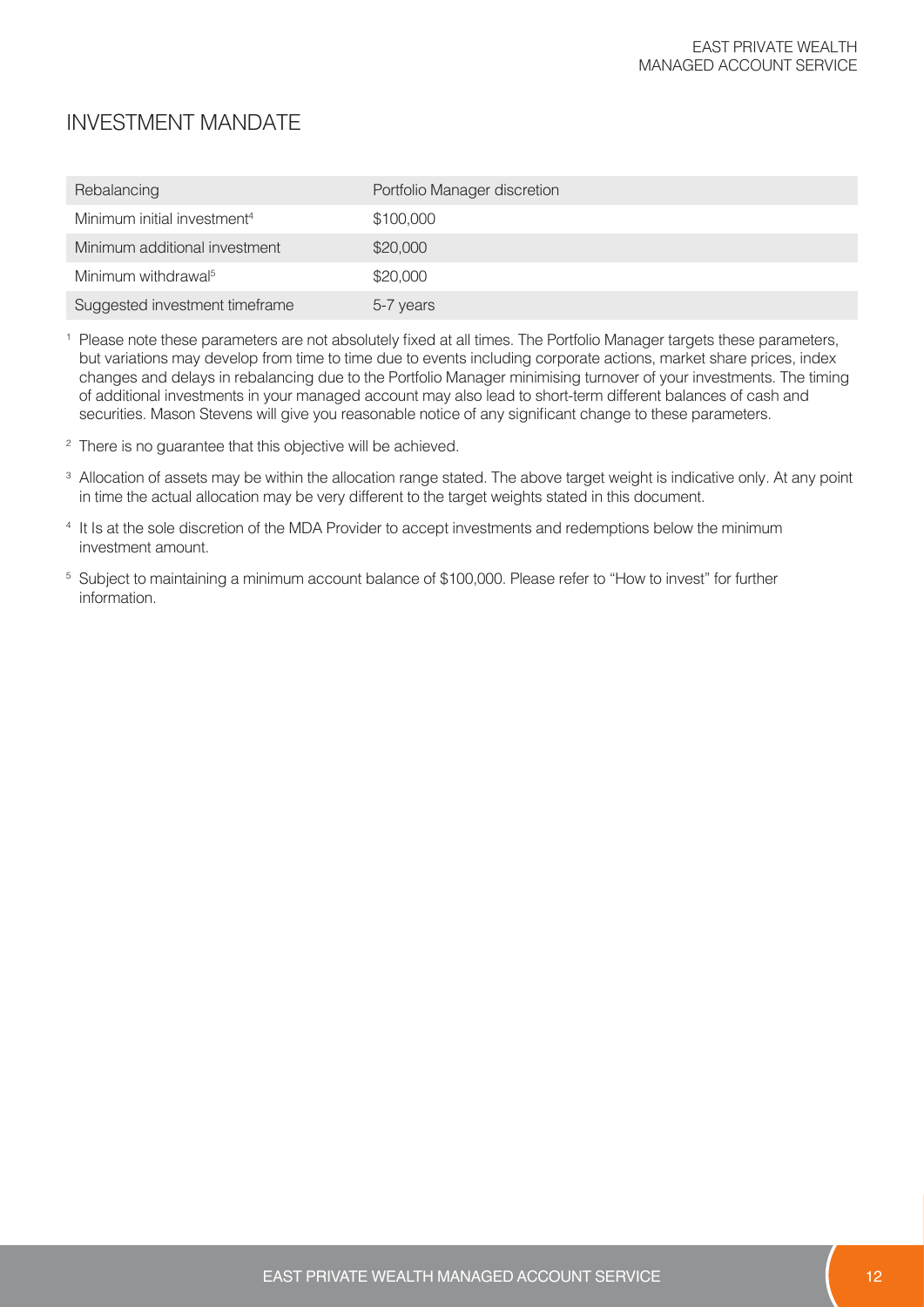# 3. Investment guide

#### **EAST PRIVATE WEALTH GROWTH MANAGED PORTFOLIO**

#### **Managed Portfolio Objective**

The Managed Portfolio provides access to a range of ETFs and individually listed securities, offering broad diversification across multiple asset classes. The Growth Portfolio is biased towards growth assets and is designed for investors seeking long-term capital growth. The ETF targets a 30% allocation to income asset classes and a 70% allocation to growth asset classes.

#### **Investment Strategy**

A growth biased core portfolio of Strategically Asset Allocated ETFs, which aims to track the returns of various global indices, stepping outside of this framework (in small to midcap Australian equities) when potential value-adding investments are identified.

#### **Portfolio Parameters<sup>1</sup>**

| <b>Feature</b>                                  | <b>Description</b>                                                                                                                                                                                                                                           |
|-------------------------------------------------|--------------------------------------------------------------------------------------------------------------------------------------------------------------------------------------------------------------------------------------------------------------|
| Name                                            | East Private Wealth Growth Managed Portfolio                                                                                                                                                                                                                 |
| <b>Investment Sub-Adviser</b>                   | <b>Enhanced Asset Management</b>                                                                                                                                                                                                                             |
| Investment universe                             | Australian equities, Exchange Traded Funds (ETFs) and Cash                                                                                                                                                                                                   |
| <b>Benchmark</b>                                | Morningstar Australia Multisector Growth TR AUD Index                                                                                                                                                                                                        |
| Investment objective <sup>2</sup>               | To position the investor for a market return at a minimum as measured<br>by the Morningstar Australia Multisector Growth TR AUD Index, and, to<br>invest in small and mid-cap Australian Equities when potential value-<br>adding investment are identified. |
| Minimum number of investments                   | 5                                                                                                                                                                                                                                                            |
| Maximum number of investments                   | 30                                                                                                                                                                                                                                                           |
| Minimum cash weighting                          | 2%                                                                                                                                                                                                                                                           |
| Maximum single ETF weighting                    | 35%                                                                                                                                                                                                                                                          |
| Maximum non-ETF weighting                       | 35%                                                                                                                                                                                                                                                          |
| Maximum single equity weighting at<br>inception | 7.5%                                                                                                                                                                                                                                                         |

**Asset Allocation**<sup>3</sup>

| <b>Asset Class</b>            | <b>Allocation range</b> | <b>Target</b> |
|-------------------------------|-------------------------|---------------|
| <b>Australian Equities</b>    | $15 - 45$               | 27            |
| <b>International Equities</b> | $30 - 55$               | 41            |
| International Fixed Interest  | $10 - 35$               | 21            |
| Australian Fixed Interest     | $5-20$                  | 9             |
| Cash                          | $2 - 5$                 |               |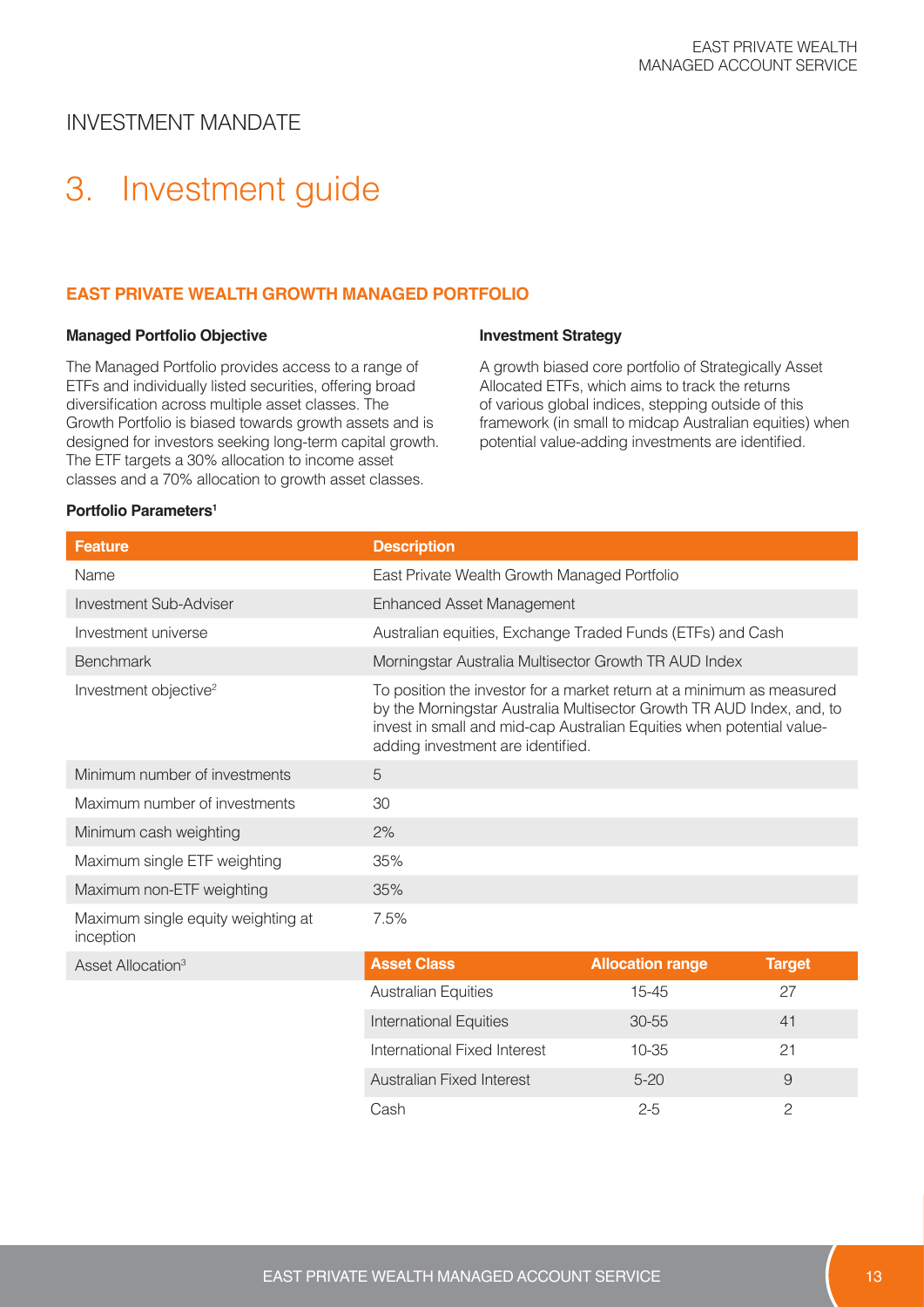| Rebalancing                             | Portfolio Manager discretion |
|-----------------------------------------|------------------------------|
| Minimum initial investment <sup>4</sup> | \$100,000                    |
| Minimum additional investment           | \$20,000                     |
| Minimum withdrawal <sup>5</sup>         | \$20,000                     |
| Suggested investment timeframe          | 7+ years                     |

<sup>1</sup> Please note these parameters are not absolutely fixed at all times. The Portfolio Manager targets these parameters but variations may develop from time to time due to events including corporate actions, market share prices, index changes and delays in rebalancing due to the Portfolio Manager minimising turnover of your investments. The timing of additional investments in your managed account may also lead to short-term different balances of cash and securities. Mason Stevens will give you reasonable notice of any significant change to these parameters.

- <sup>2</sup> There is no guarantee that this objective will be achieved.
- <sup>3</sup> Allocation of assets may be within the allocation range stated. The above target weight is indicative only. At any point in time the actual allocation may be very different to the target weights stated in this document.
- <sup>4</sup> It Is at the sole discretion of the MDA Provider to accept investments and redemptions below the minimum investment amount.
- <sup>5</sup> Subject to maintaining a minimum account balance of \$100,000. Please refer to "How to invest" for further information.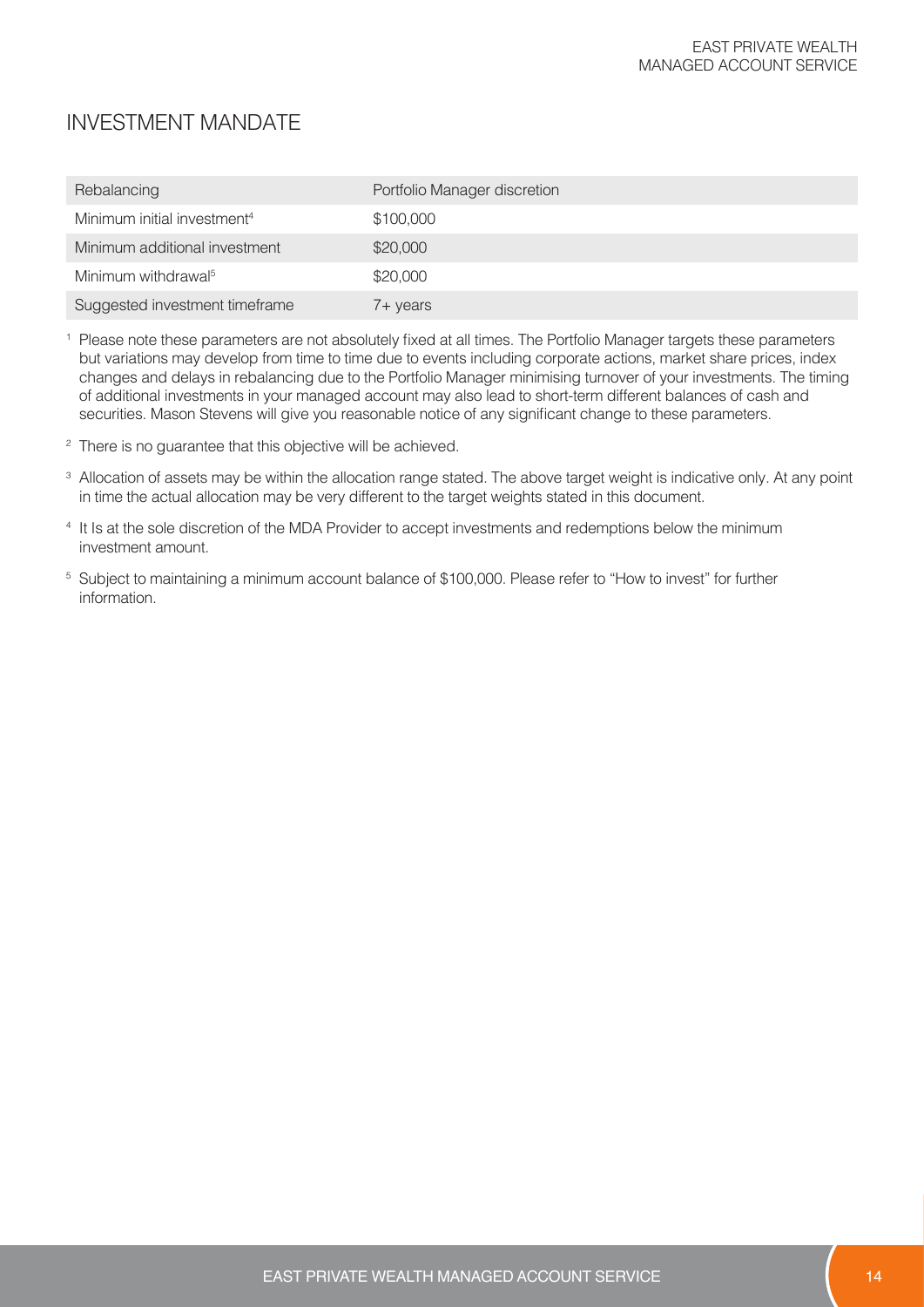# 3. Investment guide

#### **EAST PRIVATE WEALTH HIGH GROWTH MANAGED PORTFOLIO**

#### **Managed Portfolio Objective**

The Managed Portfolio provides access to a range of ETFs and individually listed securities, offering broad diversification across multiple asset classes. The High Growth Portfolio invests mainly in growth assets and is designed for investors with a high tolerance for risk who are seeking long-term capital growth. The Fund targets a 10% allocation to income asset classes and a 90% allocation to growth asset classes.

#### **Investment Strategy**

A high growth biased core portfolio of Strategically Asset Allocated ETFs, which aims to track the returns of various global indices, stepping outside of this framework (in small to midcap Australian equities) when potential value-adding investments are identified.

#### **Portfolio Parameters<sup>1</sup>**

| <b>Feature</b>                                  | <b>Description</b>                                                                                                                                                                                                                                              |                         |               |
|-------------------------------------------------|-----------------------------------------------------------------------------------------------------------------------------------------------------------------------------------------------------------------------------------------------------------------|-------------------------|---------------|
| Name                                            | East Private Wealth High Growth Managed Portfolio                                                                                                                                                                                                               |                         |               |
| Investment Sub-Adviser                          | <b>Enhanced Asset Management</b>                                                                                                                                                                                                                                |                         |               |
| Investment universe                             | Australian Equities, Exchange Traded Funds (ETFs) and Cash                                                                                                                                                                                                      |                         |               |
| <b>Benchmark</b>                                | Morningstar Australia Multisector Aggressive TR AUD Index                                                                                                                                                                                                       |                         |               |
| Investment objective <sup>2</sup>               | To position the investor for a market return at a minimum as measured<br>by the Morningstar Australia Multisector Aggressive TR AUD Index,<br>and, to invest in small and mid-cap Australian Equities when potential<br>value-adding investment are identified. |                         |               |
| Minimum number of investments                   | 5                                                                                                                                                                                                                                                               |                         |               |
| Maximum number of investments                   | 30                                                                                                                                                                                                                                                              |                         |               |
| Minimum cash weighting                          | 2%                                                                                                                                                                                                                                                              |                         |               |
| Maximum single ETF weighting                    | 40%                                                                                                                                                                                                                                                             |                         |               |
| Maximum non-ETF weighting                       | 40%                                                                                                                                                                                                                                                             |                         |               |
| Maximum single equity weighting at<br>inception | 7.5%                                                                                                                                                                                                                                                            |                         |               |
| Asset Allocation <sup>3</sup>                   | <b>Asset Class</b>                                                                                                                                                                                                                                              | <b>Allocation range</b> | <b>Target</b> |
|                                                 | <b>Australian Equities</b>                                                                                                                                                                                                                                      | $25 - 50$               | 35            |
|                                                 | <b>International Equities</b>                                                                                                                                                                                                                                   | 40-65                   | 53            |

International Fixed Interest 0-15 7 Australian Fixed Interest 0-15 3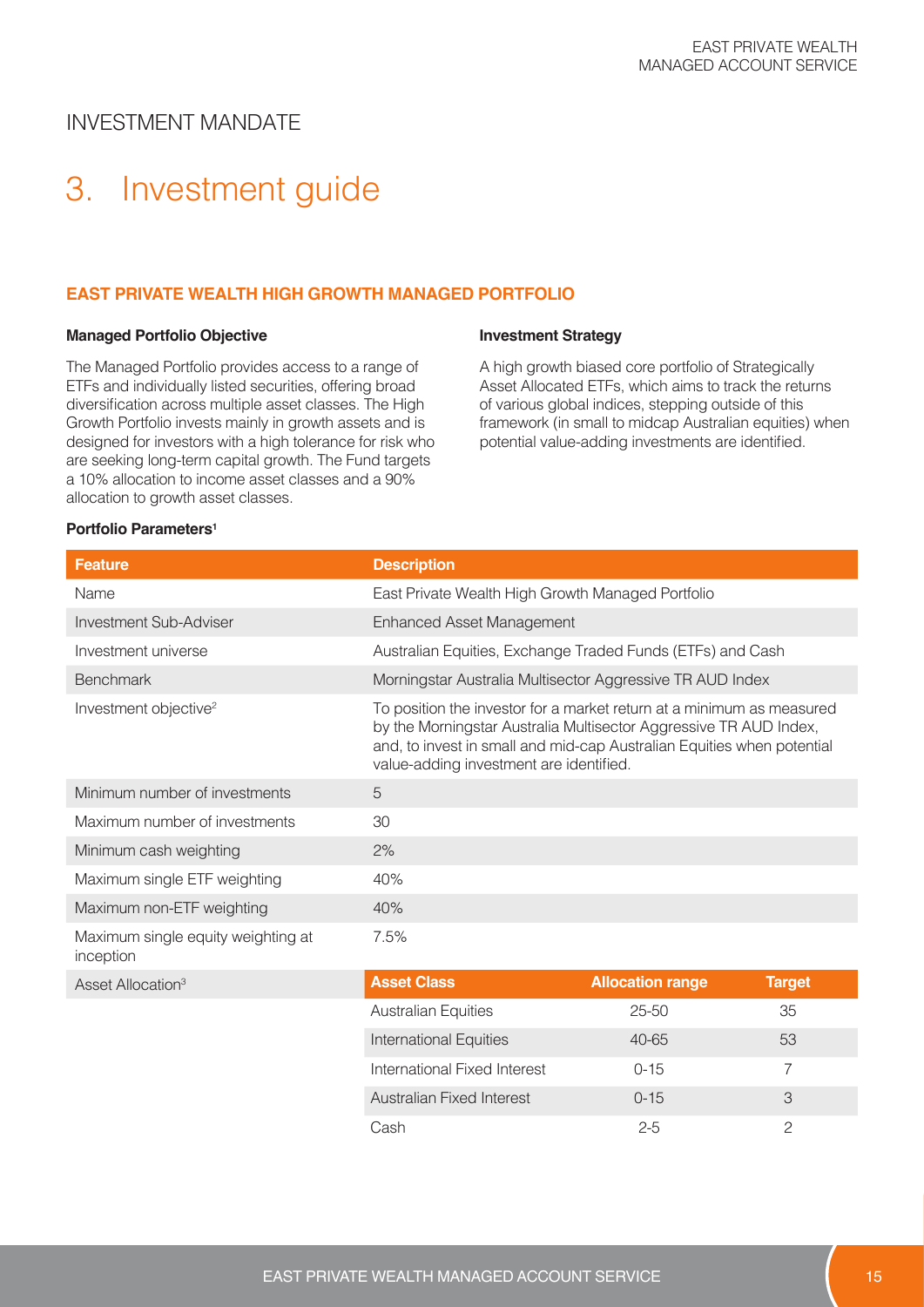| Rebalancing                             | Portfolio Manager discretion |
|-----------------------------------------|------------------------------|
| Minimum initial investment <sup>4</sup> | \$100,000                    |
| Minimum additional investment           | \$20,000                     |
| Minimum withdrawal <sup>5</sup>         | \$20,000                     |
| Suggested investment timeframe          | 7+ years                     |

<sup>1</sup> Please note these parameters are not absolutely fixed at all times. The Portfolio Manager targets these parameters but variations may develop from time to time due to events including corporate actions, market share prices, index changes and delays in rebalancing due to the Portfolio Manager minimising turnover of your investments. The timing of additional investments in your managed account may also lead to short-term different balances of cash and securities. Mason Stevens will give you reasonable notice of any significant change to these parameters.

- <sup>2</sup> There is no guarantee that this objective will be achieved.
- <sup>3</sup> Allocation of assets may be within the allocation range stated. The above target weight is indicative only. At any point in time the actual allocation may be very different to the target weights stated in this document.
- <sup>4</sup> It Is at the sole discretion of the MDA Provider to accept investments and redemptions below the minimum investment amount.
- <sup>5</sup> Subject to maintaining a minimum account balance of \$100,000. Please refer to "How to invest" for further information.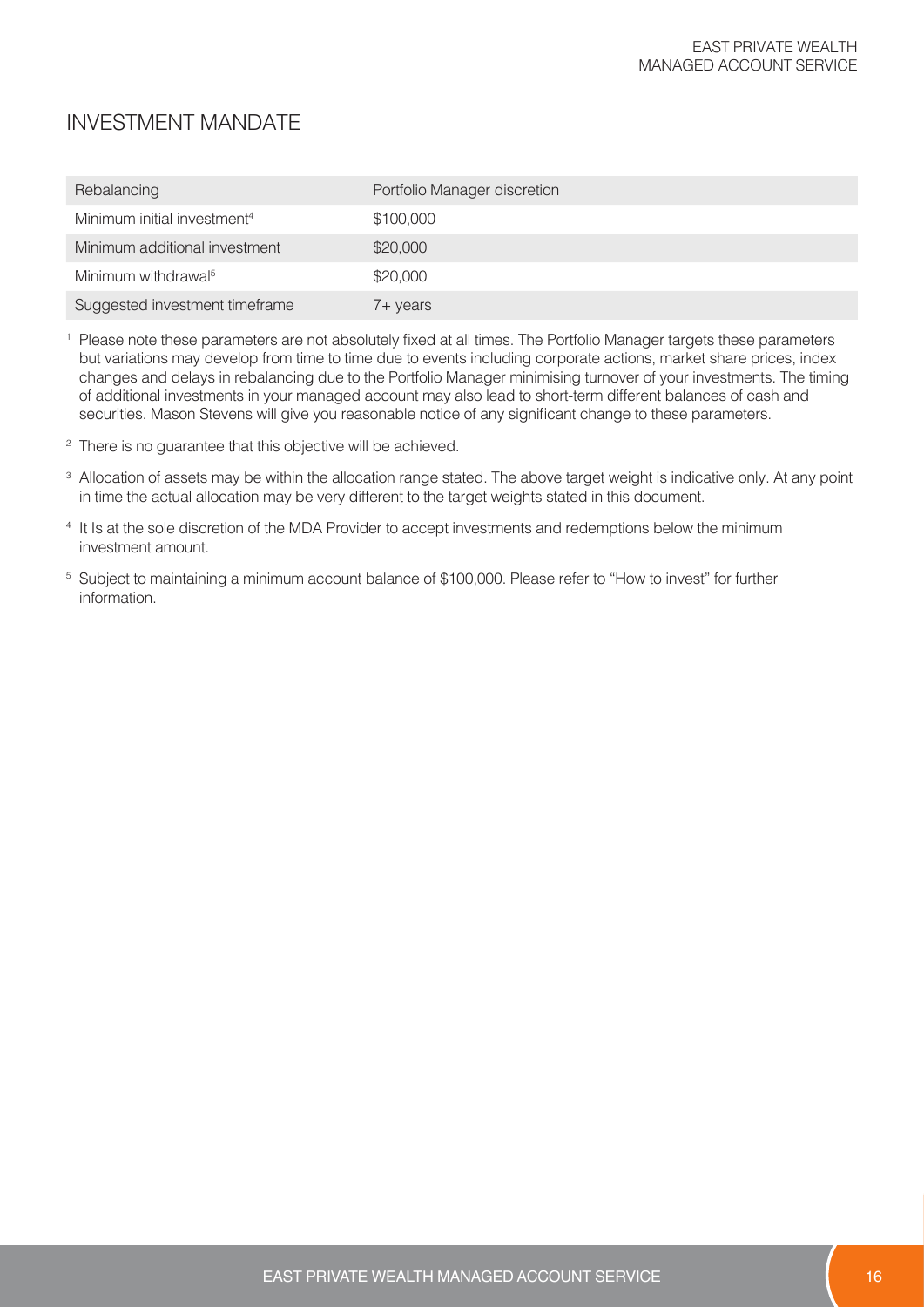# 3. Investment guide

#### **EAST PRIVATE WEALTH ENHANCED AUSTRALIAN INDEX EQUITY MANAGED PORTFOLIO**

#### **Managed Portfolio Objective**

The portfolio provides and broad access to the Australian share market via a core exposure to index ETFs. By selectively increasing the exposure to individually listed securities, the portfolio manager aims to enhance these index returns, generating outperformance.

#### **Investment Strategy**

To gain broad exposure to the Australian share market via index ETFs and to step outside of this framework (in small to midcap Australian equities) when potentially value-adding investments are identified.

#### **Portfolio Parameters<sup>1</sup>**

| <b>Feature</b>                                  | <b>Description</b>                                                                |                         |               |
|-------------------------------------------------|-----------------------------------------------------------------------------------|-------------------------|---------------|
| Name                                            | East Private Wealth Enhanced Australian Index Equity Managed<br>Portfolio         |                         |               |
| Investment Sub-Adviser                          | <b>Enhanced Asset Management</b>                                                  |                         |               |
| Investment universe                             | Australian equities, Exchange Traded Funds (ETFs), cash and cash<br>equivalents.  |                         |               |
| <b>Benchmark</b>                                | S&P/ASX 300 Total Return Index                                                    |                         |               |
| Investment objective <sup>2</sup>               | To deliver superior positive returns above the S&P/ASX 300 Total<br>Return Index. |                         |               |
| Minimum number of investments                   |                                                                                   |                         |               |
| Maximum number of investments                   | 30                                                                                |                         |               |
| Minimum cash weighting                          | 2%                                                                                |                         |               |
| Maximum single ETF weighting                    | 98%                                                                               |                         |               |
| Maximum single equity weighting at<br>inception | 7.5%                                                                              |                         |               |
| Asset Allocation <sup>3</sup>                   | <b>Asset Class</b>                                                                | <b>Allocation range</b> | <b>Target</b> |

| <b>Asset Class</b>         | <b>Allocation range</b> | <b>Target</b> |  |
|----------------------------|-------------------------|---------------|--|
| <b>Australian Equities</b> | 95-98                   | 98            |  |
| Cash                       | $2 - 5$                 |               |  |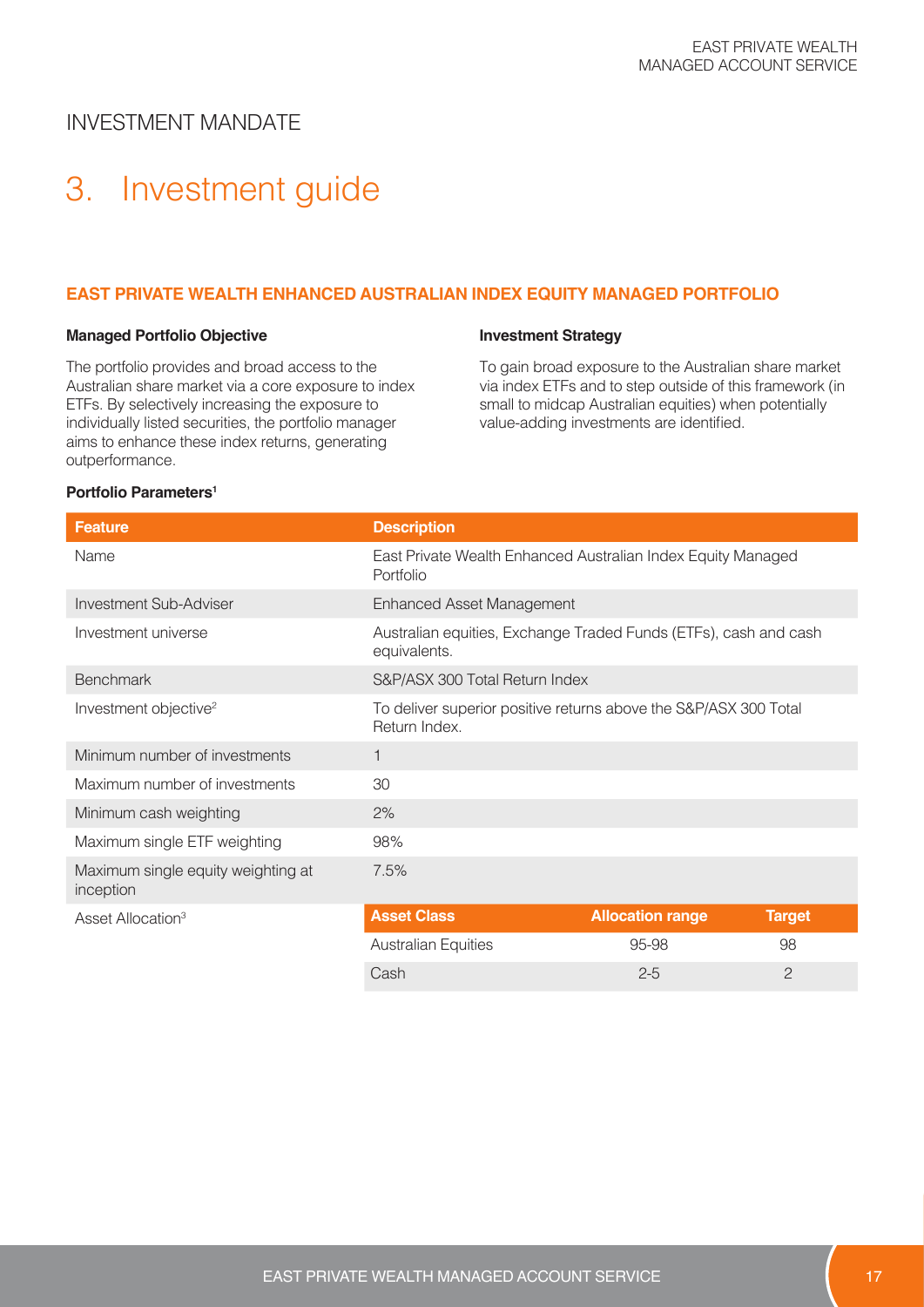| Rebalancing                             | Portfolio Manager discretion |
|-----------------------------------------|------------------------------|
| Minimum initial investment <sup>4</sup> | \$100,000                    |
| Minimum additional investment           | \$20,000                     |
| Minimum withdrawal <sup>5</sup>         | \$20,000                     |
| Suggested investment timeframe          | 7+ years                     |

<sup>1</sup> Please note these parameters are not absolutely fixed at all times. The Portfolio Manager targets these parameters but variations may develop from time to time due to events including corporate actions, market share prices, index changes and delays in rebalancing due to the Portfolio Manager minimising turnover of your investments. The timing of additional investments in your managed account may also lead to short-term different balances of cash and securities. Mason Stevens will give you reasonable notice of any significant change to these parameters.

- <sup>2</sup> There is no guarantee that this objective will be achieved.
- <sup>3</sup> Allocation of assets may be within the allocation range stated. The above target weight is indicative only. At any point in time the actual allocation may be very different to the target weights stated in this document.
- <sup>4</sup> It Is at the sole discretion of the MDA Provider to accept investments and redemptions below the minimum investment amount.
- <sup>5</sup> Subject to maintaining a minimum account balance of \$100,000. Please refer to "How to invest" for further information.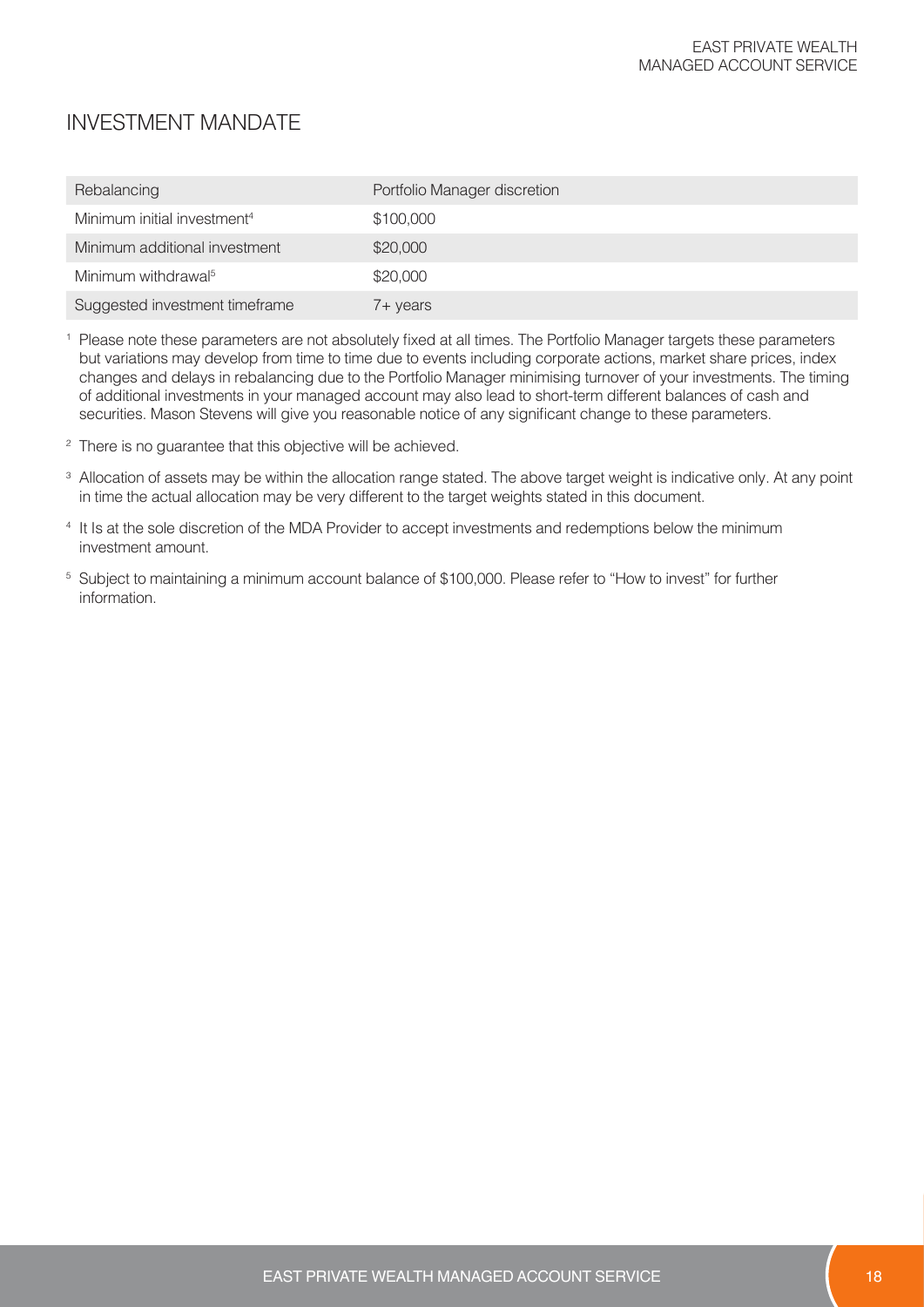## 4. Risks of investing

Before you make an investment decision, it is important that you understand the risks that can affect your investment. You must be prepared for the risk that your investment does not meet your investment objectives or you lose money on your investment.

Specific risks apply to all investments that may have an effect on the value of your Managed Account. The risks of investing in the Managed Portfolio(s) may include, but are not limited to, the following factors:

- **Market risk** Unexpected conditions (i.e. economic, technological or political) can have a negative impact on the returns of all investments within a particular market. General movements in local and international stock markets, prevailing and anticipated economic conditions, investor sentiment, interest rates and exchange rates could all affect the value of listed securities and the investment returns.
- **Company or security specific risk** Risks which could affect the value of a specific security, such as a fall in the profit performance of a company, may impact adversely on its share price and may also affect the interest rate it has to pay to borrow funds, which in turn, can affect the value of its debt securities.
- **Currency risk** If the Managed Portfolio's investments in international assets are unhedged, a rise in the Australian dollar relative to other currencies will negatively impact investment values and returns. Currency markets can be extremely volatile and are subject to a range of unpredictable forces. It is not the Investment Sub-Adviser's intention to hedge the foreign currency exposure of the underlying assets arising from investments in overseas markets.

Other risks of investment include:

- **Interest rate risk** Changes in interest rates can influence the value and returns of investment in the Managed Portfolio.
- **Credit risk** Any change in the market perception of the creditworthiness of a security or the credit rating of the issuer of the security may affect the security's value.
- **Investment Sub-Adviser risk** This is the risk that the Investment Sub-Adviser may not achieve their stated investment objectives or that changes in the investment team may impact on the performance of the Investment Sub-Adviser.
- **Liquidity risk** The risk that the Managed Portfolio may experience difficulty in realising its assets.
- **Time horizon risk** There is no assurance that in any time period, particularly in the short term, a Managed Portfolio will achieve its investment objectives. Many of the underlying assets may be volatile particularly over the short term. The Managed Portfolio is suitable for long term investors and is not designed for short term investment.
- **Income risk** The level of income generated on the Managed Portfolio's investments can fall as well as rise and the tax status of such income can change.
- **Asset risk** Asset risk is the risk that a particular asset or asset class in which the Managed Portfolio invests may fall in value, which may have an impact on the value of the Managed Portfolio.
- **Diversification/Concentration risk** If your Managed Portfolio is concentrated into one investment or sector, a fall in that investment or sector may have a significant adverse effect on your total Managed Portfolio. Diversification is used as a strategy aimed at reducing the impact that volatility in one investment or sector will have on the performance of your overall Managed Portfolio. The Managed Portfolio will have a relatively higher concentration over time of listed securities but it is not possible to advise in advance the levels of concentration or diversification of issuers, types of investments or industry sectors.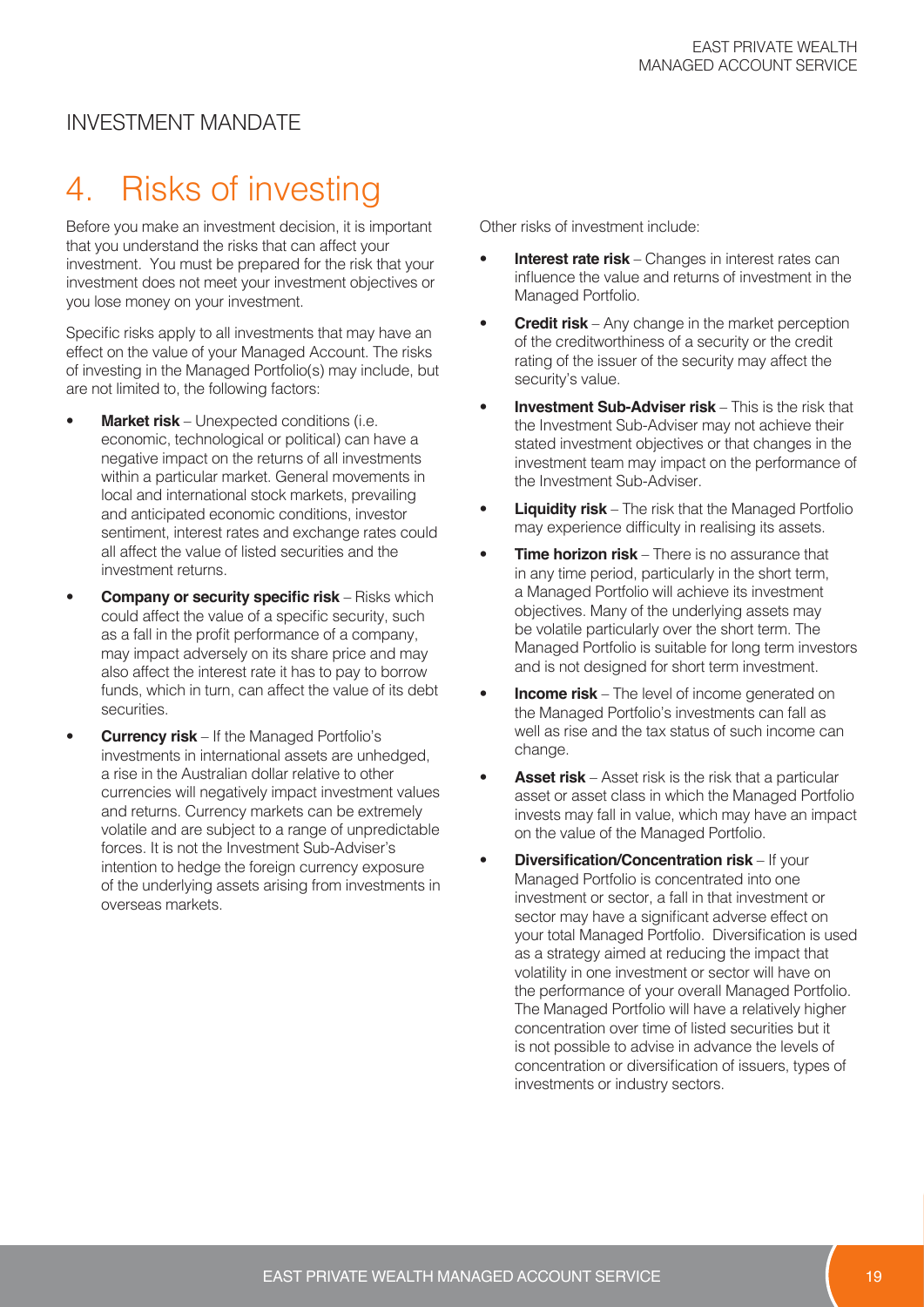# 4. Risks of investing

- **Inflation risk** Your investment may not keep pace with inflation. Broadly, this could mean that prices may increase more than the value of your investments in the Managed Portfolio and if this risk eventuates, you would not be able to buy as much with the value of your investments in the future as you could now.
- **Investment risk** All investments have an inherent level of risk. The general expectation is that a high risk investment offers a higher expected return on investment. Investment risk may result in performance less than you expect or the loss of all of the capital invested or reduction in or no income and possible delays in repayment. Whilst it is the intention of the Investment Sub-Adviser to implement strategies designed to minimise potential losses, there can be no assurance that these strategies will be successful.
- **Specific portfolio risk** The Investment Sub-Adviser's investment approach may result in a Managed Portfolio that differs substantially from an industry benchmark and hence the Managed Portfolio's investment returns may also differ substantially from industry benchmark returns.
- **Third party risk** The MDA Provider uses information and services provided by third parties such as sub-custodians and other service providers. Procedures are in place to address risks associated with outsourcing, such as having comprehensive service agreements with service providers. If a service provider advises of an error, it is corrected and if material, it will generally be communicated to you or your advisor (or both).

**Systems and technology risk** – The MDA Provider relies on the integrity and reliability of the trading and administration systems used to manage your managed account. To minimise potential risks, established systems operated by experienced system providers are used. The system providers must have back-up arrangements and business continuity plans. In the event that the systems fail there may be delays in processing transactions or in accessing your investment capital and investment returns may differ from those that would have been achieved.

Please note that the risks identified are not meant to be exhaustive as it is not possible to identify every risk factor associated with investing. The appropriate level of risk for you will depend on various factors including your age, investment timeframe, other investments you may hold, and your level of risk tolerance.

Investors who have concerns regarding any of the above risk factors, or any other applicable risks, are encouraged to contact their financial adviser.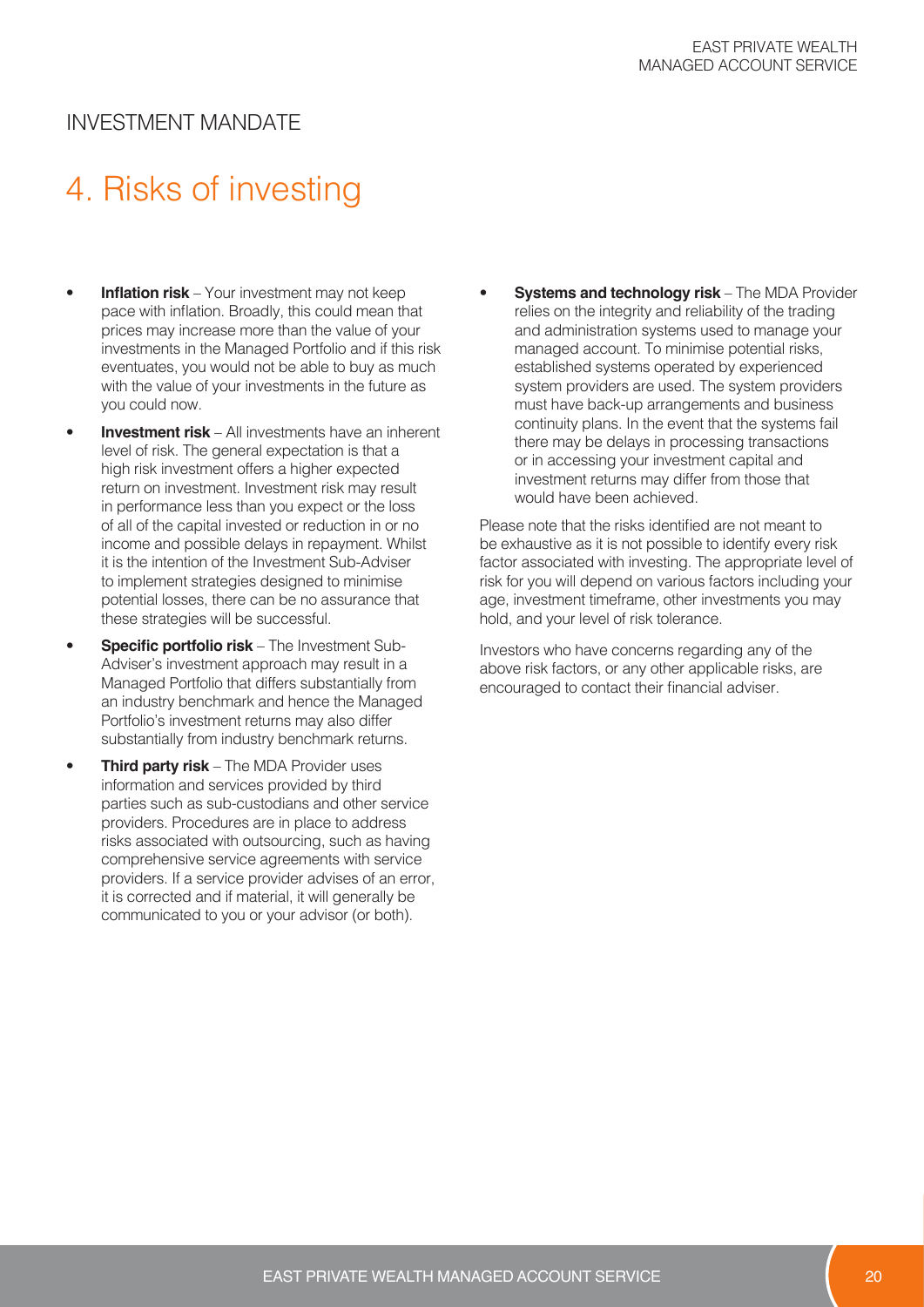# 5. Fees and costs

#### **DID YOU KNOW?**

Small differences in both investment performance and fees and costs can have a substantial impact on your long term returns.

For example, total annual fees and costs of 2% of your account balance rather than 1% could reduce your final return by up to 20% over a 30 year period (for example reduce it from \$100 000 to \$80 000).

You should consider whether features such as superior investment performance or the provision of better member services justify higher fees and costs.

You may be able to negotiate to pay lower contribution fees and management costs where applicable. Ask the fund or your financial adviser.

#### **TO FIND OUT MORE**

If you would like to find out more, or see the impact of the fees based on your own circumstances, the **Australian Securities and Investments Commission (ASIC)** website (www.moneysmart.gov.au) has a managed funds fee calculator to help you check out different fee options.

#### **5.1 FEES AND COSTS TABLE**

The following fees and other costs are inclusive of the estimated net effect of GST (i.e. inclusive of GST, less any input tax credits and/or reduced input tax credits) unless otherwise stated. These fees are paid from your account and may change from time to time. You will be notified of any changes and given not less than 30 days' written notice for any increase.

You should read all of the information about fees and costs because it is important to understand their impact on your investment.

Fees and costs may vary depending on the Managed Portfolio(s) you choose. Details of the fees and costs relevant to you are included in the Statement of Advice you will receive from your financial adviser if you are a retail client. The fees you authorise to be paid to your financial adviser will be additional to the fees set out below. All adviser fees must be disclosed to you.

If the Managed Portfolio(s) invests in products such as managed funds, fees and costs applicable to the underlying investments are set out in the relevant Product Disclosure Statements (PDS) or other disclosure document. All fees and costs are quoted inclusive of GST and are in \$A.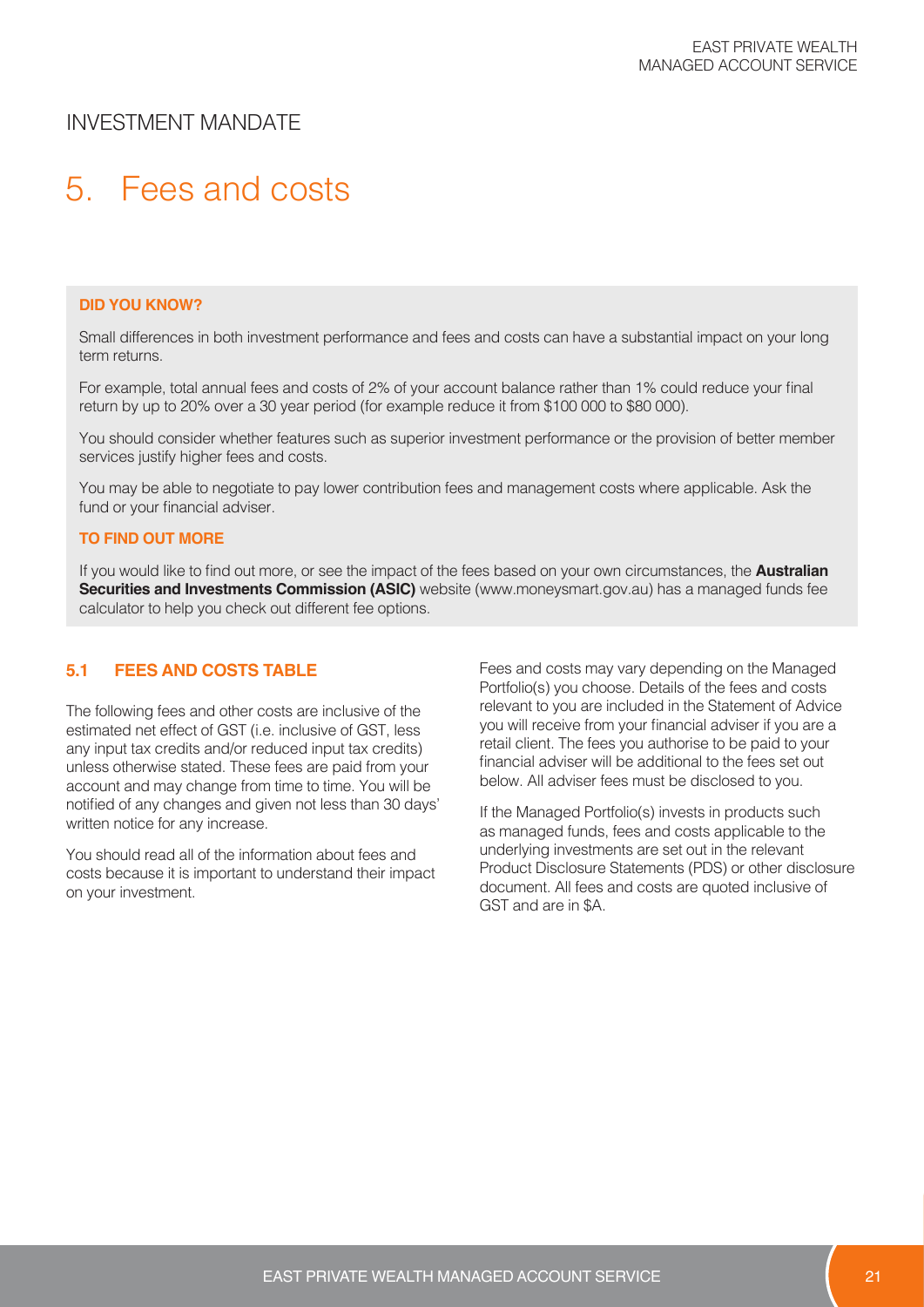# 5. Fees and costs

#### **EAST PRIVATE WEALTH MANAGED ACCOUNT SERVICE**

| <b>Type of fee or cost</b>                                                             | <b>Amount</b>                                                                                                                                                                                                                                                                                       |                                            | How and when paid                                                                                                                                                                                                                                                                        |
|----------------------------------------------------------------------------------------|-----------------------------------------------------------------------------------------------------------------------------------------------------------------------------------------------------------------------------------------------------------------------------------------------------|--------------------------------------------|------------------------------------------------------------------------------------------------------------------------------------------------------------------------------------------------------------------------------------------------------------------------------------------|
|                                                                                        | FEES WHEN YOUR MONEY MOVES IN OR OUT OF THE MANAGED PORTFOLIO                                                                                                                                                                                                                                       |                                            |                                                                                                                                                                                                                                                                                          |
| <b>Establishment Fee<sup>6</sup></b><br>The fee to open your<br>investment             | Nil                                                                                                                                                                                                                                                                                                 |                                            | Not applicable                                                                                                                                                                                                                                                                           |
| <b>Contribution Fee</b><br>The fee on each amount<br>contributed to your<br>investment | Nil                                                                                                                                                                                                                                                                                                 |                                            | Not applicable                                                                                                                                                                                                                                                                           |
| <b>Withdrawal fee</b><br>The fee on each amount<br>you take out of your<br>investment  | Nil                                                                                                                                                                                                                                                                                                 |                                            | Not applicable                                                                                                                                                                                                                                                                           |
| Exit fee <sup>6</sup><br>The fee to close your<br>investment                           | Nil                                                                                                                                                                                                                                                                                                 |                                            | Not applicable                                                                                                                                                                                                                                                                           |
| <b>MANAGEMENT COSTS<sup>7</sup></b><br>The fees and costs for managing your investment |                                                                                                                                                                                                                                                                                                     |                                            |                                                                                                                                                                                                                                                                                          |
| Management Fee <sup>8</sup>                                                            | <b>Managed Portfolio</b><br>East Private Wealth Conservative Managed Portfolio<br>East Private Wealth Balanced Managed Portfolio<br>East Private Wealth Growth Managed Portfolio<br>East Private Wealth High Growth Managed Portfolio<br>East Private Wealth Enhanced Australian Index Equity 0.627 | Rate %<br>0.407<br>0.407<br>0.407<br>0.407 | The Management Fee is<br>calculated daily and paid<br>monthly in arrears.                                                                                                                                                                                                                |
| Performance Fee <sup>9</sup>                                                           | The Performance Fee for the East Private Wealth<br>Conservative, Balanced, Growth and High Growth Managed<br>Portfolios is 22% of the Outperformance.<br>The Performance Fee for the East Private Wealth Enhanced<br>Australian Index Equity Managed Portfolio is 15% of the<br>Outperformance.     |                                            | The Performance Fee<br>is paid when a defined<br>level of Outperformance<br>for the Managed<br>Portfolio is met. This fee<br>is calculated half yearly<br>and charged directly to<br>your account. Refer to<br>"Additional Explanation<br>of Fees and Costs" for<br>further information. |
| <b>Administration Fee</b>                                                              | <b>Account balance</b><br>$$0 - $1,000,000$<br>> \$1,000,000                                                                                                                                                                                                                                        | Rate % p.a.<br>0.14<br>Nil                 | The Administration Fee<br>is calculated daily and<br>paid monthly in arrears.<br>Administration Fees are<br>calculated on a tiered<br>basis.                                                                                                                                             |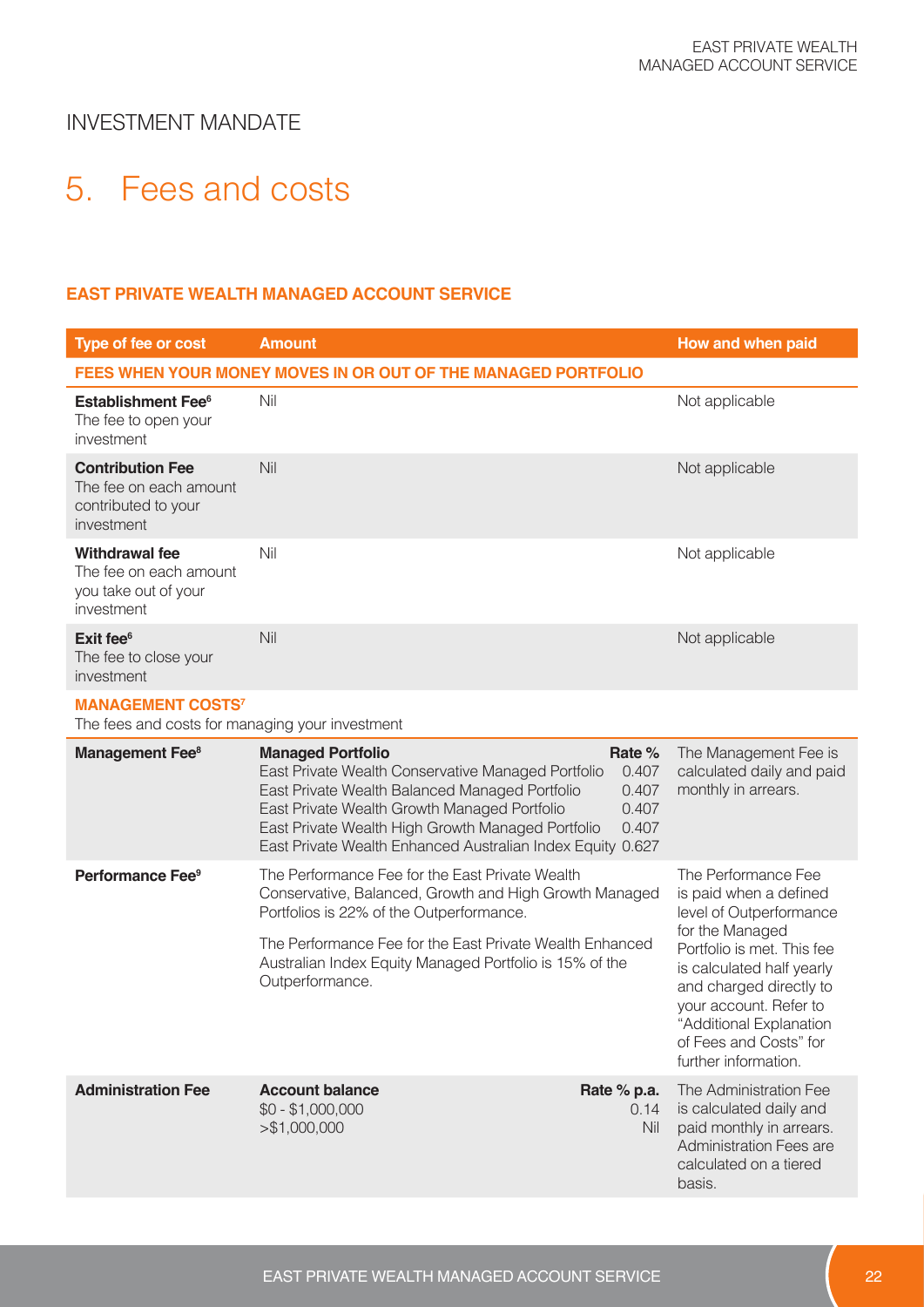# 5. Fees and costs

| <b>Type of fee or cost</b> | <b>Amount</b>     | How and when paid                                                                                                                                                                        |
|----------------------------|-------------------|------------------------------------------------------------------------------------------------------------------------------------------------------------------------------------------|
| <b>Custody Fee</b>         | $0.055\%$ p.a.    | The Custody Fee is<br>calculated daily and paid<br>monthly in arrears.                                                                                                                   |
| <b>Account Keeping Fee</b> | \$220 pa          | The cost for the<br>maintenance and<br>operation of your account.<br>It is paid monthly in<br>arrears.                                                                                   |
| <b>Indirect Cost Ratio</b> | $0.05 - 0.17%$ pa | The costs incurred<br>indirectly via investment<br>in products such<br>as managed funds.<br>Refer to the Additional<br>Explanation of Fees and<br>Costs section for full<br>information. |
| <b>SERVICE FEES</b>        |                   |                                                                                                                                                                                          |

| <b>Switching Fee</b>                                                                                                        | Nil | Not applicable |
|-----------------------------------------------------------------------------------------------------------------------------|-----|----------------|
| The fee to recover the<br>costs of switching all or<br>part of your investment<br>from one Managed<br>Portfolio to another. |     |                |

<sup>6</sup> There are no specific establishment or exit fees for the Managed Portfolio however you will incur any relevant transactional and operational costs (including transaction costs) on the initial purchase, sell down or transfer of securities. Please refer to the Additional Explanation of Fees and Costs section for full details.

<sup>7</sup> This fee does not include any amounts payable to your financial adviser. Please refer to the Financial Adviser Fees section for further information.

- <sup>8</sup> Please refer to the Additional Explanation of Fees and Costs section for the list of Management Fees for each Managed Portfolio. Of the total management fees, 0.077% pa of the fee will be retained by the MDA Provider for services related to the investment management activities on each of the portfolios.
- 9 At the time of this mandate, the Managed Portfolios are new with no performance history, therefore an estimate performance fee cannot be provided. In future periods if the portfolios outperform the benchmark a performance fee will be incurred according to the calculation methodology.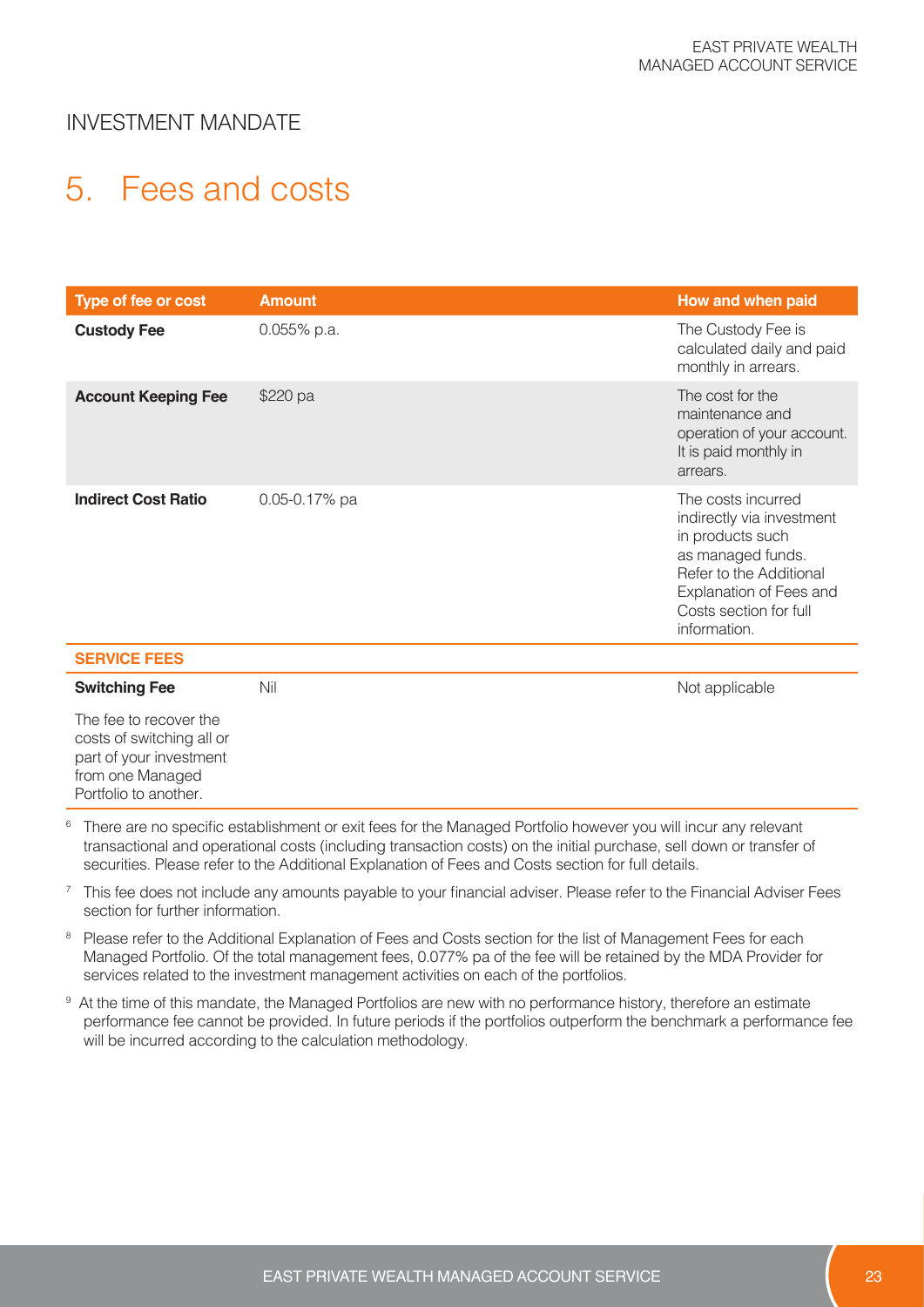# 5. Fees and costs

#### **Example of annual fees and costs – East Private Wealth Balanced Managed Portfolio**

This table gives an example of how the fees and costs for the East Private Wealth Balanced Managed Portfolio can affect your investment over a one-year period.

You should use the table to compare this investment product with other similar investment products.

| <b>Managed Portfolio</b>                    |            | Example – East Private Wealth Balanced Balance of \$50,000 with a contribution of \$5,000 during the year                                                                |
|---------------------------------------------|------------|--------------------------------------------------------------------------------------------------------------------------------------------------------------------------|
| <b>Contribution Fee</b>                     | Nil        | For every additional \$5,000 you invest, you will be charged \$0.                                                                                                        |
| <b>MANAGEMENT COSTS</b>                     |            |                                                                                                                                                                          |
| <b>PLUS</b><br>Management Fee               | 0.407% pa  | For advising and managing the Managed Portfolio you will be charged<br>\$203.50 each year.                                                                               |
| <b>AND</b><br>Performance Fee <sup>10</sup> |            | You will incur approximately \$0 in estimated performance fees each<br>year.                                                                                             |
| <b>AND</b><br><b>Administration Fee</b>     | $0.14%$ pa | To allow for administration costs and expenses you will be charged<br>\$70 each year.                                                                                    |
| <b>AND</b><br><b>Custody Fee</b>            | 0.055% pa  | To allow for the costs of custody of your investments including the fees<br>of any appointed sub-custodian, you will be charged \$27.50 each<br>year.                    |
| <b>AND</b><br>Account Keeping Fee           | \$220 pa   | For the cost of maintaining your account you will be charged \$220<br>each year.                                                                                         |
| <b>AND</b><br><b>Indirect Cost Ratio</b>    | 0.16%      | For the indirect costs associated with investing in the underlying assets<br>of the Managed Portfolio you will be charged approximately \$80 each<br>year.               |
|                                             |            | For every \$50,000 you have in the Managed Portfolio you will be<br>charged total management costs of \$601 each year.                                                   |
| <b>EQUALS total cost of product</b>         |            | If you had an investment of \$50,000 at the beginning of the year<br>and you invest an additional \$5,000 during that year, you would be<br>charged total fees of \$601. |

<sup>10</sup> A performance fee may not be charged each year. The Portfolio Manager must meet a certain level of outperformance of the hurdle benchmark for the relevant period before it is paid. Refer to Additional Explanation of Fees and Costs for further information regarding the performance fee and performance fee calculation.

This example assumes \$50,000 is invested for the entire year and \$5,000 is invested at the end of the year and that the value of the investment is constant over the year.

You should note that this material relating to fees and costs may change between the time when you read this investment mandate and the time you acquire the product.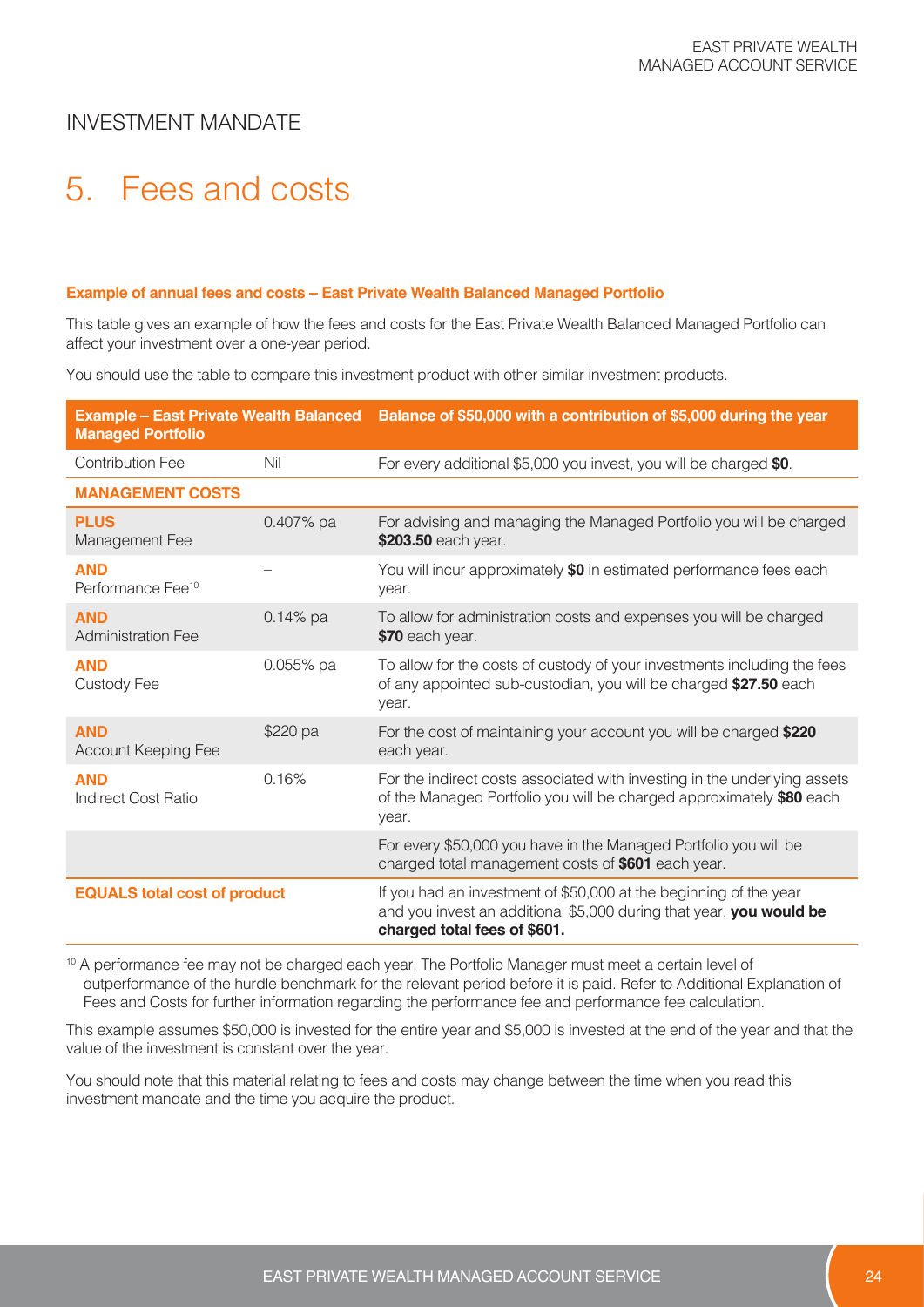# 5. Fees and costs

#### **5.2 TRANSACTIONAL AND OPERATIONAL COSTS APPLICABLE TO THE MANAGED PORTFOLIO(S) AND SELF-DIRECTED PORTFOLIOS**

Transactional and operational costs are incurred in the buying or selling of the assets held by the Managed Portfolio, including brokerage costs, settlement costs, clearing costs, registration fees, bank charges, Government taxes, stamp duty (if applicable) and the bid/ask spread on fixed income securities bought and sold at market. Such costs are additional to those disclosed in the Fees and Costs Table above and will be indicated where they are relevant to the Managed Portfolio(s).

The amount of transactional and operational costs will generally reflect the extent to which the assets of a Managed Portfolio are managed. Managed Portfolios that are actively managed will have higher transactional and operational costs, but this will not necessarily mean that the returns to investors in the portfolio will be lower. Transactional and operational costs are not necessarily determinative of the performance of the Managed Portfolio or returns paid to an investor. In some cases, Managed Portfolios with higher transactional and operational costs may have higher returns when compared to the returns of Managed Portfolios that have lower transactional and operational costs.

#### **Transactional and Operational Costs table**

You will be charged transaction costs when the Investment Sub-Adviser buys or sells securities within your selected Managed Portfolio(s). Please refer to "Transaction Costs (Managed Portfolios)" in the table below.

In addition, if you (or your financial adviser) transact within your Self Directed Portfolio you will also incur transaction costs outlined in "Transaction Costs – Self Directed Portfolios".

You are able to view the transactions costs charged to your account in the trade advice slips that you receive post execution - transaction costs are a direct deduction from your account and fully transparent.

For any changes to the costs below, you should refer to the Mason Stevens Continuous Disclosure Updates and Information web page, found in the Resources tab at www.masonstevens.com.au. The below costs are accurate as at the date of this Investment Mandate.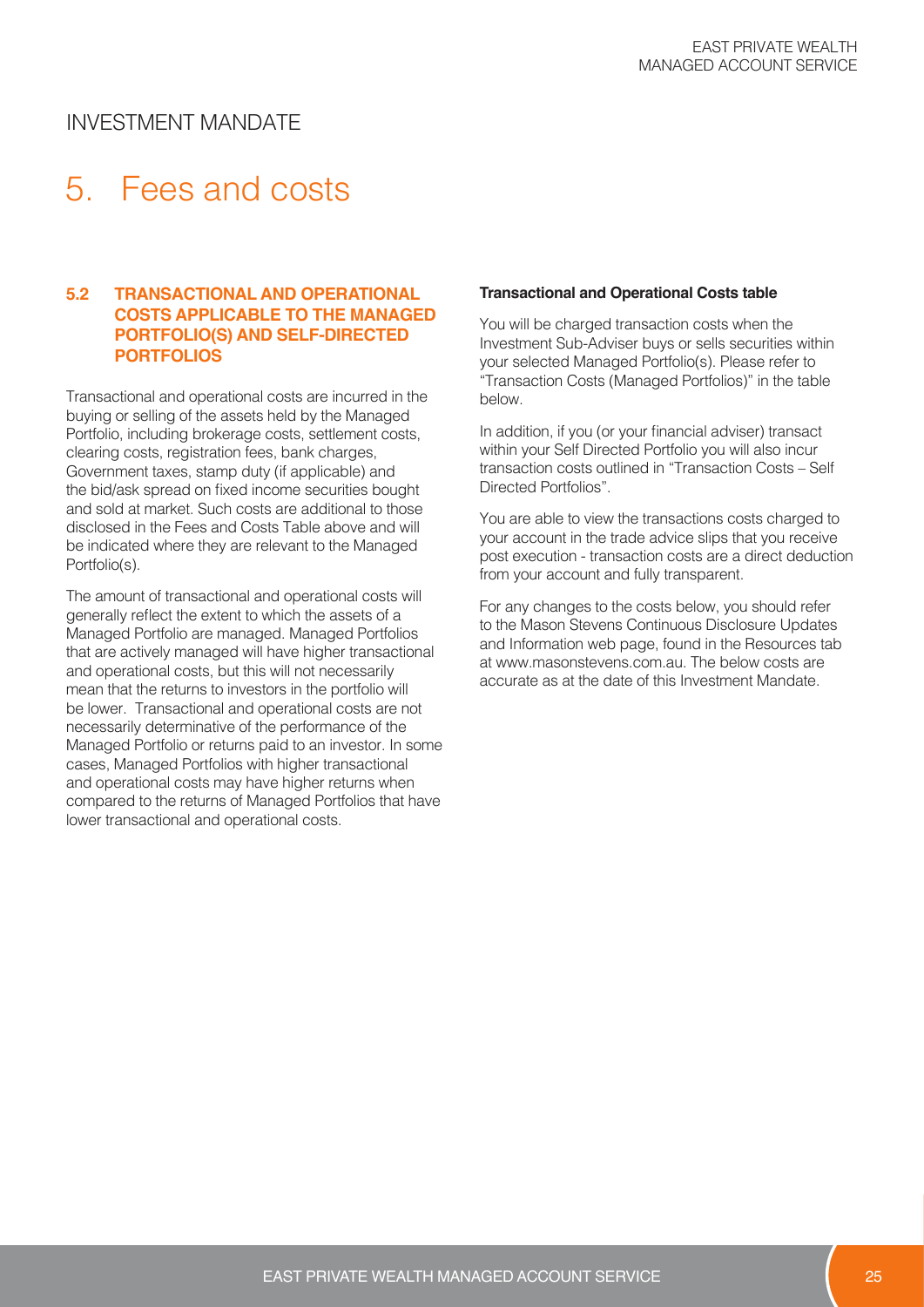# 5. Fees and costs

| <b>Cost</b>                                                         | <b>Amount</b>                                                                                                                                                                                                                                                                                                                                | How and when paid                                                  |
|---------------------------------------------------------------------|----------------------------------------------------------------------------------------------------------------------------------------------------------------------------------------------------------------------------------------------------------------------------------------------------------------------------------------------|--------------------------------------------------------------------|
| <b>In-specie Transfer Fee</b>                                       | Should you request a transfer of direct<br>securities in or out of your account, an<br>in-specie transfer fee of up to \$33.00 for<br>each investment is payable on transfer.                                                                                                                                                                | Deducted from your cash balance<br>at the time of the transfer.    |
| <b>Transaction Costs<sup>11</sup></b><br>(Managed Portfolios)       | Managed Funds <sup>12</sup> :<br>Deducted from your cash balance<br>at the time of the transaction.<br>\$16.50 per transaction<br>Fixed Income <sup>13</sup> :<br>0.55%, no minimum per transaction<br><b>Domestic equities:</b><br>0.22%, no minimum per transaction<br><b>International equities:</b><br>0.33%, no minimum per transaction |                                                                    |
| <b>Transaction Costs<sup>11</sup></b><br>(Self-Directed Portfolios) | Managed Funds <sup>12</sup> :<br>\$33.00 per transaction<br>Fixed Income <sup>13</sup> :<br>0.55%, minimum \$55.00 per transaction<br><b>Domestic equities:</b><br>0.22%, minimum \$22.00 per transaction<br>International equities:<br>0.33%, minimum \$33.00 per transaction                                                               | Deducted from your cash balance<br>at the time of the transaction. |

- <sup>11</sup> Transacting in international securities (including foreign exchange) will incur an additional cost for foreign currency conversion. Please refer to the Foreign exchange services in the Additional Explanation of Fees and Costs section for further information.
- <sup>12</sup> Managed Funds into which you may invest may charge a management fee, performance fee or buy/sell spread or on a buy or sell of units in those funds. You should refer to the relevant managed fund product disclosure statement for full details of their fees and charges.
- <sup>13</sup> At the time of transacting in fixed income securities at market, a "bid/ask spread" may be incurred. A bid/ask spread is the industry terminology for the amount by which the ask price exceeds the bid price for an asset in the market. It is considered that the difference between the amount paid for the fixed income asset and the value of the asset at the time of purchase based on its immediate selling price is a transaction cost. You should be aware that the spread is an implicit cost, not charged directly to your account, and will depend on the type of instrument, size of order, timing of the transaction, execution quality, liquidity of the underlying market and actions of other market participants during execution etc. The bid/ask spread is considered a cost to the assets of the Managed Portfolio.

For additional information on the fees and costs applicable to the Service please consult Mason Stevens' Financial Services Guide (FSG).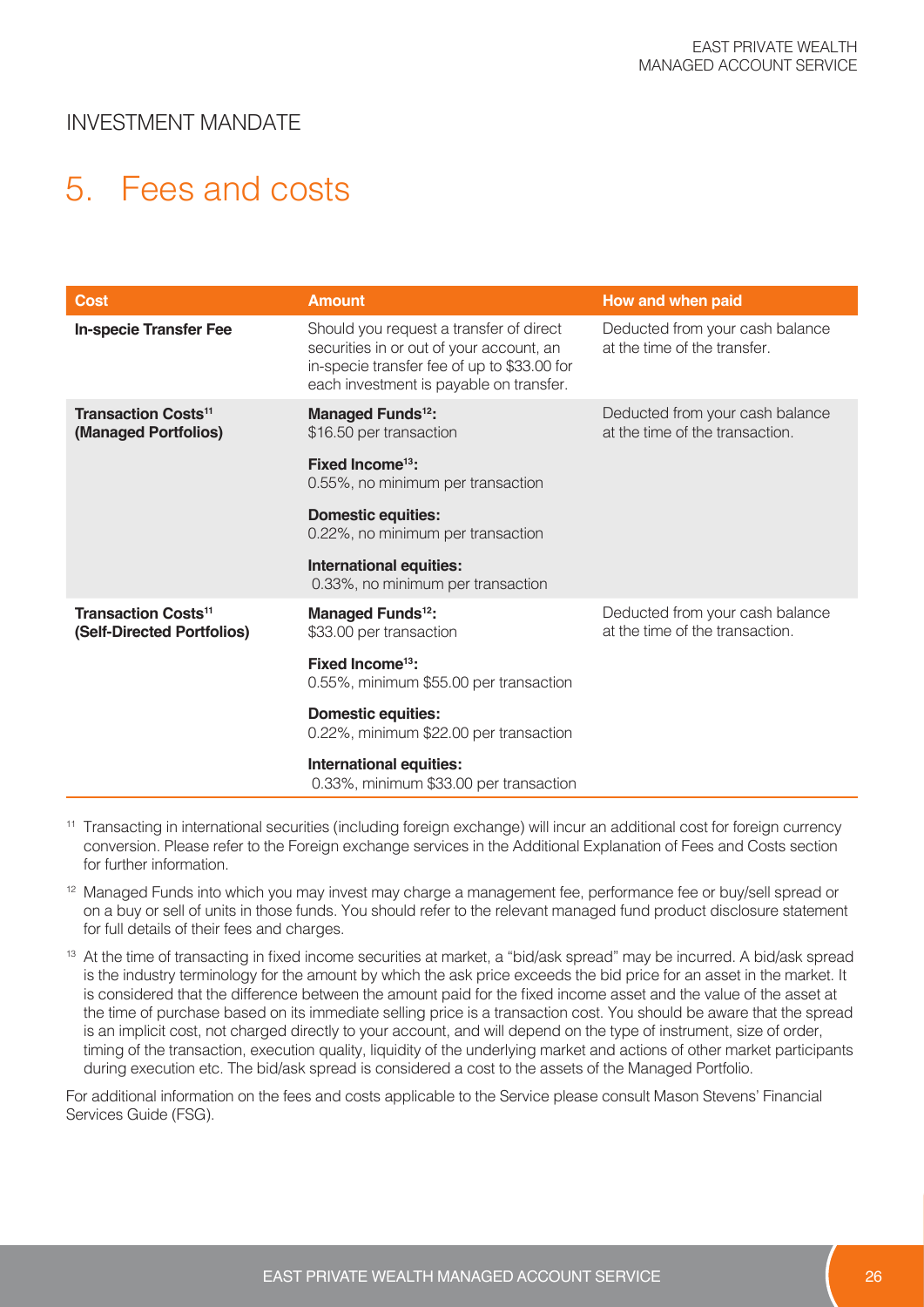# 5. Fees and costs

#### **5.3 ADDITIONAL EXPLANATION OF FEES AND COSTS**

#### **Management Costs**

The management costs for the Managed Portfolio(s) comprise:

- a management fee payable by the MDA Provider to the Investment Sub-Adviser for advising and managing the Managed Portfolios. Of the total disclosed management fees, 0.077% p.a. will be retained by the MDA Provider for investment management activities related to each of the Managed Portfolios; and
- an administration fee to cover the costs of administering the Managed Portfolio; and
- a performance fee payable by the MDA Provider to Oreana as the Investment Sub-Adviser when they meet a defined level of outperformance for the Managed Portfolio. This fee is a direct charge from your Managed Portfolio but if paid reflects that the portfolio has been positively outperforming the Benchmark; and
- a custody fee to cover the costs of custody of your investments including the fees and charges of any appointed sub-custodian; and
- an account keeping fee for the cost of maintaining and operating your Managed Account (please note this is at the account level and not charged per Managed Portfolio; and
- indirect costs (Indirect Cost Ratio), if any, based upon information available from the underlying product issuer and reasonable estimates as at the date of this Investment Mandate.

Any administration expenses in excess of the amount provided for in the management cost are paid by us and are not an additional cost to you.

#### **Performance Fee**

The Performance Fee for the East Private Wealth Conservative, East Private Wealth Balanced, East Private Wealth Growth and East Private Wealth High Growth Managed Portfolios is 22% of the Outperformance, calculated on an individual portfolio basis.

The Performance Fee for the East Private Wealth Enhanced Australian Index Equity Managed Portfolio is 15% of the Outperformance, calculated on an individual portfolio basis.

#### *Methodology*

The Outperformance is the portfolio value at the end of the Performance Period (after all fees but before performance fees) less the notional value had the investor funds accumulated at the benchmark.

The Outperformance must be positive for a Performance Fee to be paid. Any underperformance is carried forward to the next or subsequent performance periods where, after indexing by the benchmark returns, it is offset against future portfolio performance.

Performance periods are half yearly ending on 31 December and 30 June. Returns exclude franking credits.

For the avoidance of doubt, where the Outperformance in respect of an account is negative at the end of a Performance Period (which has ended due to the account being closed), the negative Outperformance in respect for that account is extinguished.

At the time of this mandate, the Managed Portfolios are new with no performance history, therefore an estimate performance fee cannot be provided. In future periods if the portfolios outperform the benchmark a performance fee will be incurred according to the above calculation methodology.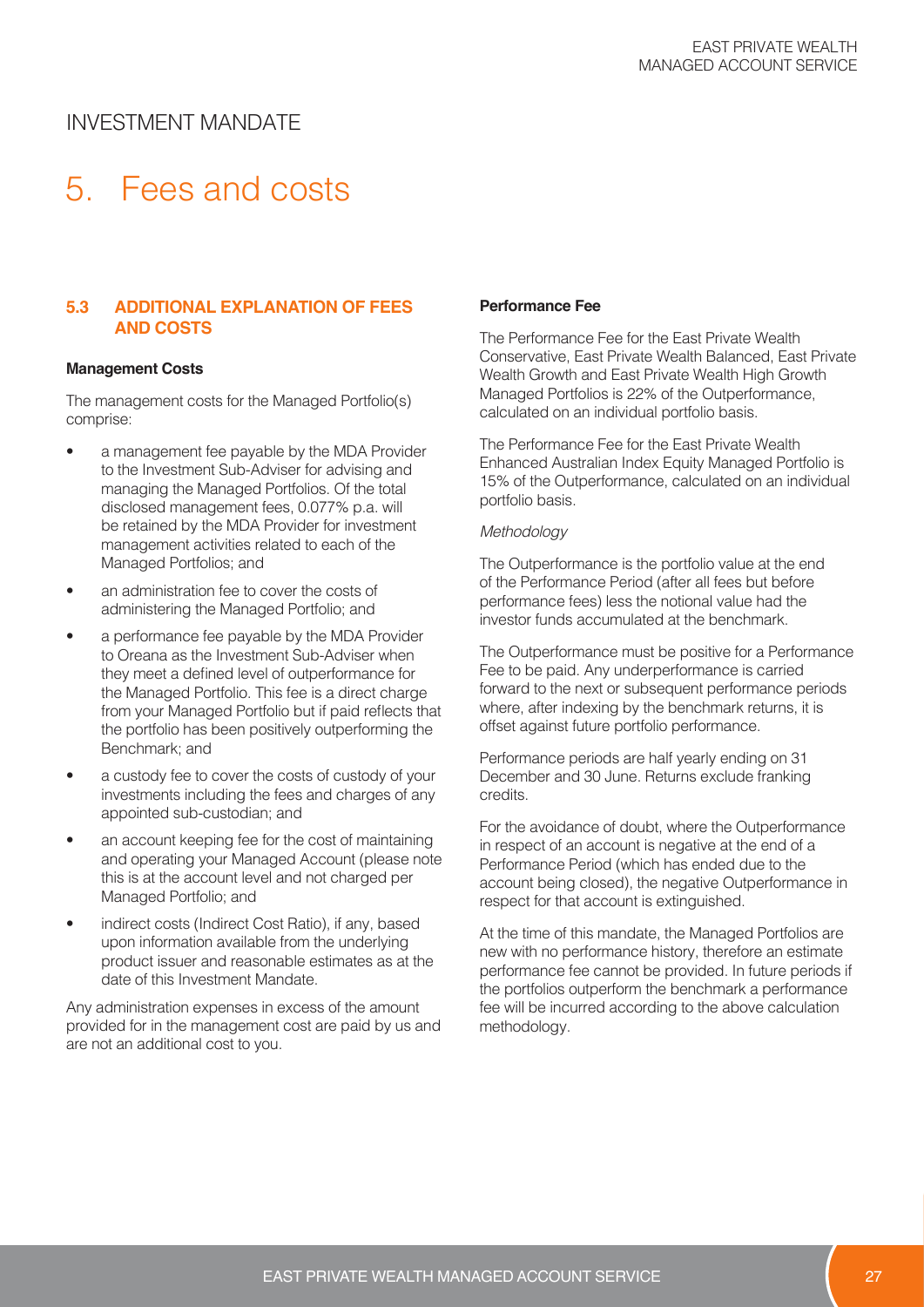# 5. Fees and costs

#### **Indirect Cost Ratio (ICR)**

Where a Managed Portfolio's investment universe includes securities such as Managed Funds, Exchange Traded Funds (ETFs) or Listed Investment Companies (LICs), the issuers of these financial products may charge management costs (including performance fees) and transactional or operational costs. These indirect costs are deducted from the assets of the Managed Portfolio (they are not charged to your account directly). You should refer to the relevant product disclosure document for full details on the fees and costs charged by any Managed Funds, ETFs or LICs held. The indirect costs associated with investing in these underlying securities is the ICR and is expressed as a percentage of the net asset value of the Managed Portfolio. The ICR is a reasonable estimate based on the previous financial year and forward-looking portfolio allocations.

#### **Indirect Cost Ratio (ICR)**

| <b>Name</b>                                                                         | % per annum |
|-------------------------------------------------------------------------------------|-------------|
| <b>Fast Private Wealth Conservative</b><br>Managed Portfolio                        | 0.17        |
| East Private Wealth Balanced<br>Managed Portfolio                                   | 0.16        |
| <b>Fast Private Wealth Growth</b><br>Managed Portfolio                              | 0.14        |
| East Private Wealth High Growth<br>Managed Portfolio                                | 0.12        |
| <b>Fast Private Wealth Enhanced</b><br>Australian Index Equity Managed<br>Portfolio | 0.05        |

We may update the above ICRs from time to time via a notice on the Mason Stevens website. Please refer to the Continuous Disclosure Updates and Information page.

#### **Foreign exchange services**

As part of the Service, Mason Stevens provides you (via your Self-Directed Portfolio), or the Portfolio Manager, with the capability (if required) to instruct and execute on foreign exchange transactions.

In the provision of such activities, Mason Stevens incurs specific expenses which enables us to provide the most efficient and cost effective service. This can be up to 0.55% on the value of the transaction.

#### **Differential Fees**

We may negotiate differential fees with 'wholesale clients' (as defined in the Corporations Act). Accordingly, a separate investment mandate agreement may be entered into with each investor.

#### **Financial Adviser Fees**

Your financial adviser (through your financial adviser's Licensee) may receive payment in connection with the provision of financial advice to you, including in relation to recommending the Service to you. If you give Mason Stevens a direction to pay monies to your financial adviser for financial advisory services provided to you, you are authorising Mason Stevens to deduct monies from your account to pay to your financial adviser (through the Licensee of the financial adviser). The level and the type of fees deducted will be determined by you through the agreement between you and your financial adviser. These fees will be set out in your Application, or in such other form agreed to by Mason Stevens. We can only deduct and pay fees to your financial adviser with your consent and we will rely on your Application Form (or in such other form agreed to by Mason Stevens) as evidence of your consent.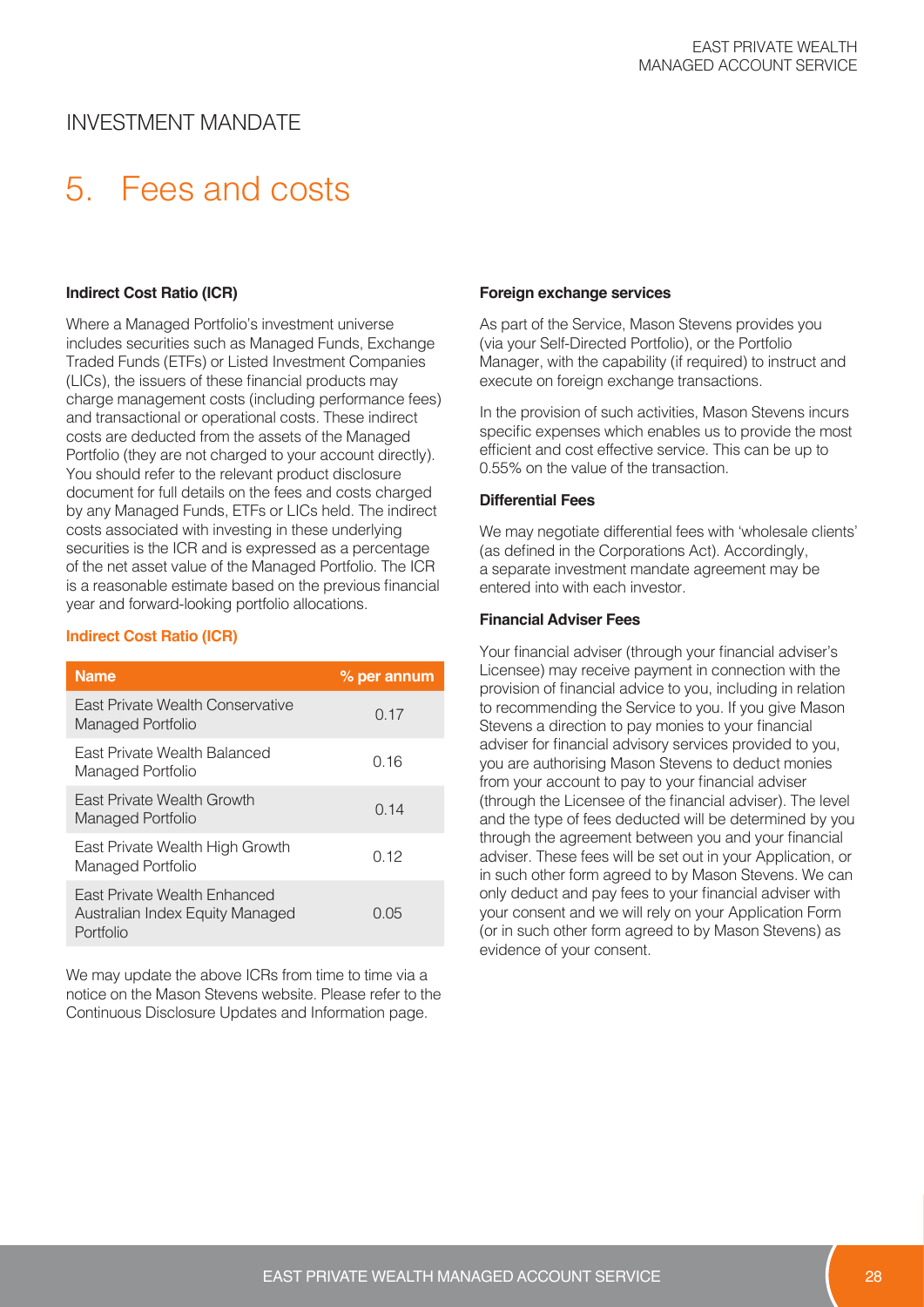# 6. How to invest

#### **6.1 APPLICATION AMOUNTS**

#### **Minimum initial investment**

A \$100,000 minimum initial investment is required to invest in the East Private Wealth Managed Portfolios.

#### **Investing in the Managed Portfolio**

Generally, your initial investment amount and any subsequent contribution is invested within ten business days, although the Portfolio Manager will utilise its discretion to gradually implement the strategy considering such factors as market conditions, availability and liquidity of investments, upcoming new issues and economic parcel sizes, so your account's Managed Portfolio may differ from the Managed Portfolio due to delays in implementation for these reasons.

Any additional investment amounts may be held in cash until Mason Stevens under the instructions from the Portfolio Manager undertakes the next rebalance of the Managed Portfolio. The timing of the investment of those cash funds is entirely at the discretion of the Portfolio Manager.

Please note that variations may occur in the composition of your account's Managed Portfolio and the Managed Portfolio because of practical issues associated with investing. Factors such as additional investments, withdrawals and the payment of dividends and interest will affect the cash holding and the composition of your Managed Portfolio.

#### **6.2 INCOME**

Income received on investments held in your Managed Portfolio will be credited to your cash holding of that Managed Portfolio. At the discretion of the Portfolio Manager, the income may be used to add to existing investments in your Managed Portfolio, invested in a new security or investment, or held in cash.

#### **6.3 WITHDRAWAL AMOUNTS**

You may make a partial withdrawal from the Managed Portfolio at any time by notifying Mason Stevens, subject to maintaining a minimum balance of the Managed Portfolio.

Mason Stevens will process the withdrawal within one business day after the day we receive a valid instruction from you or your authorised representation, subject to exchange procedures and trading conditions.

If your instruction is to exit from the Managed Portfolio, you will incur transaction costs on the sell down of the securities held within the Managed Portfolio. No additional charges or levies will apply, however, you may incur a capital loss or be liable for Capital Gains Tax as a result of the exit.

Mason Stevens strongly recommends that you obtain your own tax advice as the result of any withdrawals may vary your tax situation depending on your individual circumstances.

For further information on transacting your Managed Account please refer to "Operating your Managed Account".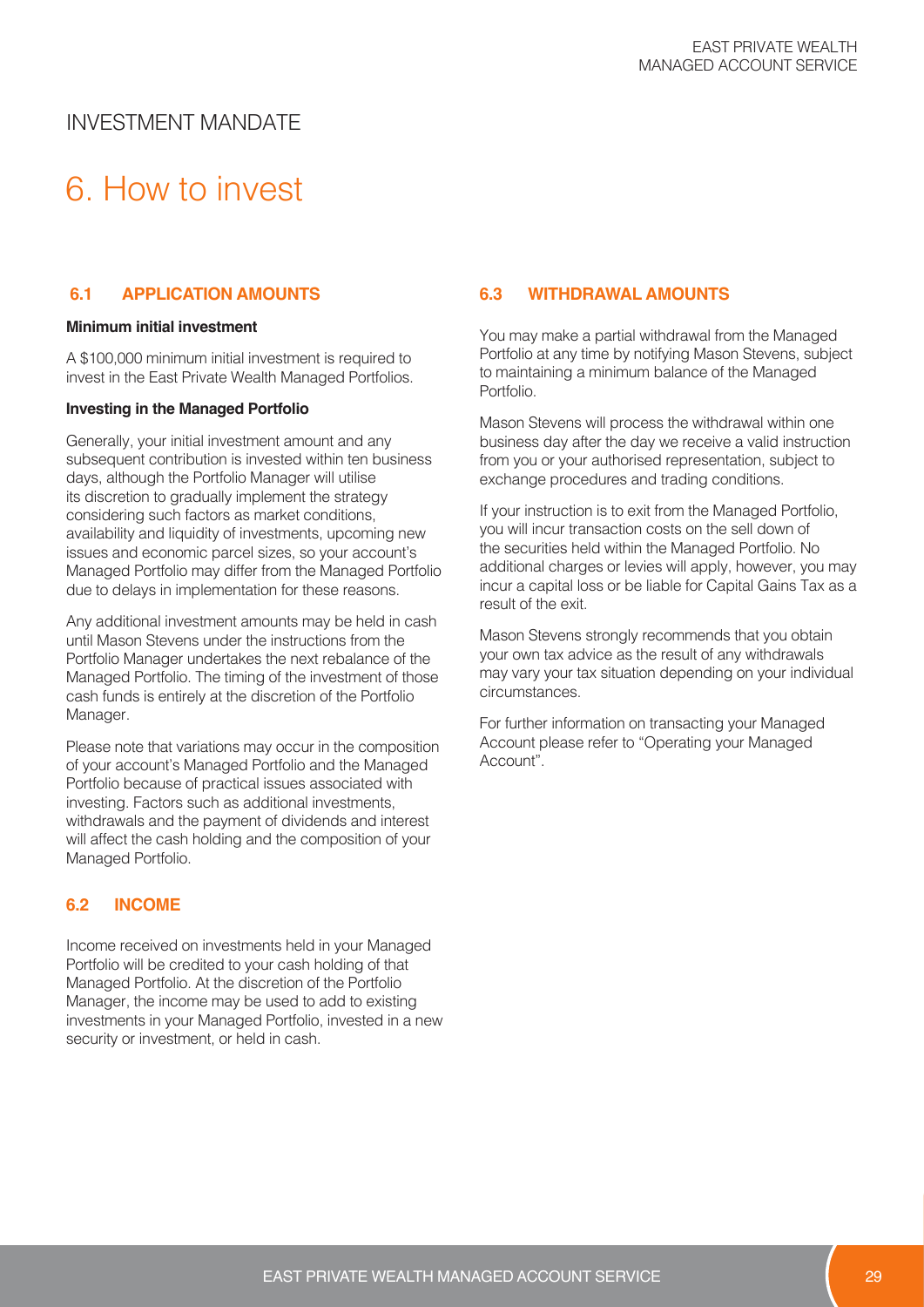# 7. Establishing your Managed Account

If you are a retail client and you would like to establish a Managed Account to invest in the Managed Portfolio(s) you need to consult with your financial adviser and receive personal financial advice. Your financial adviser will issue you with an SOA that communicates to you that a Managed Account is suitable for your circumstances.

Your financial adviser must conduct an annual review of the Managed Account that you hold and determine the ongoing appropriateness and suitability of the respective Managed Account and Managed Portfolio(s) outlined in this Investment Mandate.

If you are a wholesale or sophisticated investor as defined by the Corporations Act, an SOA or Record of Advice is not required to be completed for you, even if personal advice is provided.

Before you decide to invest you should receive and read the following:

- Account Application;
- Terms:
- Mason Stevens Financial Services Guide (if you are a retail client); and
- this document, known as the Investment Mandate, which details the Investment Guide of the Managed Portfolio(s) you wish to invest in.

#### **7.1 THE INVESTMENT MANDATE**

This Investment Mandate is between Mason Stevens and the investor (you), for your investment in the East Private Wealth Managed Account Service outlined in this document, which Mason Stevens administers subject to the terms of this Investment Mandate.

#### **7.2 OPENING AN ACCOUNT**

To open a Managed Account you must complete the Account Application process. As part of your account application, you will be required to provide identity documentation on all applicants (including any party given authority to operate the account on your behalf) in order to determine the beneficial owners of all accounts. This verification process will take place before your account is opened. If we are unable to process your application because it is incomplete or incorrectly completed, we will contact you or your financial adviser.

Once your account has been accepted you will receive a confirmation that your Managed Account has been opened, to invest in the specific Managed Portfolio(s) you have selected. A Self-Directed Portfolio will also be established.

If you choose to buy and sell securities within your Self-Directed Portfolio you will be subject to transactions costs associated with buying and selling securities. These transaction costs will be additional to the transaction costs associated with the Managed Portfolio(s).

The confirmation you receive about the information on your Managed Account will contain details of your username and password, which will allow you to access information on your Managed Account at www.masonstevens.com.au.

When you receive the notification, you will be able to contribute cash or transfer an existing portfolio of approved investments into your Managed Account (or a combination of both). Not all securities can be transferred into your Managed Account. Your financial adviser will confirm if any of your existing investments cannot be transferred.

The minimum investment requirement for the Managed Portfolio is detailed in this document. These minimums will apply unless agreed otherwise by Mason Stevens.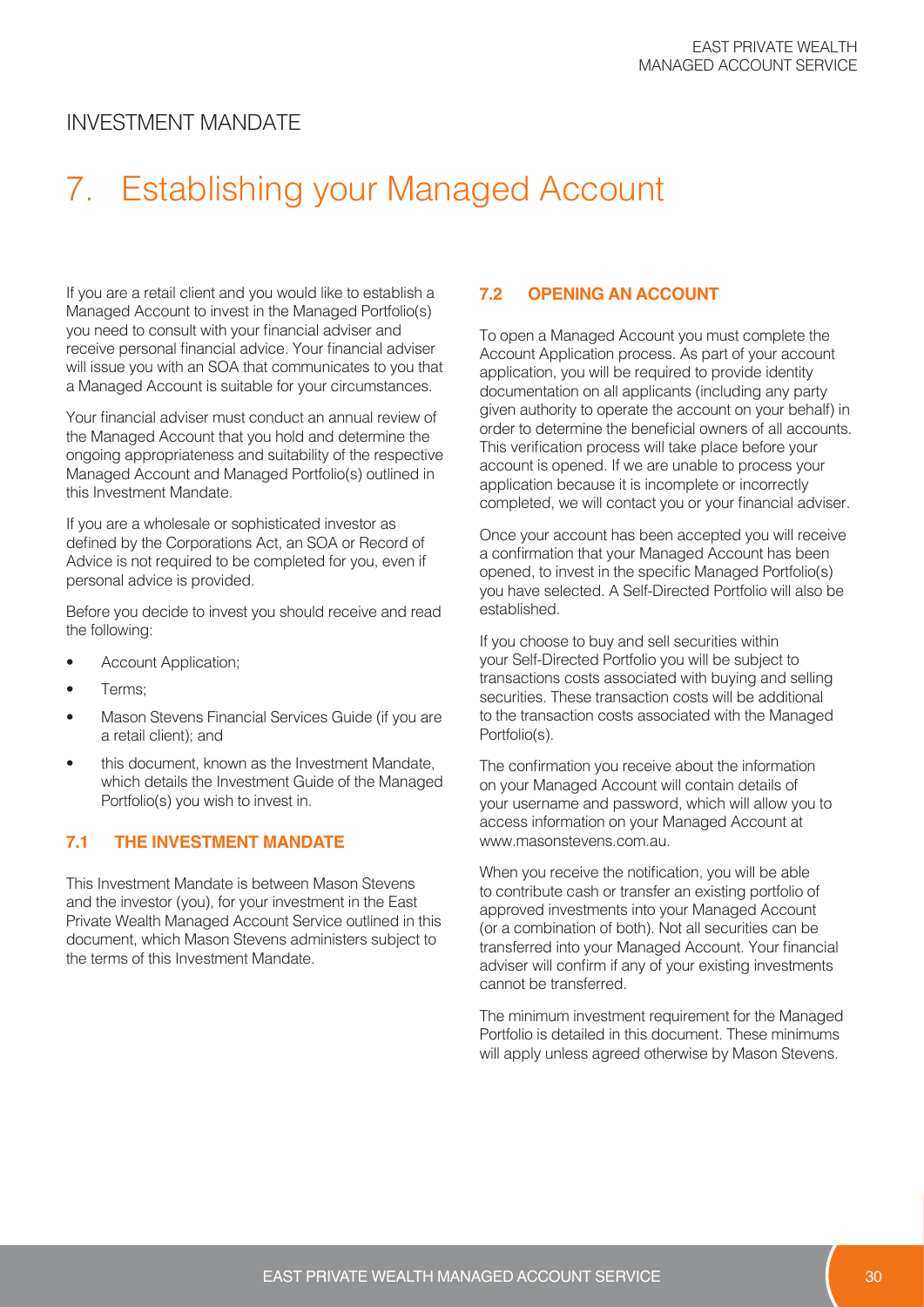# 7. Establishing your Managed Account

#### **Nominating an Authorised Person**

You will be asked to nominate an authorised person (e.g. your financial adviser) during the account application process. This will allow your financial adviser (or any other person that you nominate) to undertake certain activities in relation to operating your Managed Account, including providing instructions to Mason Stevens to implement. Any authorised person will have the same level of authority on your Managed Account as the investor, however they will be unable to change your nominated bank account. Please refer to "Changing Your Managed Account Details" for further information.

#### **7.3 INITIAL CONTRIBUTION**

#### **Cash Contribution**

Cash contributions can be made by direct deposit, BPAY® or electronic funds transfer (EFT).

It is important to ensure that your account number (supplied when you log in) is referenced when a payment is made by bank deposit or electronic transfer as it assists with the identification of your transaction. If you omit the account number, there may be delays in implementing your instructions for your account.

® Registered to BPAY Pty Ltd 69 079 137 518

#### **Cash management**

When you invest through the MDA Service, your cash funds are pooled with the cash funds of other clients of the Service. Mason Stevens deposits these cash funds with an Authorised Deposit-taking Institution (ADI), Australia and New Zealand Banking Group ABN 11 005 357 522 (ANZ) or, for amounts to settle pending purchases or receipt of sale proceeds, using our primary sub-custodian National Australia Bank Limited. Your cash funds are managed among the deposit accounts to ensure that amounts are reserved to settle pending purchases and amounts are made available for investment. The current interest rate applicable to your account for cash funds invested through the Service by deposits with ADIs is notified to you via the relevant disclosure document and/or fee schedule or other

updated notice provided to you. The rate calculated on your funds will be determined by the interest earned by Mason Stevens on all clients' cash funds on deposit with the respective ADIs after consideration of any fees payable to Mason Stevens for any management and administration of such cash balances and associated payments and services. Mason Stevens will not withdraw your money except where instructed by you, including an authorisation by you in accordance with the terms and any investment mandates you have given.

#### **Transfer of Investments**

Securities and other investments that you own can be transferred to your account. To do so you will need to complete the appropriate documentation that will be provided by your financial adviser and your financial adviser will be able to assist you with completing the necessary documentation.

A cost base history per parcel needs to be recorded for each of the investments transferred to your account before the transfer can be finalised. You should carefully check the details you are providing since Mason Stevens accepts the details you provide and accepts no liability for the information provided.

Investments you wish to transfer in or purchase in your account, that are not part the Managed Portfolio, may be held in a separate portfolio known as a Self-Directed Portfolio, which will be automatically established for you when your account application has been accepted.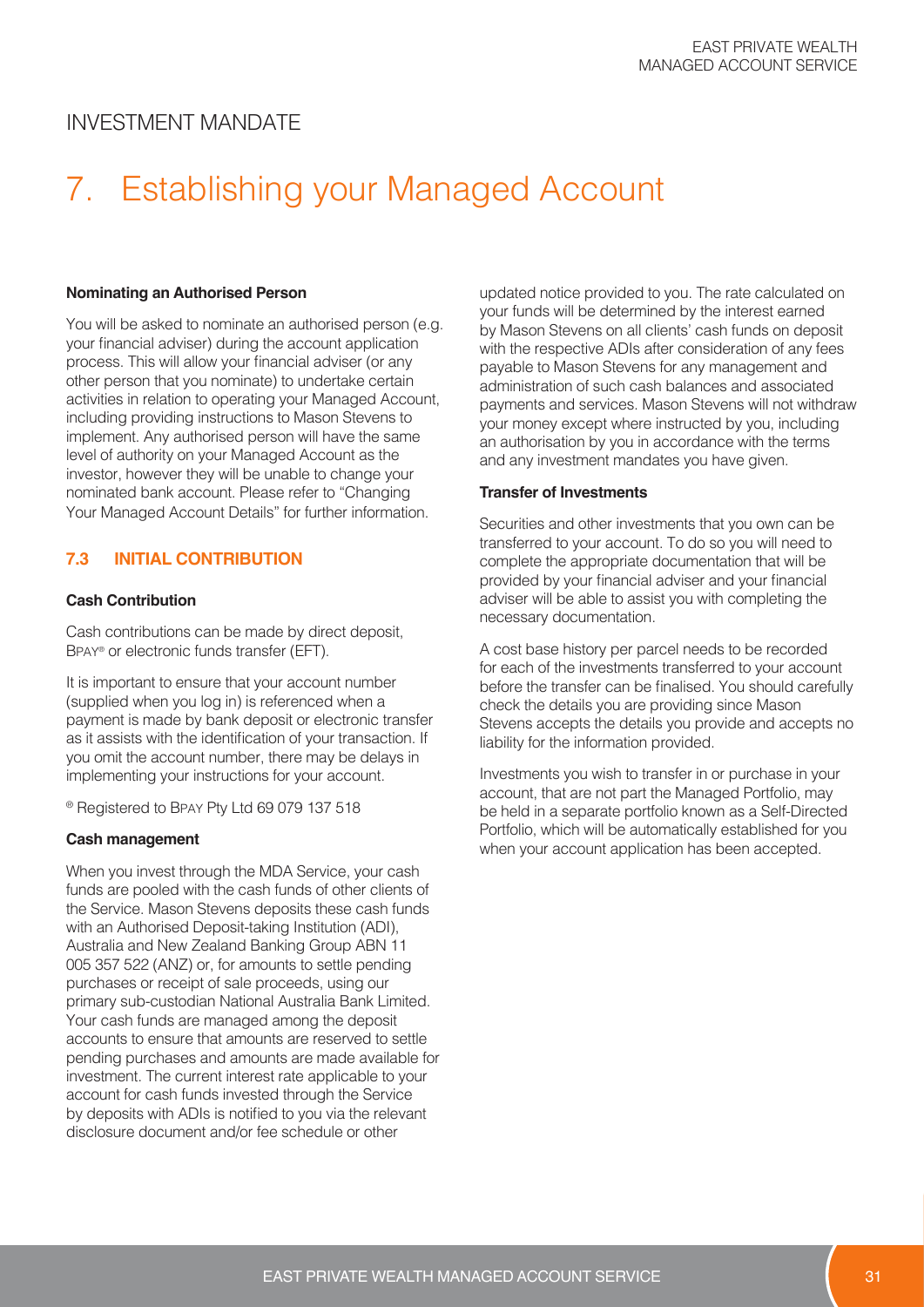## 8. Implementing and managing your Managed Portfolio

#### **8.1 INVESTMENT**

Once your Account Application has been accepted and your Managed Account established to invest in the Managed Portfolio(s), your cleared funds are invested in securities and other investments at weightings determined by the Portfolio Manager, consistent with the objectives and strategy of the Managed Portfolio which you have nominated.

Generally, your initial investment amount and any subsequent contribution is invested within ten business days, although the Portfolio Manager will use its discretion to implement the strategy within a timely manner but no longer than 30 days.

The Portfolio Manager is responsible for advising on the execution of the transactions to invest your Managed Portfolio using brokers or other intermediaries approved by Mason Stevens who will execute upon these instructions.

In managing your account's Managed Portfolio, small uneconomic transactions will generally be avoided and a minimum transaction size determined by the Portfolio Manager may be applied. Purchases and sales of securities may be aggregated with those for other Managed Portfolios so that only transactions for the net changes are implemented, and all the changes will be reflected in all of the Managed Portfolios, subject to minimum parcels and denominations as set out in the securities' documentations. Any costs associated with the purchase and sale of securities and investments will be apportioned between all relevant Managed Portfolios.

The composition of your Managed Portfolio managed under a particular Managed Portfolio may differ from the current Managed Portfolio. The weightings of the securities and other investments in an individual portfolio will be managed with an allowance for the value of the holding to differ from target weightings.

Variations can also occur in the composition of your account's Managed Portfolio and the actual Managed Portfolio because of practical issues associated with investing. Factors such as additional investments, withdrawals and the payment of dividends, coupons and/or interest will affect the cash holding and the composition of your Managed Portfolio. The variations in the composition of your Managed Portfolio may differ from other clients' Managed Portfolios. This may result in variations in the performance between your Managed Portfolio and the Managed Portfolios of others investing under the same Managed Portfolio.

#### **8.2 INVESTING IN YOUR MANAGED ACCOUNT**

You can open or add to your account by contributing cash or securities. If you transfer in securities to open or add to your account, where they are held within a Managed Portfolio, decisions relating to those securities will be the responsibility of the Portfolio Manager from the time the securities are registered in the name of the subcustodian and transferred into your Managed Account. The securities are held and managed under the terms of your Managed Account contract and you remain the beneficial owner of the assets.

#### **8.3 ONGOING MANAGEMENT**

When you nominate the Managed Portfolio, you are instructing Mason Stevens to ensure that your Managed Portfolio is invested in accordance with the investment strategy of the Portfolio Manager. You authorise the Portfolio Manager to make investment decisions within the investment parameters of the particular Managed Portfolio. This includes buying and selling securities, and other investments, acquiring and redeeming units and responding to corporate actions and dividend elections.

Should you wish to avoid investments in a particular company or industry you must provide written notice of your preference to your financial adviser. This will be processed by Mason Stevens once it receives this instruction from your financial adviser. This may be treated by Mason Stevens as terminating your Investment Mandate. Mason Stevens will give effect to that termination either at the end of the month in which it receives your instructions or the subsequent month.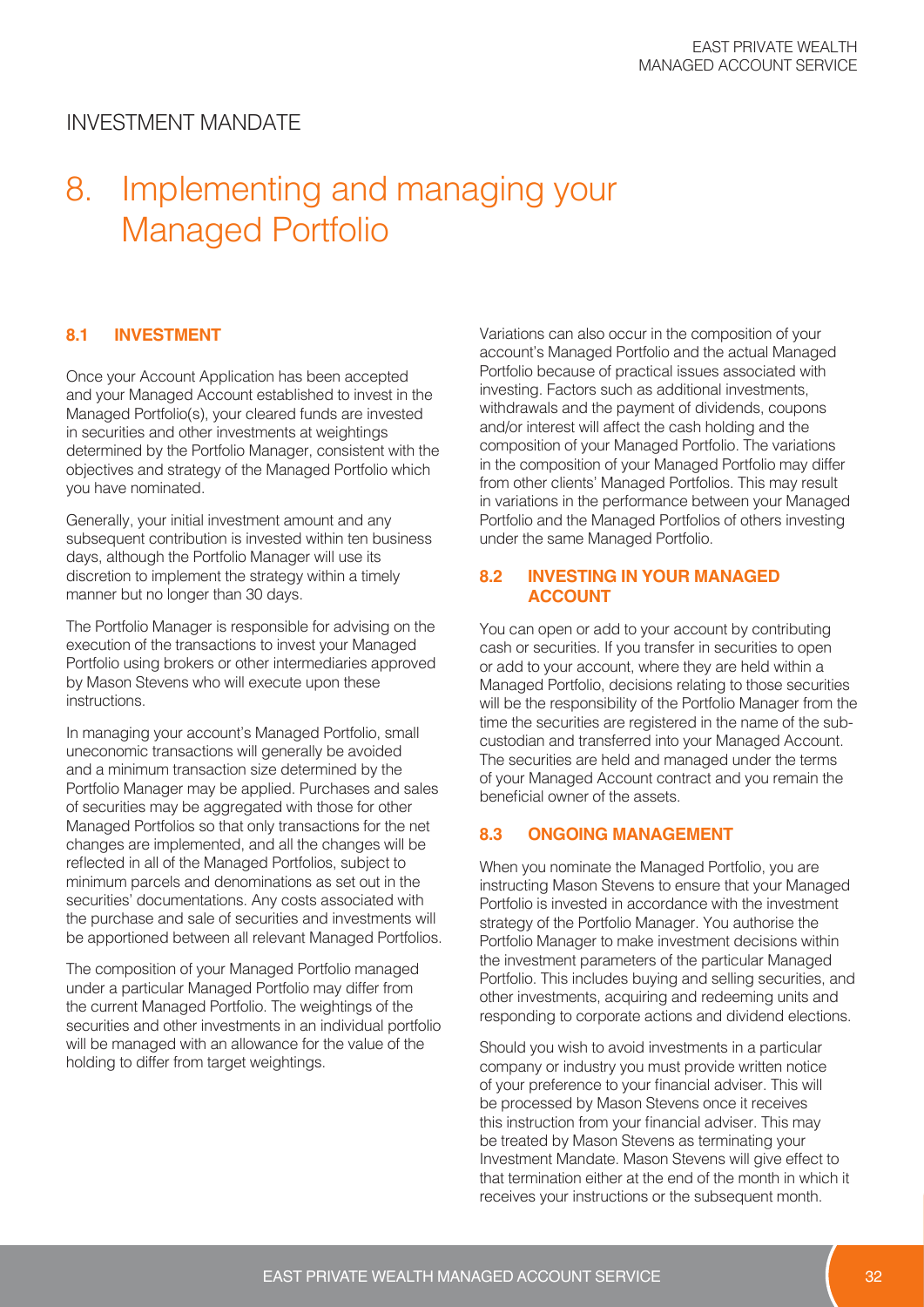# 9. Operating your Managed Account

#### **9.1 INSTRUCTIONS FROM YOUR AUTHORISED PERSON**

When you nominate an authorised person (generally your financial adviser) on your Managed Account, this will allow them to provide certain instructions to Mason Stevens to implement. For example, they will be able communicate to Mason Stevens to invest any cash contributions or to buy or sell securities on your behalf.

If your authorised person has changed you will need to contact Mason Stevens in order for us to update our records.

#### **9.2 CASH HOLDINGS**

Each Managed Portfolio has a cash holding. Income received from securities held in your Managed Portfolio will be credited to your cash holding of that Managed Portfolio.

At the discretion of the Portfolio Manager, the income may be used to add to existing investments in your Managed Portfolio, invested in a new security or investment, or held in cash. Mason Stevens will maintain the minimum cash holding of your account by selling or redeeming investments if necessary, after taking into account income received. Please note that the sale or redemption of these investments may result in capital gains and losses being realised.

Interest is calculated on the daily balance and paid monthly at the rate determined by Mason Stevens and as notified to your financial adviser from time to time.

#### **9.3 CORPORATE ACTIONS AND VOTING**

The Portfolio Manager is responsible for making decisions on any corporate actions arising from investments beneficially held by you, and for direction of voting at shareholder meetings, under the terms of the contract with Mason Stevens. Corporate actions include:

- participation in share buy backs or takeover offers;
- rights issues;
- options; and
- any instruments that has attached holder voting rights.

The MDA Provider may receive reports, confirmations and other information relating to the investments of the Managed Portfolio(s) in your Managed Account from companies, brokers and other parties with such information being retained by Mason Stevens.

#### **9.4 ADDITIONAL INVESTMENT**

You can make additional investments into your Managed Account at any time. Please refer to the relevant Managed Portfolio for minimum additional investment amounts.

Additional investments can be made by bank deposit, electronic transfer, BPAY, or via the transfer of approved securities you own.

#### **9.5 WITHDRAWALS**

You can request a withdrawal from a Managed Portfolio at any time, subject to maintaining the minimum balance in that Managed Portfolio, and subject to meeting the minimum withdrawal. Proceeds of the withdrawal will be paid by electronic transfer to your nominated bank account that is stipulated in your application form or as instructed by the authorised signatories for the Managed Account.

If sufficient cash is available in your nominated Managed Portfolio, withdrawal is usually completed within three business days. If sufficient cash is not available in your nominated Managed Portfolio, Mason Stevens will sell or redeem investments in that Managed Portfolio to obtain the cash required. When an event outside Mason Stevens' control affects the ability to sell investments such as suspension of trading in a market, or added liquidity risks in markets makes realising assets difficult, payment will be made as soon as is practical.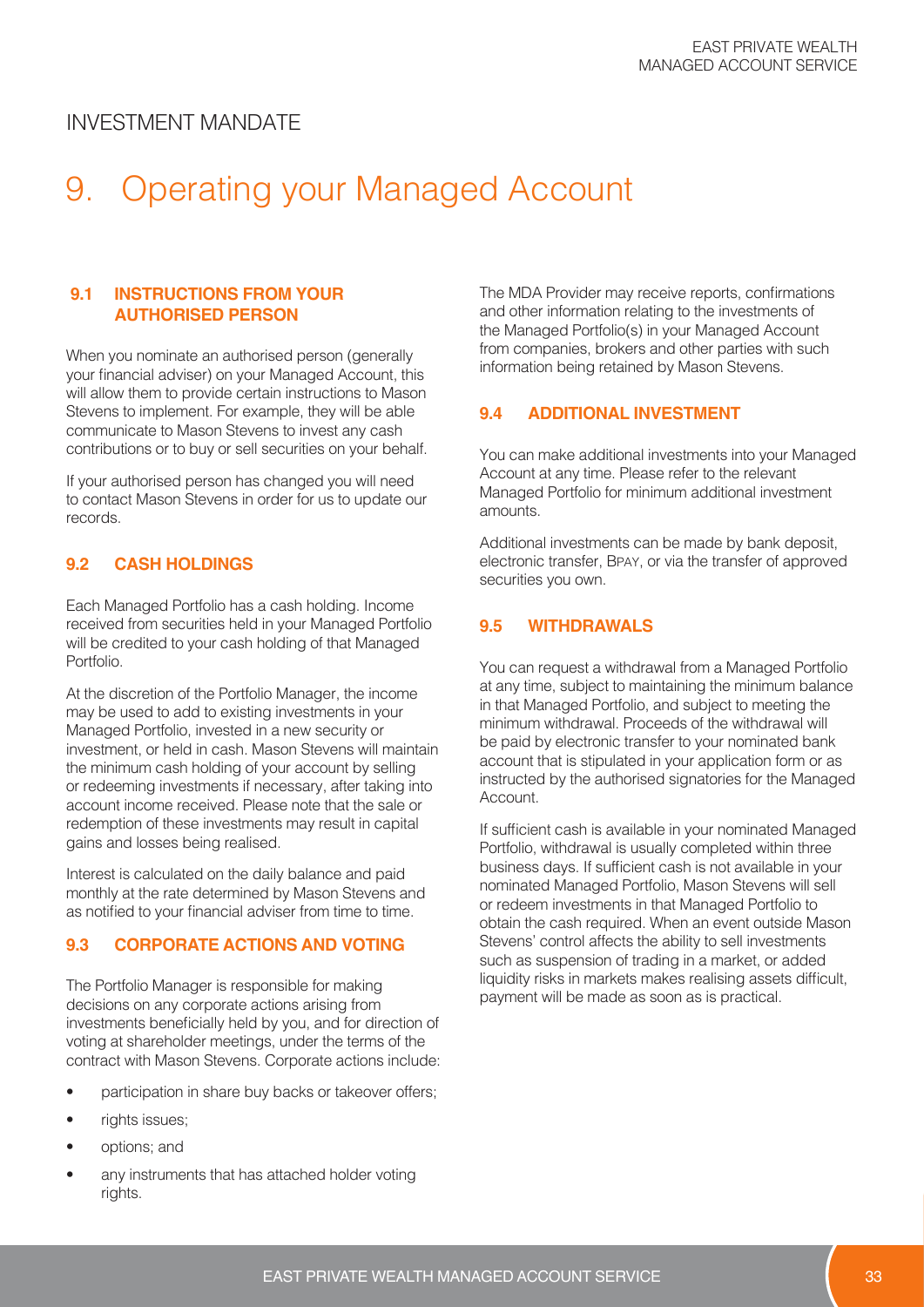# 9. Operating your Managed Account

#### **9.6 CHANGING YOUR MANAGED ACCOUNT DETAILS**

To change the contact details of your Managed Account you should complete the appropriate forms, please contact Mason Stevens or your financial adviser for further information.

If you wish to change the nominated bank account into which withdrawals are paid or contributions are received, you should complete the appropriate forms, please contact Mason Stevens or your financial adviser for further information. Once a request has been received Mason Stevens will confirm any change of bank details directly with at least one person named as account holder.

#### **9.7 CLOSING YOUR MANAGED ACCOUNT**

If you decide to close your Managed Account you can request:

- the disposal of securities in your Managed Portfolio(s) and the proceeds to be retained to a Self-Directed Portfolio
- the disposal of securities in your Managed Portfolio(s) and the proceeds be paid to your nominated bank account that you advised to us on you Application Form
- the transfer of securities in your Managed Portfolio(s) into an issuer or broker sponsored holding
- the transfer of any unlisted securities into a nominated custodial account, subject to the notional amount transferred being of an allowable market parcel
- a combination of the above.

To close your Managed Account, you should complete the appropriate forms, please contact Mason Stevens or your financial adviser for further information.

If you decide to transfer securities, they must be in the same name as your Managed Account. The Managed Account will generally be closed within ten days of receipt of your request. However, note that the timing will be subject to the sell down of the Managed Portfolio(s) and will incur transaction costs.

Prior to closing your Managed Account, all fees and expenses will become due and payable and will be deducted.

#### **9.8 GENERAL**

Any instructions for your Managed Account must be in writing and provided directly to Mason Stevens or through your nominated authorised person (e.g. your financial adviser).

#### **9.9 ELECTRONIC INSTRUCTIONS**

In sending any electronic instruction by the terms of the Service you release Mason Stevens from and indemnify Mason Stevens against all losses and liabilities arising as a result of processing an instruction that includes your Managed Account number and a signature that is apparently your signature or that of an authorised signatory of your Managed Account.

You also agree that neither you nor anyone claiming through you has any claim against Mason Stevens or the appointed sub-custodian in relation to any payment or action. You bear the risk of a fraudulent withdrawal request made by a person who has access to your Managed Account number, signature or email account.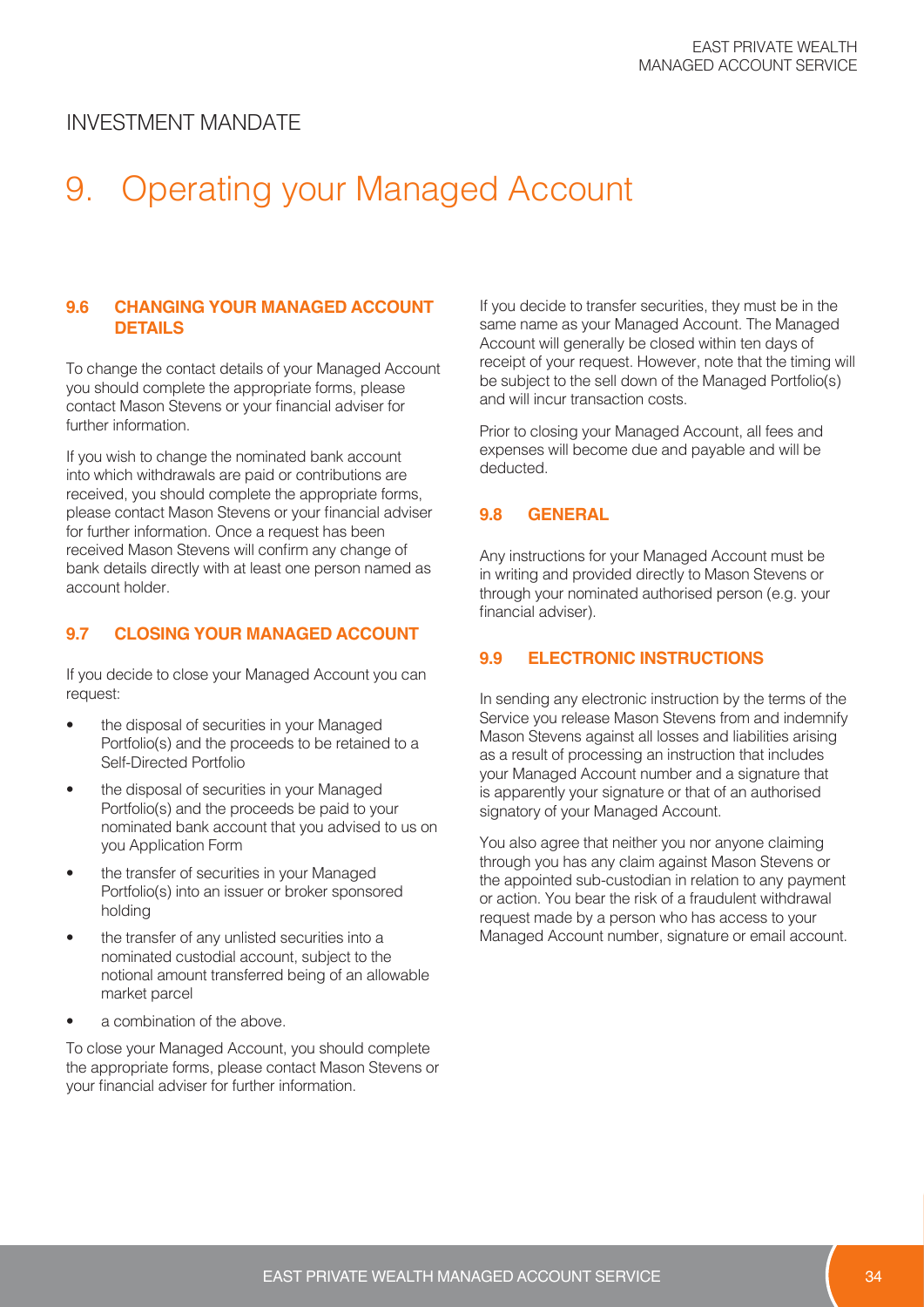# 10. Taxation

#### **10.1 TAXATION**

As the beneficial owner of the assets held in the Managed Portfolio(s) in your Managed Account, all income, capital gains and capital losses and their taxation consequences are passed onto you or are attributable to you.

After the end of the financial year you will be provided with details of income, capital gains or losses, tax credits and other items to help you to complete your tax return.

#### **10.2 TAX FILE NUMBER OR AUSTRALIAN BUSINESS NUMBER**

If you are an Australian resident and have a Tax File Number (TFN) or an Australian Business Number (ABN) or exemption is not quoted, tax will be deducted from any income you earn at the highest marginal rate plus Medicare levy or any other applicable levies or taxes.

#### **10.3 TAX ACCOUNTING METHOD**

Capital gains tax position can be viewed within your Managed Account. Holdings of an investment will be sold starting with the highest cost parcel held over 12 months. This tax accounting methodology is known as long term, highest cost method.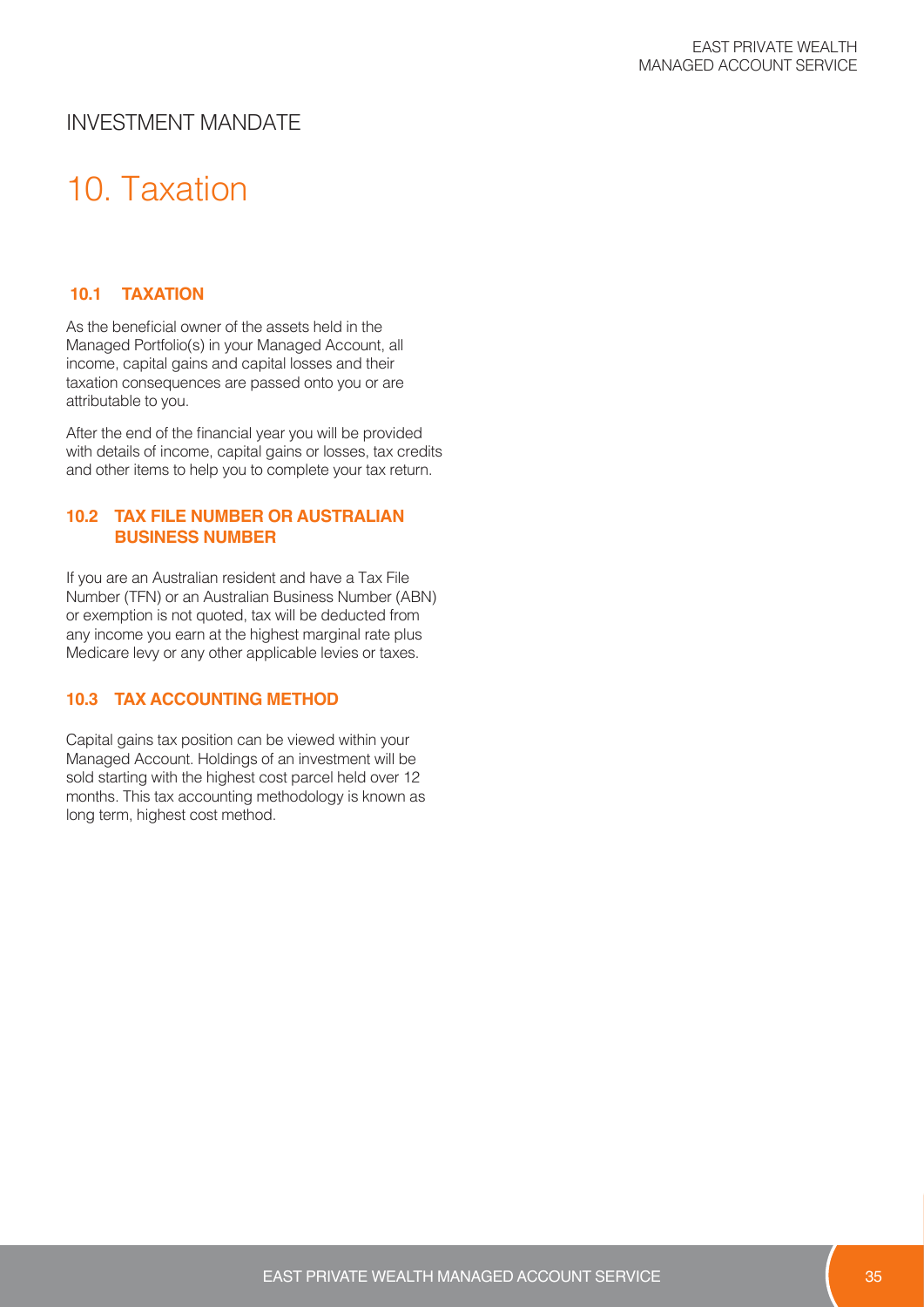# 11. Reporting

#### **11.1 ONLINE REPORTING**

Once your Managed Account is established you are granted online access to information on your Managed Account via the secure website www.masonstevens.com.au. Your agreement to access online reporting will be acknowledged in the application process.

You will separately receive a user name and a password which allows you to access the website and reports for your Managed Portfolio(s) in your Managed Account. We suggest you change your password on your first visit to the website. Online reporting allows you to view daily reports for your Managed Portfolio(s) as at the previous business day that show:

- transactions affecting your account such as any purchases or sales in investments
- income transactions including franking credits and withholding tax
- Managed Portfolio valuation
- realised and unrealised capital gains.

The Managed Portfolio valuation uses 20 minute delayed prices for domestic listed investments when viewing your Managed Portfolio. These are supplied by an independent financial data company. Any unlisted investment held in your portfolio will be valued at least weekly where possible. For unlisted securities, Mason Stevens will provide a price which it reasonably considers reflects the market price of the security, or if it is unable to reasonably determine a market price, it will apply a best estimate of a fair price. (Occasional downtime for maintenance will delay your access and will be kept to a minimum).

#### **11.2 ANNUAL REPORT**

On an annual basis, you will also receive a report for your Managed Portfolio(s) that includes:

- realised gains and losses from the sale of investments
- income received from investment
- franking credits received
- income and expenses
- other tax components such as foreign income deferred tax, TFN withholding tax and other items which relate to income received from your investments.

This annual report will assist in the preparation of your tax return. In your report, Mason Stevens will provide you with an annual statement and supporting important information that will assist you and your tax adviser in determining your tax obligations. Since taxation depends on your own circumstances, you should consult your tax agent or accountant when completing your return. Mason Stevens does not provide tax or legal advice.

This report will generally be available by the end of September each year and will include a statement from the auditors of Mason Stevens. We usually provide this report and any statement from the auditors of Mason Stevens by emailing you with a link to your account.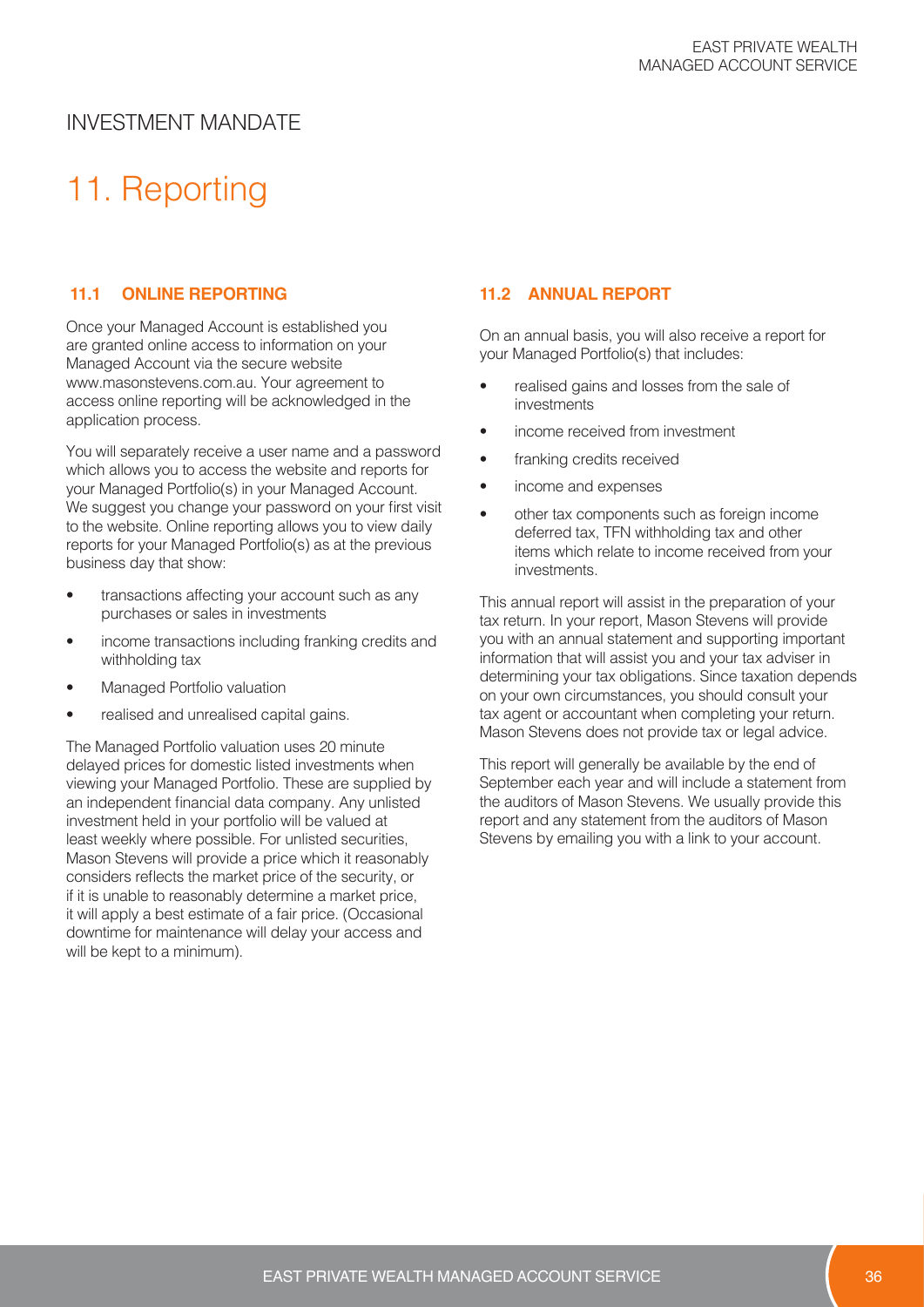# 12. Additional information

#### **12.1 YOUR MANAGED DISCRETIONARY ACCOUNT CONTRACT**

Your Managed Discretionary Account Contract (MDA Contract) comprises:

- 1. a complete Account Application and confirmation you have read the Terms
- 2. the Mason Stevens Financial Services Guide (if you are a retail client)
- 3. this Investment Mandate
- 4. your Statement of Advice from your licensed financial adviser (if you are a retail client).

If there is any inconsistency between the terms of this Investment Mandate and the other terms of your MDA Contract, the terms of this Investment Mandate will prevail.

#### **12.2 YOUR MANAGED ACCOUNT**

References to "your Managed Account" in this mandate includes all the investments in your designated holdings in the Managed Portfolio(s) (unless otherwise specified).

#### **12.3 PERIOD OF OPERATION OF THE INVESTMENT MANDATE**

This contract remains in force until either party gives a written notice of termination to the other of this Investment Mandate, or your Managed Account.

Please note that if we give you notice of changes to the Investment Mandate, your MDA Contract continues until you give notice of termination of your Managed Account.

Also, if you instruct us to vary your Managed Portfolio from the Managed Portfolio selected, we will treat that as your notice of termination of your Managed Account unless we tell you otherwise.

Subject to your contract, your Managed Account will be managed in accordance with the terms of this Investment Mandate.

#### **12.4 CONTINOUS DISCLOSURE UPDATES AND INFORMATION**

Mason Stevens may from time to time use its website (www.masonstevens.com.au) to provide updates on disclosure information in its Investment Mandates. For any material changes to this Investment Mandate you will also be notified in writing.

Mason Stevens Continuous Disclosure Updates and Information page can be found under the "Resources" tab on the website.

#### **12.5 PRIVACY**

By completing your Account Application, you may be providing Mason Stevens with personal information. We also collect your personal information to verify your identity as part of the account application process. Any personal information obtained is collected, stored and disclosed to any third parties in accordance with the Privacy Act 1988 (Cth), the Australian Privacy Principles (APPs) and the Administrator's Privacy Policy.

For further information of our Privacy Policy please refer to the Mason Stevens website, www.masonstevens.com.au.

#### **12.6 ANTI-MONEY LAUNDERING AND COUNTER TERRORISM FINANCING (AML/CTF)**

In accordance with the AML/CTF Act, Mason Stevens is required to collect information with respect to the identity of all applicants (including any third parties) in order to determine the beneficial owners of all accounts. As such we may be required to verify your identity and source of your application monies before providing services to you, and to re-identify you if we consider it necessary to do so. Where you supply documentation as part of the account application process relating to the verification of your identity, Mason Stevens keep a record of this documentation for 7 years. If you do not provide the requested documentation there may be a delay in processing your managed account.

Under the provisions of the AML/CTF Act, we also have the right to not provide a designated service to certain circumstances.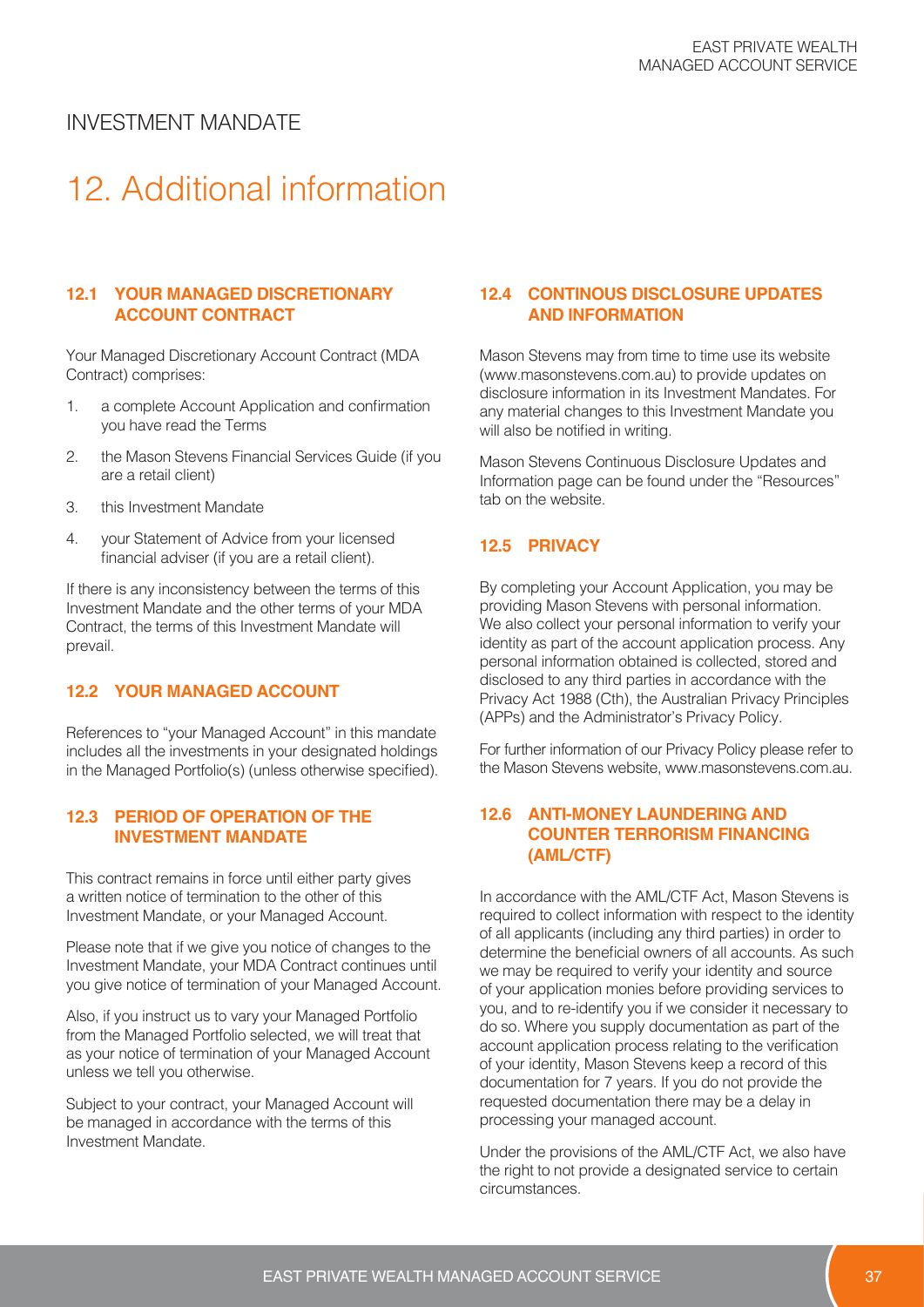# 12. Additional information

#### **12.7 FOREIGN ACCOUNT TAX COMPLIANCE ACT (FATCA)**

FATCA is United States (US) tax legislation that assists the US Internal Revenue Service (IRS) to identify and collect tax from US residents for tax purposes that invest in certain financial accounts through non-US entities. If you are a US resident for tax purposes, you should note that Mason Stevens is a 'Foreign Financial Institution' under FATCA. Mason Stevens intends to comply with its FATCA obligations, as determined by either the FATCA regulations or the inter-governmental agreement (IGA) entered into by Australia and the US for the purposes of implementing FATCA and any Australian laws and regulations relating to the IGA. Australia has entered into an IGA with the US. Under these obligations, Mason Stevens will have to obtain and disclose information about certain investors to the ATO or IRS. In order for Mason to comply with its obligations, we will also request that you provide certain information about yourself, including your US Taxpayer Identification Number (if applicable).

#### **12.8 COMMON REPORTING STANDARD (CRS)**

The Common Reporting Standard (CRS) is the single global standard for the collection, reporting and exchange of financial account information on foreign tax residents. Australia has signed the OECD Multilateral Competent Authority Agreement on Automatic Exchange of Financial Account Information. This agreement enables CRS information to be exchanged between jurisdictions' tax authorities where relevant legislation has been adopted. The Australian CRS legislation is effective 1 July 2017 and as a result Mason Stevens is required to collect certain information about foreign tax residents to provide it to the Australian Taxation Office (ATO). The ATO may pass this information onto tax authorities in other jurisdictions who have adopted the CRS. The requirements are similar to those which exist under FATCA, however, there are a greater number of countries in respect of which the ATO may provide information to the respective tax authorities.

#### **12.9 CONFLICTS**

Mason Stevens pays Enhanced Asset Management a fee for its role as Investment Sub-Adviser. Mason Stevens also charges its investors fees for the services Mason Stevens provides.

Companies and personnel within the Mason Stevens group undertake asset management activities which may provide the Investment Sub-Adviser the access to participate in transactions for various securities and financial products across different asset classes. These securities or financial products may be held in the Managed Portfolios offered as part of the Service. In these transactions Mason Stevens may introduce such investment opportunities to be considered by the Investment Sub-Adviser for investment. In addition, Mason Stevens will also provide the execution capabilities for such transactions as detailed previously in this Investment Mandate.

Outside of this arrangement, Mason Stevens does not have any relationships or associations which could be expected to influence the provision of this Service.

Mason Stevens may from time to time offer financial products and other services outside this Managed Portfolio and these will be disclosed separately. Mason Stevens is obligated to act honestly and in the best interests of its clients, exercise due care and diligence, prioritise its clients' interests and not use any information obtained to its own advantage or to cause detriment to the client.

#### **12.10 MAKING A COMPLAINT**

Mason Stevens has established an internal process for handling complaints with the view to ensuring the prompt, fair and effective resolution of complaints. If you have a concern or complaint, please tell us so that we can investigate and try to resolve the matter. We aim to resolve most issues within five business days.

If you believe your complaint has not been satisfactorily dealt with, or if you have not received a response, within 45 days, you may wish to contact the Australian Financial Complaints Authority ('AFCA'). AFCA provides fair and independent financial services complaint resolution that is free to consumers.

Mason Stevens is a member of AFCA (our membership number is 15155). The contact details for AFCA are:

Australian Financial Complaints Authority GPO Box 3 Melbourne VIC 3001

W: www.afca.org.au E: info@afca.org.au T: 1800 931 678 (free call)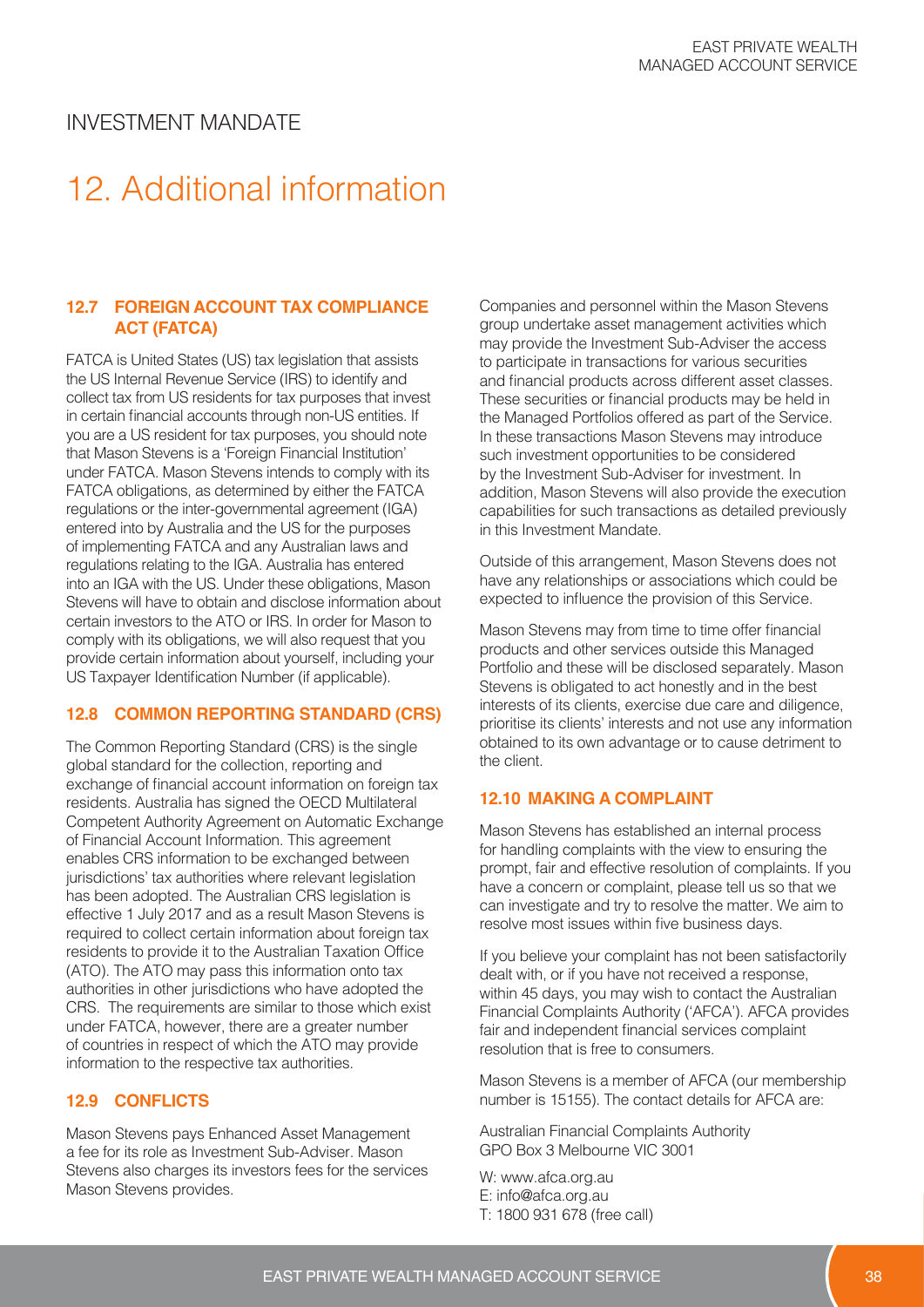# 12. Additional information

#### **12.11 CONTACTS**

Please contact your financial adviser or East Private Wealth if you have any queries or require further information.

East Private Wealth's contact details are:

261 Sturt Street, Adelaide SA 5000

W: https://www.eastprivate.com.au E: contact@eastprivate.com.au T: 08 8842 2648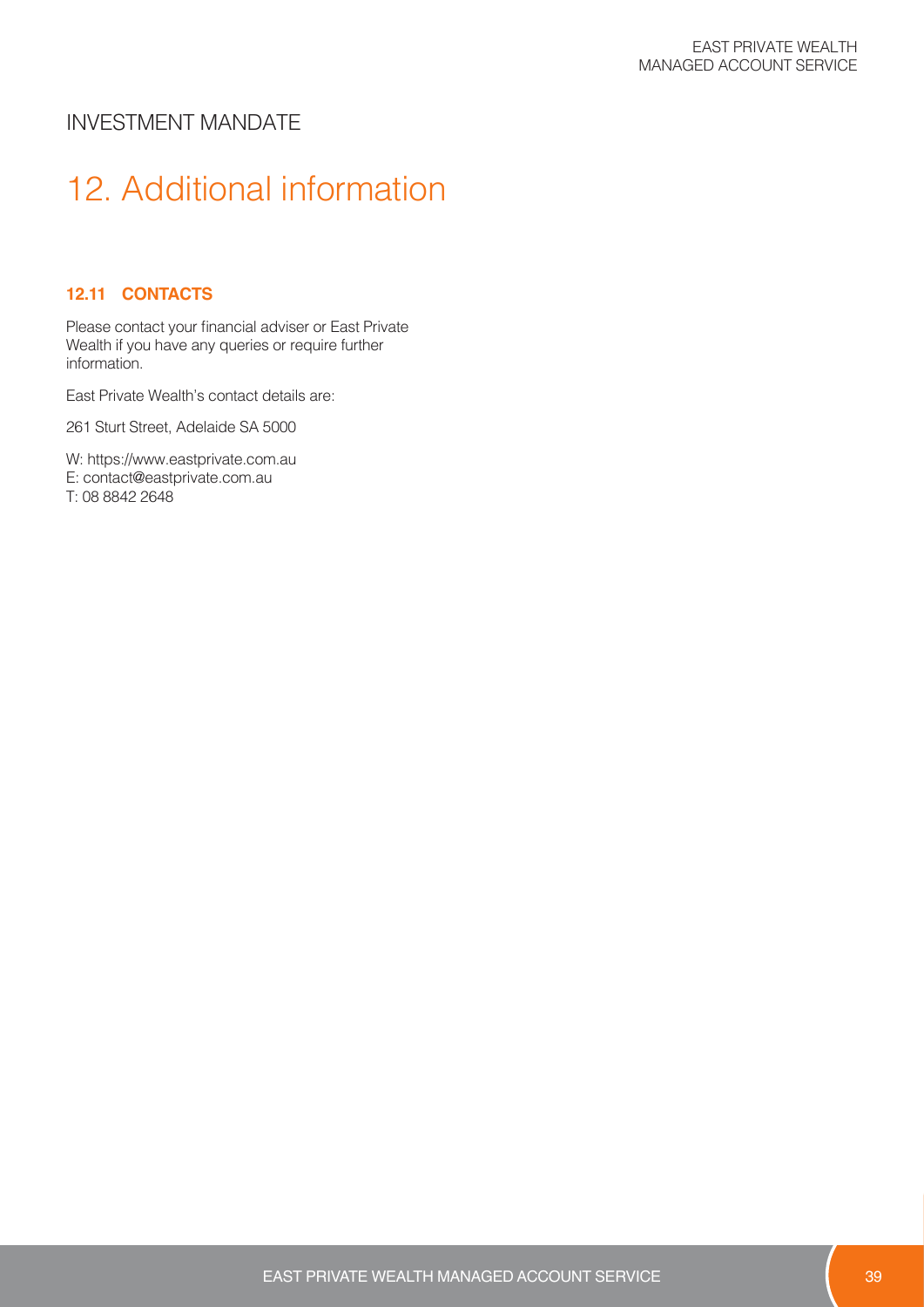# 13. MDA Service Terms

This document sets out the MDA Service Terms for the MDA Contract between the person named as the applicant in the Application Form (Client) for this MDA Contract and Mason Stevens Limited ABN 91 141 447 207 AFSL 351578 (us/we).

#### **1 MDA Contract**

1.1 An agreement between Client and us for the MDA Contract is formed when we accept Client's application in an Application Form, as recorded in our records without express notice of that acceptance given to Client (and without requiring any signature or other execution by or on behalf of us or Client).

> Client accepts that the agreement is made in this manner and that we rely on Client's acceptance of this.

- 1.2 Acceptance of Client's Application Form is in our sole discretion.
- 1.3 The MDA Contract is comprised of the following:
	- (a) the Application Form
	- (b) these MDA Service Terms
	- (c) each Investment Program which is made by or agreed to by Client and us from time to time.
- 1.4 For the purpose of resolving any inconsistency between the documents specified in clause 1.3, the order of precedence (with highest priority first) is:
	- (a) Investment Program
	- (b) these MDA Service Terms
	- (c) the Application Form.

#### **2 Investment Program**

- 2.1 The Investment Program is comprised of the following:
- (a) the Investment Mandate selected by Client in the Application Form;
- (b) all of that part of the Statement of Advice (if any) provided to Client under the heading "Investment Program" which refers to that

Investment Mandate, including any documents or other material incorporated by reference in that section of the Statement of Advice. By Client's Application Form, Client authorises the provider of the Statement of Advice to disclose a copy of all or part of the Statement of Advice to us before and after the MDA Contract is established so we may review it, store a copy of it and use that for any and all purposes of establishing, managing and terminating the MDA Contract as set out in these MDA Service Terms and for our compliance with the ASIC MDA Instrument.

(For clarity, this clause incorporates those documents or parts of documents into the MDA Contract as initially provided or otherwise disclosed to us. No later amendments to them are effective unless they are in writing and we expressly agree to them. If no part of any Statement of Advice is provided to us, then paragraph (b) does not apply.)

#### **3 MDA Service**

- 3.1 By the MDA Contract, Client appoints us to provide Client with the following services:
	- (a) a managed discretionary account service, which includes providing one or more managed discretionary accounts (however they are described or named from time to time, including "Managed Account") using the account service provided by us to Client as agreed from time to time;
	- (b) advisory services in relation to the MDA Contract and to our MDA Services;
	- (c) management of Client's Property, including with discretionary authority to manage Client's Property, as agreed from time to time by way of an Investment Mandate;
	- (d) dealing, advisory and management services in relation to other products or services which are not Financial Products or financial services, as agreed from time to time;
	- (e) all ancillary or related dealing, advisory, management and other services,as amended or varied from time to time, collectively referred to in these MDA Service Terms as the MDA Service.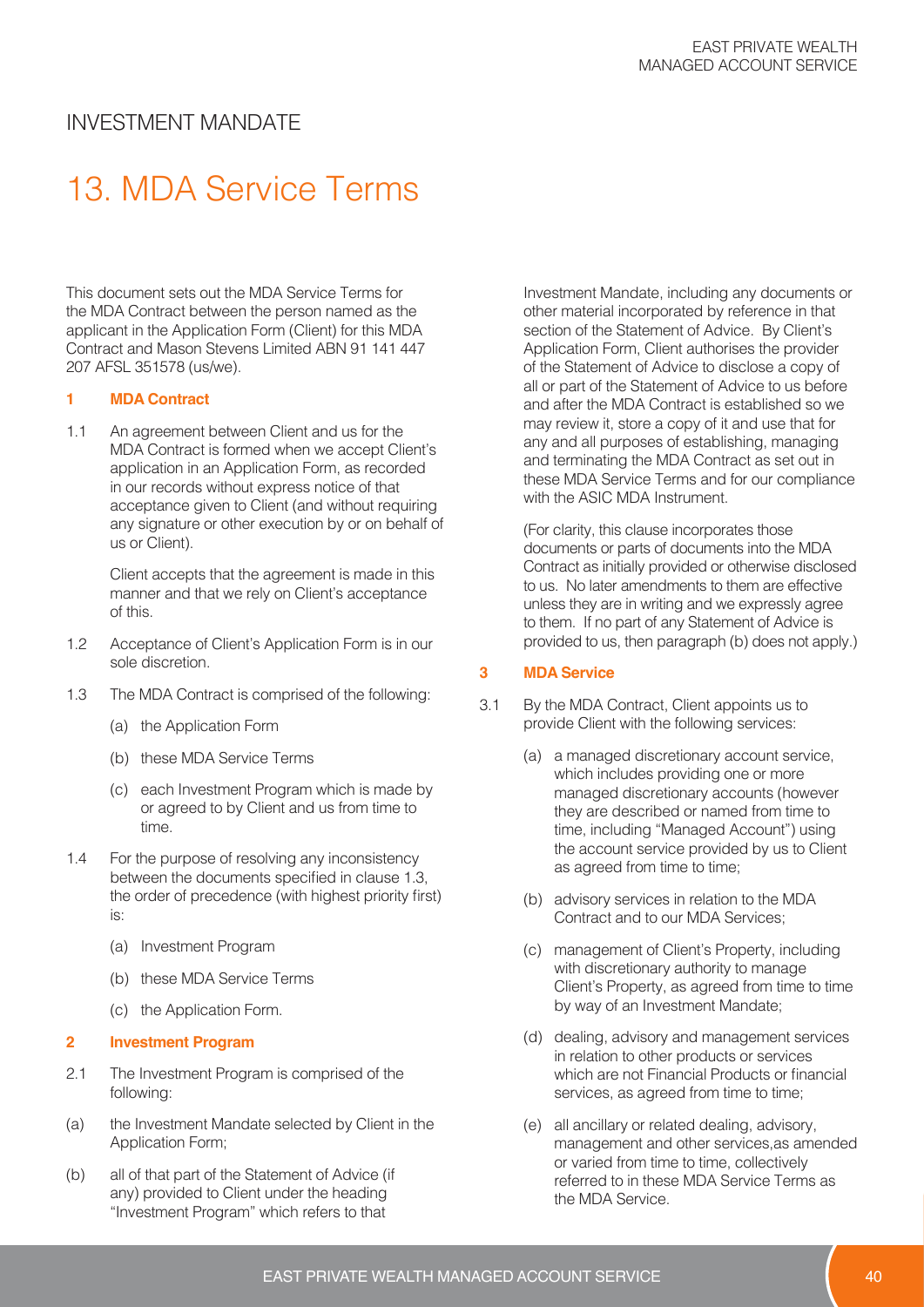# 13. MDA Service Terms

#### **WARNING:**

The key areas of difference between acquiring a financial product directly and through the MDA Service are:

| <b>Direct acquisition by you</b>                                                                                                                     | <b>Acquisition by you through MDA Service</b>                                                                                                                                                                                                                                                                                                                                                                                                                                                              |
|------------------------------------------------------------------------------------------------------------------------------------------------------|------------------------------------------------------------------------------------------------------------------------------------------------------------------------------------------------------------------------------------------------------------------------------------------------------------------------------------------------------------------------------------------------------------------------------------------------------------------------------------------------------------|
| You choose if to buy.                                                                                                                                | You do not choose each time. Instead, you give us the discretion to choose<br>if and when to buy within the Investment Strategy agreed with you.                                                                                                                                                                                                                                                                                                                                                           |
| You choose when to buy, how<br>to place and manage the order<br>for your purchase including the<br>price and limits and you can<br>cancel the order. | We choose when to buy, how much, the price and any other order limits,<br>so long as those features are within your authority given to us.                                                                                                                                                                                                                                                                                                                                                                 |
| You can choose where to place<br>your orders.                                                                                                        | We place the orders for your account.                                                                                                                                                                                                                                                                                                                                                                                                                                                                      |
| Your order is separate from any<br>other order.                                                                                                      | We generally make one or more orders for all clients whose Investment Mandate<br>covers the same Financial Products. This tends to lead to cost and market<br>price savings for all clients but it also means that larger aggregate orders might<br>take longer to fill than your own direct order and there might be price averaging<br>across all client orders, which can lead to price benefits or disadvantages on any<br>transaction, though overall these arrangements are expected to benefit you. |
| You control your own decisions<br>whether to follow an investment<br>strategy or to change it.                                                       | We must follow the Investment Mandate agreed with you, which includes the<br>Investment Program and the Investment Strategy for the Investment Mandate.<br>You rely on us to manage your portfolio within the terms of each Investment<br>Mandate.                                                                                                                                                                                                                                                         |
| You decide if and how to<br>respond to corporate actions on<br>your investments.                                                                     | We will exercise our discretion when managing corporate actions within the<br>Investment Mandate agreed with you.                                                                                                                                                                                                                                                                                                                                                                                          |
| You control where and how your<br>property is held, which may be<br>in your name.                                                                    | Our MDA Service includes custody and we appoint sub-custodians. You still<br>have the beneficial interest in your property. The registered legal title will be in<br>the name of the sub-custodian or our name. This may lead to some shareholder<br>benefits not being available and there are risks with holding your property in<br>custody.                                                                                                                                                            |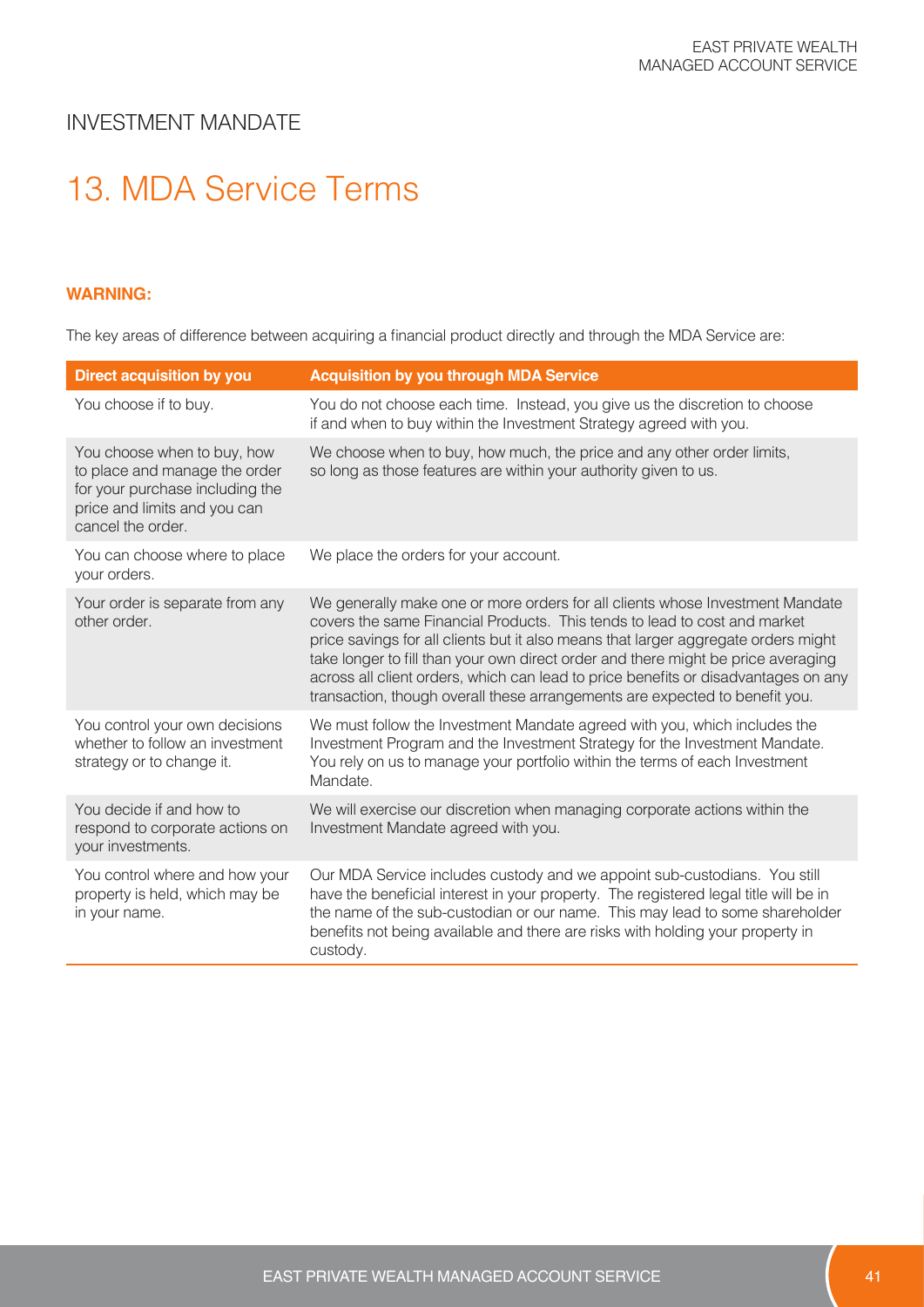# 13. MDA Service Terms

#### **4 Our obligations**

- 4.1 The following obligations are subject to any specific obligation expressly set out in the MDA Service Terms and to any statutory obligation which may not be affected by the MDA Service Terms. We will:
	- (a) perform our obligations under the MDA Contract and Corporations Act section 912AEB as applicable to us honestly and with the degree of care and diligence that a reasonable person would exercise if they were in our position in providing the MDA Service to Client;
	- (b) act in Client's best interests in performing our duties in relation to the MDA Services and, if there is a conflict between Client's interests and our interests in performing those duties, give priority to Client's interests;
	- (c) not use information which we have obtained by providing MDA Services for the purposes of gaining an improper advantage for us or to cause detriment to Client;
	- (d) comply with:
		- (i) each Investment Mandate including the investment strategy in it unless otherwise agreed in writing by Client;
		- (ii) any representations we make to Client in a financial services guide given to Client about how we will provide the MDA Service unless otherwise agreed in writing by Client;
	- (e) except to the extent stated differently in an Investment Mandate, we must consider exercising any right that relates to Client's Property and we may act in our discretion, subject to the Investment Mandate and to our other duties set out in these MDA Service Terms; and

(f) compensate Client for any loss due to any act or omission of any agent or other person engaged in connection with the MDA Service, other than that act or omission of an external MDA custodian or external MDA adviser or a person acting on behalf of either, as if the acts or omissions were our acts or omissions.

#### **5 Client's general obligations**

- 5.1 Client must ensure that:
	- (a) the information provided by Client in the Application Form is complete, true and correct as at the time it is supplied; and
	- (b) we are promptly notified in writing of any changes to the information in the Application Form;
	- (c) we are promptly notified in writing of any changes to Client's authorised representative because we may rely on Client's written notification until Client tells us otherwise despite any other information we might receive from other sources; and
	- (d) Client provides us with any information which we require if we decide that we need that information to perform the MDA Service or to comply with law or our internal compliance policies and procedures even if we choose not to tell Client, or we are not allowed to tell Client, the reason for using the information.
- 5.2 If Client makes the agreement as a body corporate, Client acknowledges that we may at any time request a guarantee or an indemnity (or both) from any or all of Client's directors to secure Client's obligations under the agreement.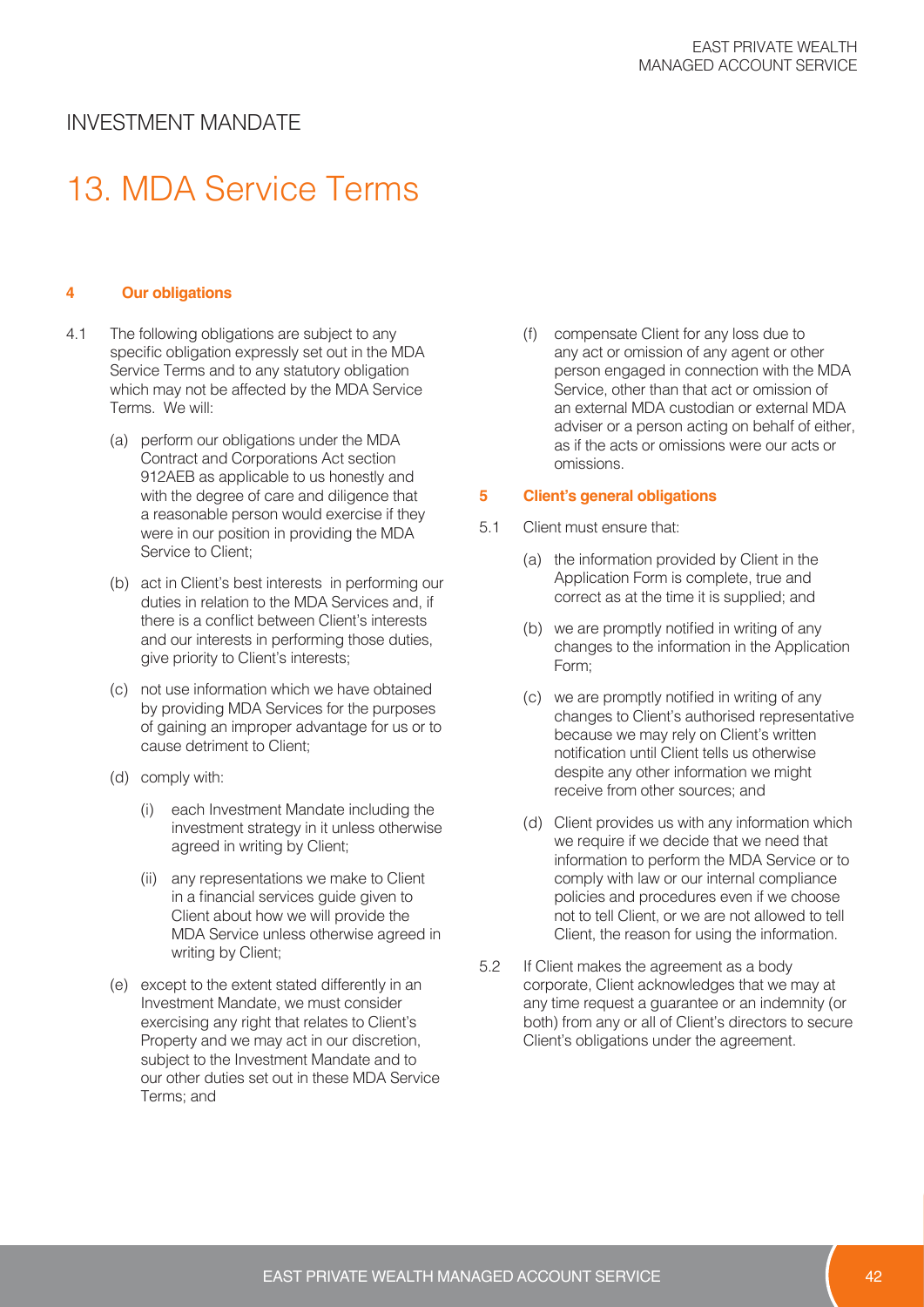## 13. MDA Service Terms

#### **6 Account**

- 6.1 A reference in these MDA Service Terms to Account is to the account relationship between Client and us which is separately documented and agreed. We will only provide MDA Services by using Client's Account.
- 6.2 A reference in these MDA Service Terms to a Managed Account is a reference to an account provided by us within the entire Account for which we have Client's authority to manage at our discretion on these MDA Service Terms.

#### **7 Client Acknowledgments**

- 7.1 Client acknowledges and agrees that, in respect of any Managed Account and any MDA Services provided to Client:
	- (a) We do not assure, guarantee or represent to Client that any particular investment performance will be achieved, that the capital invested by Client will be maintained or that any particular investment or trading strategy will obtain assured outcomes or meet any performance criteria.
	- (b) The discretionary trading of Financial Products is speculative and carries with it the risk of loss of some or the entire amount traded and that Client's liability is not necessarily limited to the balance of the account (or of the entire Account) but may include Client's full liability arising from trading in Financial Products on terms authorised by Client.
	- (c) We are authorised, in operating the account, to deal in Financial Products on Client's behalf, without any prior approval from, or consultation with, Client in respect of the purchase, sale and other management of Financial Products, including their exercise or roll-over (subject to the MDA Contract).
- (d) Past performance of any mandate, strategy or investment approach is not a guarantee, assurance or representation of future success, whether regarding accounts of any kind, any investment or trading strategy or mandate or any service or investment.
- (e) Dealing in Financial Products involves the risk of substantial loss as well as the prospect of profit.
- (f) Income (if any) earned for the account may be irregular and the timing of that income might not suit Client's requirements. Income earned outside of Australia may be subject to tax laws applying in those other jurisdictions, including obligations on the payer to make withholdings or to disclose information to tax or other authorities. Income earned in other currencies may fluctuate in unrealised value until converted into Australian currency, and any exchange in currencies may incur losses, charges (including by way of spreads) or fees, reducing the amount available to Client.
- (g) We will not be responsible for any loss or liability incurred by Client if we act or refrain from acting within the discretionary terms authorised by Client, or if any dealing or proposed dealing is interrupted, unable to be completed or unable to take place due to the failure of any telephone, computer or other electronic service or any other third party act or omission.
- (h) We are not obliged to exercise any right or other benefit attached to or granted to a holder of any Financial Products held for Client in the Account (including, but not limited to, voting rights, participation in rights issues, share purchase plans, buy backs, takeover offers or schemes of arrangement) and will not be liable for failure or delay in exercising any of those rights on Client's behalf.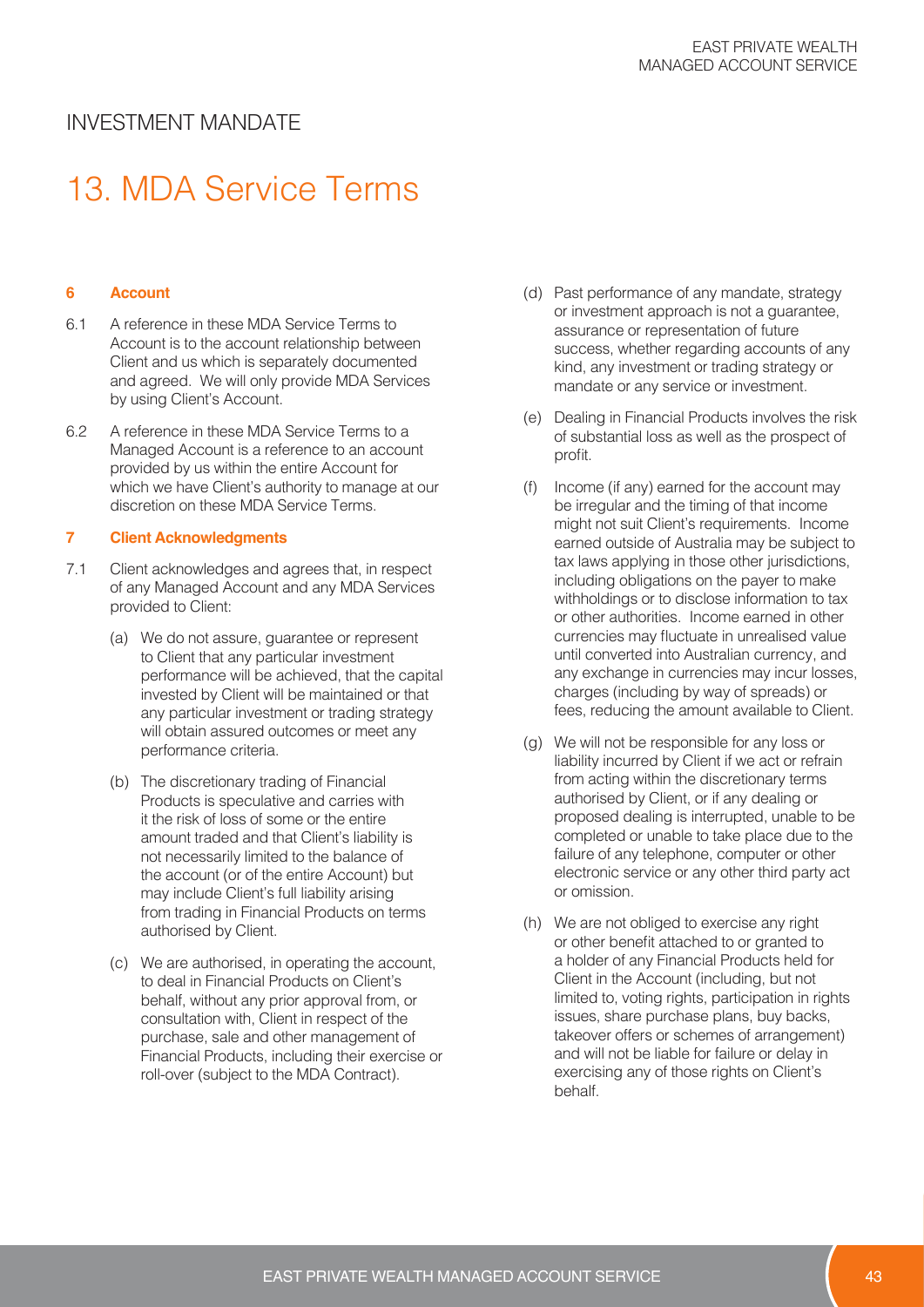## 13. MDA Service Terms

- (i) We have complete discretion to manage Client's Property (subject to the MDA Contract and to our duties and other obligations which by law cannot be excluded by the agreement). In exercising this discretion, we might expose Client to a range of risks including risk associated with changes in economic cycles, interest rates, investor sentiment and political, social, technological and legal factors as well as changes in a company's management or its business environment as described. These risks may affect the value of Client's Property and the return which Client receives from that Property.
- 7.2 Client is and remains solely liable and responsible for all acts and omissions of its authorised representative even if the act or omissions of the authorised representative were outside their actual or ostensible authority or were in error, or were fraudulent, negligent, in breach of fiduciary duties or criminal.
- 7.3 Client agrees not to make, and waives any right Client may have to make, any claim against us for any loss incurred or suffered by Client which may arise in connection with any act or omission by Client's authorised representative of whatever kind. This clause may be pleaded as a bar to any claim made by Client in respect of asserted liability for us to pay or otherwise compensate Client or restore Client's account.
- 7.4 We may store copies of documents disclosed to us by or on behalf of Client (including any part of any Statement of Advice) and use or rely on those records to perform our obligations under or in respect of the MDA Contract or in relation to actual or reasonably potential or threatened litigation, administration, enforcement or regulatory proceedings, including to enforce our rights and to defend our interests; for arranging and maintaining insurance and otherwise in accordance with our privacy policy from time to time.

#### **8 Authorities**

- 8.1 If Client has applied for an MDA Contract, Client authorises us to establish a Managed Account for each Investment Program and to operate and to manage at our discretion Client's Managed Account in accordance with the Investment Program for the respective Managed Account, subject to any instructions issued by Client to us in writing, including in the Application Form. This includes (and is not limited to):
	- (a) selection of investments within the limits described in the Investment Mandate
	- (b) selection of timing of acquisitions and disposals of the investments, including delaying or deferring decisions to transact, whether for the purposes of implementing the Investment Mandate's investment strategy or for general reasons of acting in the best interests of our clients generally
	- (c) adjusting, delaying or declining investment allocations within the Investment Mandate
	- (d) interpreting the Investment Mandate
	- (e) arranging orders, including allowing accumulation, aggregation and price averaging with orders for other clients
	- (f) decisions in relation to corporate actions on investments in the Managed Account
	- (g) managing margined Financial Products, limited recourse and non-limited recourse Financial products and any other complex Financial Products; establishing, operating and terminating accounts and other services or Financial Products provided by other persons, including sub-custodians, brokers, settlement agents, clearing agents, deposit product providers, and outsourced service providers.

We do not assure or guarantee the performance of any particular investment, return profits or maintenance of Client's investment arising from any transactions or decisions made under this authority.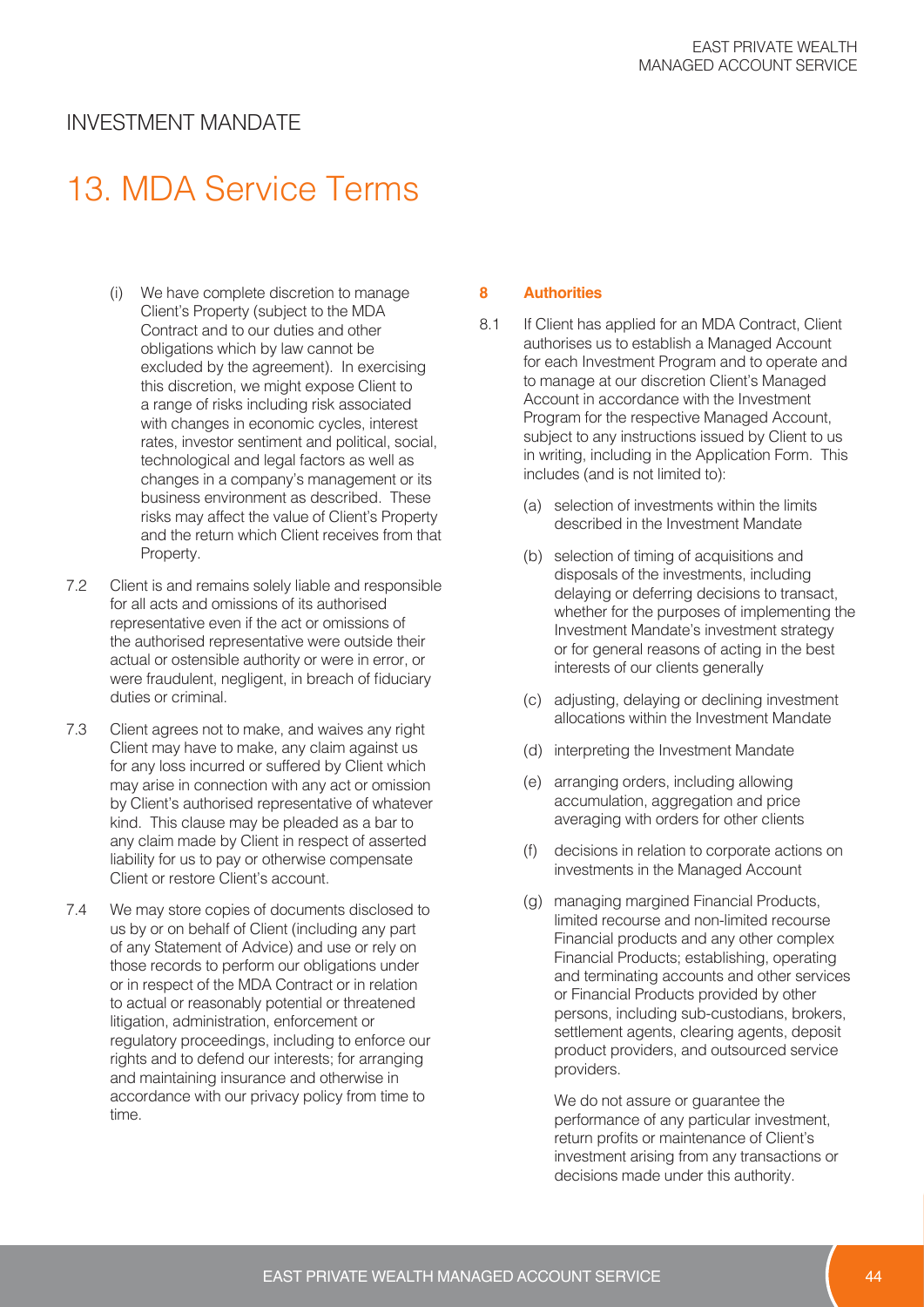# 13. MDA Service Terms

#### **9 Fees, charges and expenses**

- 9.1 Client owes and must pay the fees and charges, including our account fees and brokerage fees, in relation to the MDA Service provided to Client. Our fees and charges applying at the commencement of the Agreement will be disclosed to Client prior to the commencement of the MDA Service to Client.
- 9.2 Client owes and must pay the expenses and reimburse us for any costs, charges and expenses (including stamp duty and GST on transactions made on Client's behalf) and any fees imposed by a Facility and charges, in all of those cases directly or indirectly arising in relation to transactions for Client or arising from Client's defaults including Client's failure to pay for or settle Client's transactions or in relation to services provided by other persons which are obtained for the benefit of Client. The amounts of expenses or reimbursements cannot be notified in advance but in any case will be as determined by us as being reasonably based having regard to the actual costs or, if that cannot be reasonably ascertained, as we reasonably determine should be allocated to Client. For clarity, this clause does not require Client to reimburse or otherwise pay us for taxes imposed on us for our taxable income.
- 9.3 We may change our fees and charges from time to time by written notice to Client. The notice may be given by email, letter, message posted to Client's Account or our website service, oral notice or any other effective means of giving notice and the notice will be effective whether or not Client actually read or accessed the notice. We will give not less than seven (7) days' notice of a change taking effect. Client's continued use of the MDA Service after the change takes effect is confirmation of Client's acceptance of the change in fees or charges. If Client does not agree with the change, Client must give us written notice to close Client's Account.
- 9.4 Client authorises us to withdraw from Client's Account such amount as is necessary to pay Client's fees, charges, and reimbursement for expenses and other amounts owing by Client to us under this agreement:
- (a) at such times as is agreed with Client including by way of notification to Client or by a provision in an investment mandate accepted by Client; and
- (b) if not expressly agreed as provided for above, for transaction fees or charges, as they are incurred and otherwise monthly in arrears.
- 9.5 GST is payable on most fees, charges and payment for expenses and other amounts owing under the agreement. Unless otherwise specified, the fees and charges quoted or notified to Client are stated exclusive of GST. If GST is payable on any supply made by us under the agreement, Client must pay us an additional amount equivalent to the GST at the time that payment to us is due.

#### **10. Client's warranties and undertakings**

- 10.1 Client warrants and, if applicable to the obligation below, undertakes that:
	- (a) Client has the power to enter into and to perform this agreement.
	- (b) Client is not under any legal impediment or other impairment which makes, or could make, the terms of this agreement void, voidable or unenforceable.
	- (c) Client is not insolvent, under any form of external administration nor has Client agreed to make a settlement with, assignment to, or compromise with, its creditors.
	- (d) Client has disclosed all relevant information to us to allow us to perform to the best of our ability our duties to Client.
	- (e) All of the statements made by Client in the Application Form, or otherwise for the purposes of applying for this Agreement to be made or for establishing the Account, are true and correct and not misleading or deceptive.
	- (f) Client has had a reasonable opportunity to obtain all advisable or necessary independent advice for the purpose of deciding whether to enter into this agreement.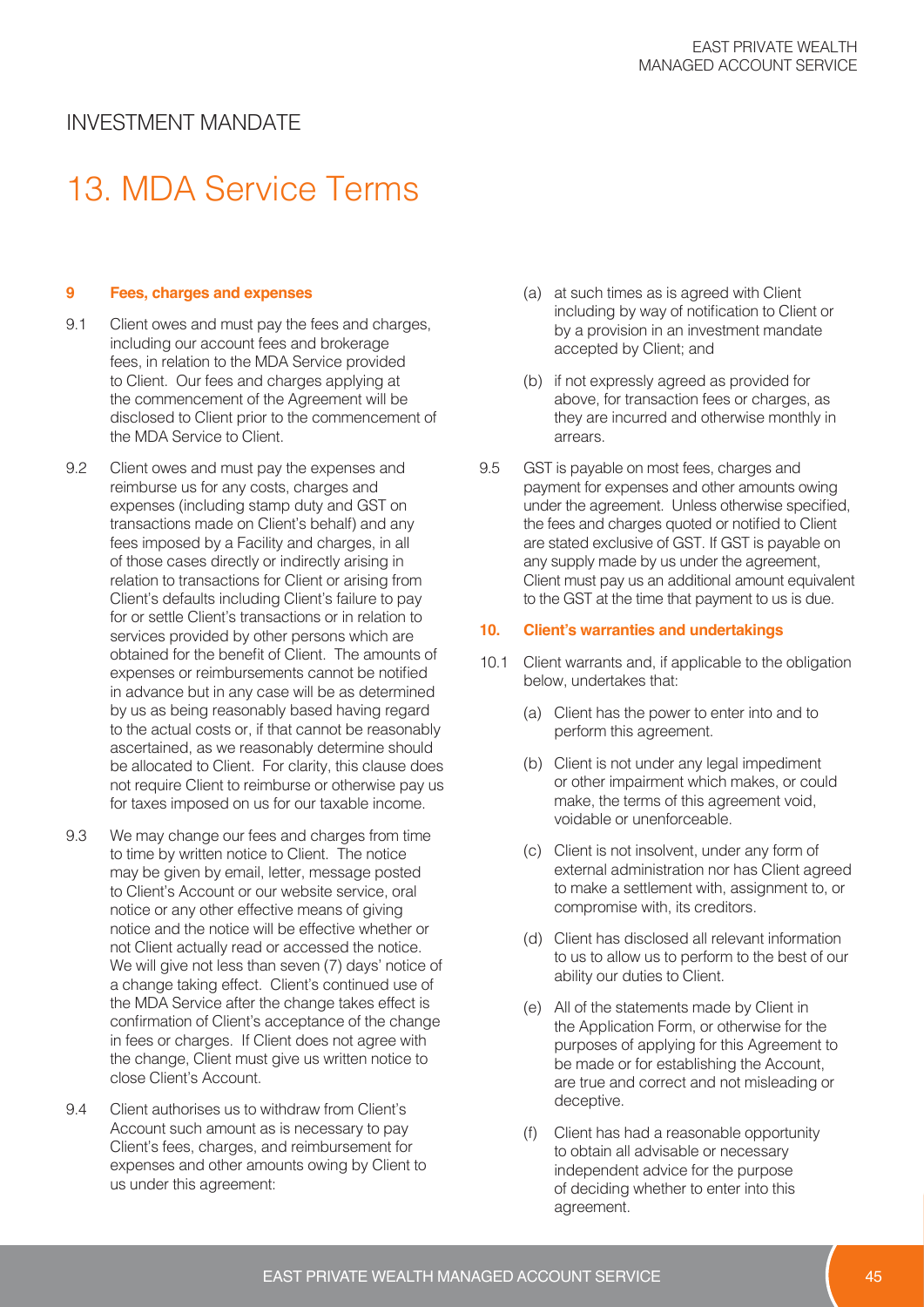# 13. MDA Service Terms

- 10.2 If Client enters into the agreement as a trustee, Client warrants in Client's personal capacity:
	- (a) the trust has been duly constituted and is validly existing in compliance with all applicable laws and its trust deed has been duly executed and duly stamped, in each case in accordance with the laws of each State and Territory of Australia unless otherwise expressly notified to us
	- (b) the trust deed and its constituent documents give the trustee power to carry on all of the business activities now conducted by it in any capacity and to enter into and to comply with its obligations under, and to carry on the transactions contemplated by, this agreement
	- (c) all necessary resolutions have been duly passed and all consents have been obtained and all other procedural matters have been attended to as required by the trust deed, any other document or any law for the entry into, observance and performance by the trustee of its obligations under this agreement
	- (d) each of Client's obligations under, and the transactions contemplated by, this agreement constitutes binding obligations and is completely and lawfully enforceable against the trustee and in respect of the trust's property in accordance with their terms
	- (e) nothing done under this agreement or any instructions given by Client is or will be a breach of any trust
	- (f) the assets of the relevant trust are, and at all relevant times will be, sufficient and available to the trustee in that capacity to discharge Client's obligations and liabilities under this agreement
	- (g) Client is the only trustee of the trust unless all trustees are described in the Application Form and any later change is promptly notified to us;
- (h) no property of the trust has been re-settled, set aside or transferred to any other trust or settlement
- (i) the trust has not been terminated, nor has the date or any event for the vesting of the trust's property in its beneficiaries occurred
- (j) no determination has been made to distribute the trust's property on a date which is earlier than the latest date under the trust deed by which the trust's property must be distributed
- (k) there is no conflict of interest on the trustee's part in entering into this agreement and performing its obligations under it
- (l) it has an unrestricted right to be fully indemnified, reimbursed or exonerated out of the trust's property in respect of any losses or liabilities incurred by it as trustee and the trust's property is sufficient to satisfy that right of indemnity, reimbursement or exoneration
- (m) it has complied with its obligations in connection with the trust.
- 10.3 Each warranty by Client in this clause or elsewhere in this agreement is deemed to be repeated on each day that this agreement subsists.

#### **11. Limitation of Liability**

- 11.1 Preserved Liability means:
	- (a) any liability which by law may not be excluded, limited or qualified
	- (b) any liability, or duty for which we are liable, specified in the agreement which we have expressly agreed may not be excluded, limited or qualified.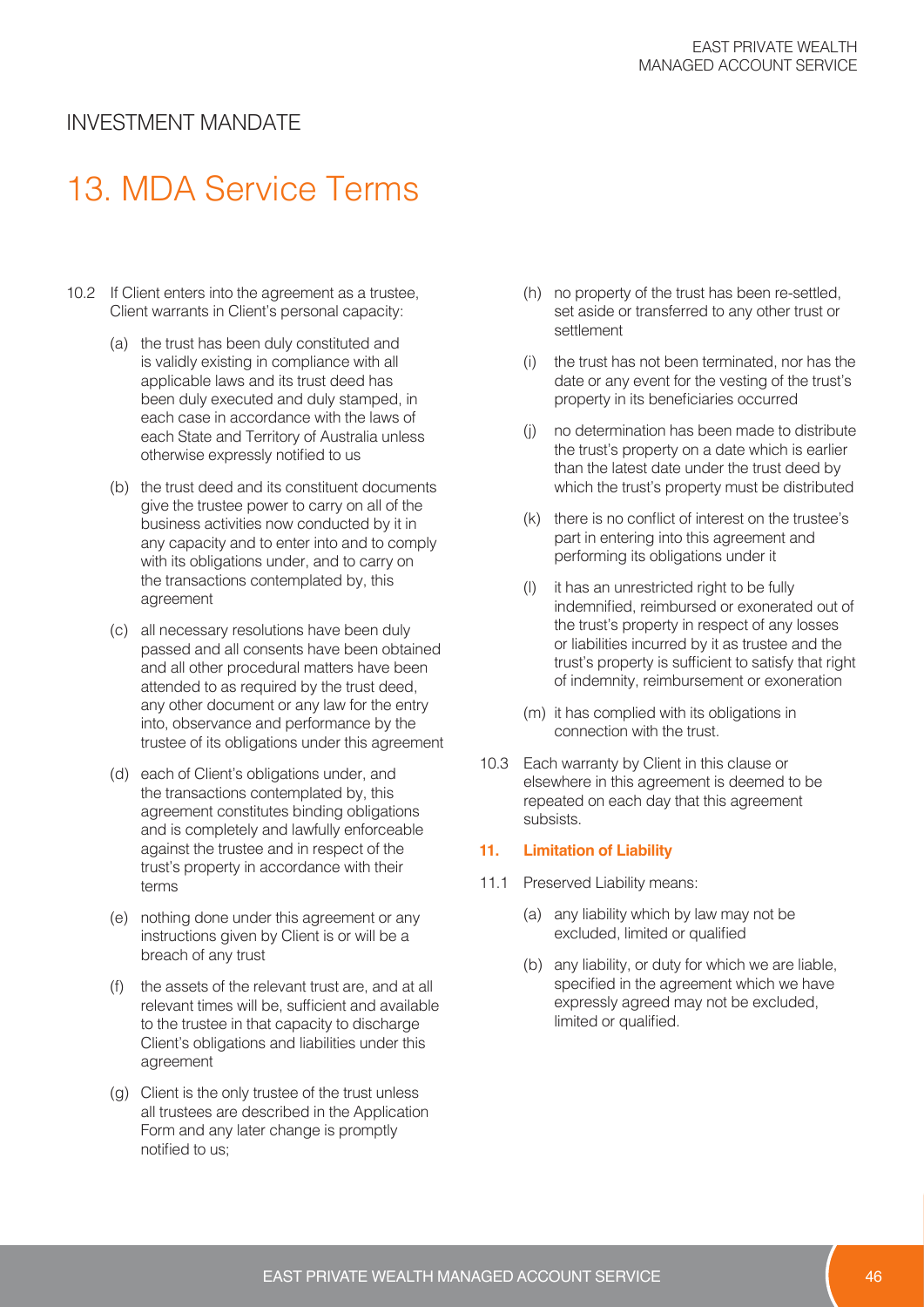# 13. MDA Service Terms

- 11.2 Subject to a Preserved Liability and except if directly due to our breach of law, negligence, wilful default of the agreement or our dishonesty, to the extent permitted by law, we are not liable to Client for the following:
	- (a) our acts or omissions in reliance on Client's obligations under the agreement, Client's instructions or any other information we have relied upon provided by Client including by Client's authorised representative, agent or other representative
	- (b) events or circumstances beyond our reasonable control, including (without limitation) acts of agents and other service providers used by us to perform the MDA Service, currency restrictions, disruption of the normal services by others, liquidation or insolvency by persons who are not related bodies corporate, acts of war or terrorism, riots, revolution or other similar events or acts
	- (c) an act or omission required by law or by a court of competent jurisdiction
	- (d) any actual or asserted fiduciary duty which is not expressly stated in this agreement
	- (e) any payment having been made to a fiscal authority, including but not limited to any taxes, stamp duty or government charges
	- (f) any act or omission of an operator of a securities title, transfer or holding system
	- (g) economic, indirect or consequential loss, whether or not those losses overlap (including, in any case, but not limited to loss of anticipated profits or savings), whether or not reasonably foreseeable.
- 11.3 Subject to a Preserved Liability, we are not responsible for any loss or liability incurred by Client to the extent arising from us acting or refraining to act within the discretionary limits authorised by Client, or if any dealing or proposed dealing is interrupted, fails to complete or take place due to the failure of any telephone, computer or other electronic service or third party act or omission.

11.4 To the extent permitted by law, our aggregate liability to Client under the agreement is limited to the fees Client has paid us in the two years preceding the breach or to the supply of the MDA Service again, as we choose. If it is determined by a court that by law we are not permitted to disclaim or to limit our liability to Client or we are not permitted to limit the amount of compensation we may be liable for, or any of those limitations are unenforceable, then those limits are severed from this agreement as though they were not in it from the beginning of this agreement.

#### **12. Indemnities**

- 12.1 Subject to a Preserved Liability, Client indemnifies us against all losses, claims, damages, costs and expenses (including all reasonable legal expenses actually incurred) or any other remedies arising directly or indirectly as a result of:
	- (a) taxes and other government levies or charges imposed on Client's Property or transactions made for Client
	- (b) Client's breach of this agreement
	- (c) Client's breach of any law or regulation
	- (d) us acting in accordance with Client's instructions or relying on information given by Client or Client's behalf
	- (e) claims of any kind by any third parties in relation to the MDA Service or Client's Account,

except to the extent the claims, damages, costs and expenses were a result of our negligence, wilful misconduct or fraud or our breach of this agreement (including breach of any duties however they arise). This provision survives termination of the agreement.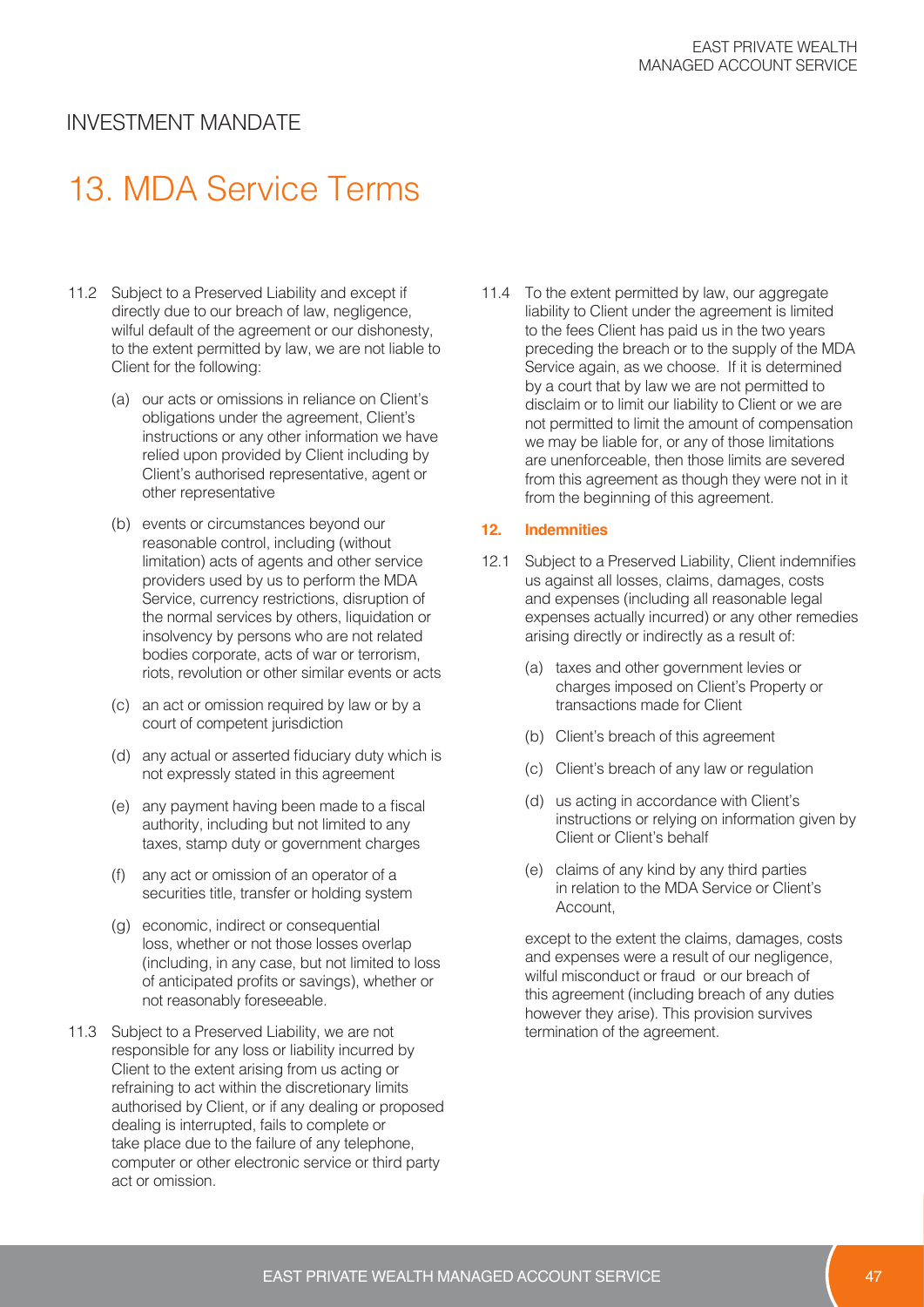# 13. MDA Service Terms

#### **13. Termination**

- 13.1 You or we may terminate the MDA Contract by giving written notice to the other which is not more than 2 business days. The means of giving the written notice includes but not limited to the means set out in the Account Terms.
- 13.2 The MDA Contract will be terminated if ASIC notifies us that we may not rely on an exemption relating to the MDA Service. We will tell you that as soon as practicable.
- 13.3 Upon termination:
	- (a) we must not exercise any discretion in relation to Client's Property but must comply with these MDA Service Terms as to how to deal with any Client's Property
	- (b) Client is responsible for giving express instructions to us to unwind Client's positions to transfer them to the control of Client or another person nominated by Client
	- (c) we will use all reasonable endeavours to transfer to Client or Client's nominee (acceptable to us) all of Client's Property and rights in relation to Client's Account, subject to Client providing sufficient details and instructions for this to occur
	- (d) if Client does not provide appropriate instructions regarding the closure of Client's Account, we will close Client's Account (including closing at a time of our choosing Client's open positions and selling Client's other Financial Products at Client's cost and risk) and send (or attempt to send) Client payment for any surplus after deducting all fees, charges and expenses or indemnified amounts
	- (e) Client acknowledges that it may take some time to unwind Client's positions depending on factors such as the relevant markets and liquidity and that will be at Client's cost and risk
	- (f) Client owes and must pay us all our accrued fees, charges and expenses and other costs for reimbursement or indemnification
- (g) we may deal with Property in Client's Account to settle or to set-off any existing obligations under the Account Terms
- (h) unless otherwise specified, we will promptly deliver to Client all final accounts and reports in relation to Client's Account after we transfer to Client's control Client's Property except for tax reporting which will not occur until in the ordinary course following the end of the financial year in which termination occurs
- (i) our rights and duties in respect of any documents disclosed to us by or on behalf of Client (including any part of any Statement of Advice) survive termination
- (j) termination will not affect any transaction properly commenced prior to termination, nor any other claim which either party may have against the other.
- 13.4 We must have and maintain written policies:
	- (a) setting out the steps we will take to ensure that if the MDA Contract is terminated, the Client's Property will be dealt with in accordance with the requirements referred to in clause 13.3
	- (b) that are available to you free of charge on request.
- 13.5 Termination of the authority to manage does not terminate obligations which accrue up to the time of termination, including any fees for management. Such obligations (including payment obligations) survive termination of this agreement.

#### **14. Laws and regulations**

- 14.1 All dealings between Client and us are subject to the following (without limiting other applicable laws):
	- (a) Corporations Act 2001 (Commonwealth) (including the relevant regulations, ASIC instruments and other legislative instruments)
	- (b) Anti-Money Laundering and Counter-Terrorism Financing Act 2006 (Commonwealth)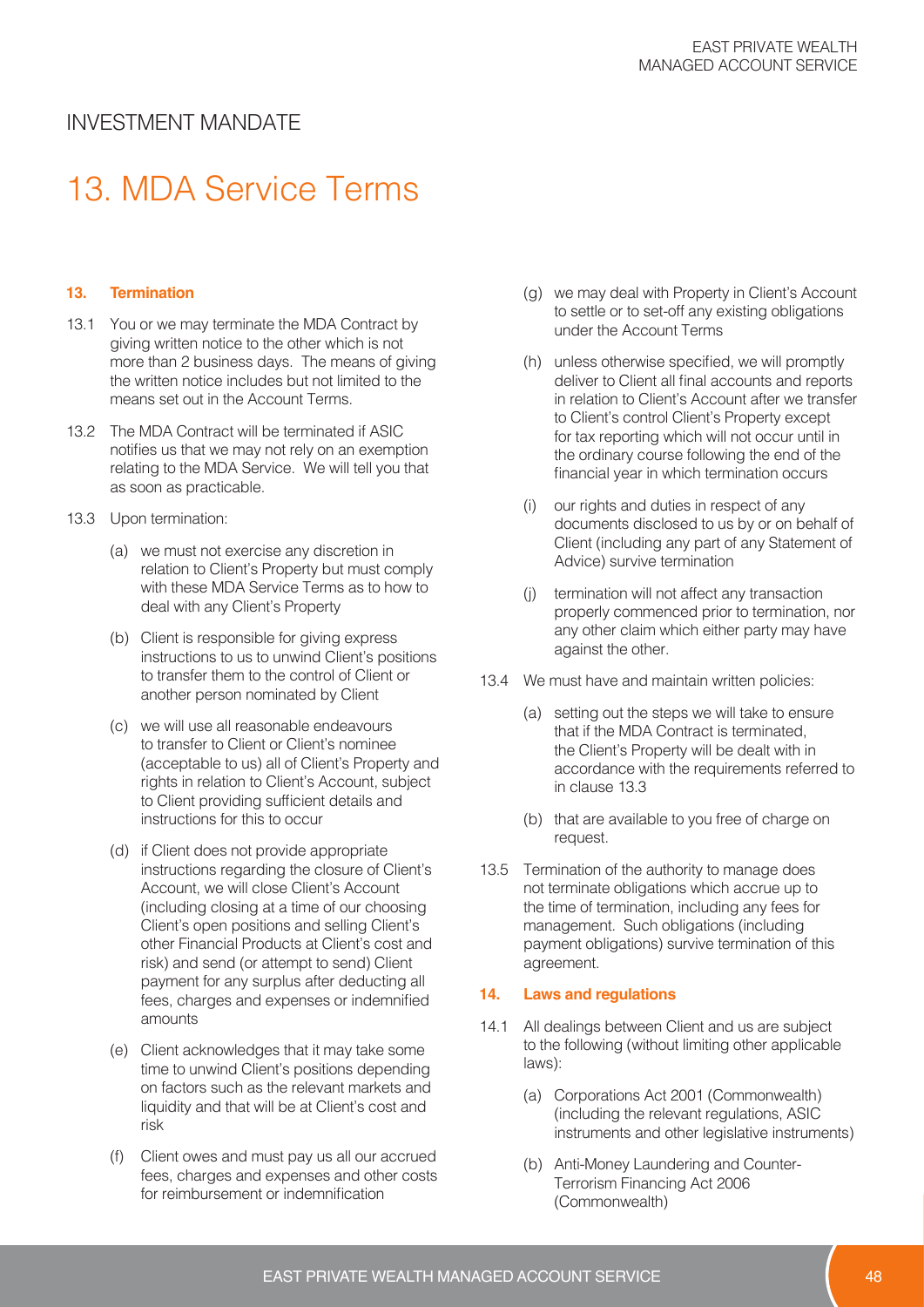# 13. MDA Service Terms

- (c) rules, customs, usages, practices and regulations of any Facility which is relevant to Client's transactions.
- 14.2 To the extent any of the laws and regulations referred to in clause 14.1 or otherwise applying is inconsistent with the agreement, the laws and regulations prevail.

#### **15. Complaint Handling**

15.1 If Client has any complaint about the MDA Service, we will follow our dispute resolution policy.

#### **16. General**

- 16.1 Time is of the essence of performance of a party's obligations under this agreement. If this agreement specifies when the party must perform an obligation or the last time to preform the obligation, the party must perform it by the time specified. Each party must perform all other obligations promptly.
- 16.2 Client must pay us any sum due under this agreement, including those described in clause 12, fully without deduction or set-off (and irrespective of any counterclaim) whatever.
- 16.3 A reference to interest in the agreement or to a charge or expense which could include interest will be interest at a rate determined by us as being a reasonable estimate of our direct and indirect costs which give rise to that interest and related or ancillary Services. Those costs need not be interest themselves. We do not need to give reasons or evidence supporting our determinations of the rate of interest.
- 16.4 A party to the agreement may exercise a right or remedy or give or refuse its consent in any way it considers appropriate (including by imposing conditions), unless this agreement expressly states otherwise.
- 16.5 If a party to the agreement does not exercise a right or remedy fully or at a given time, the party may still exercise it later.
- 16.6 A party is not liable for loss caused by the exercise or attempted exercise of, failure to exercise, or delay in exercising, a right or remedy under this agreement.
- 16.7 By giving its approval or consent, a party does not make or give any warranty or representation as to any circumstance relating to the subject matter of the consent or approval.
- 16.8 The rights and remedies provided in this agreement are in addition to other rights and remedies given by law independently of this agreement.
- 16.9 The indemnities and rights to be reimbursed in this agreement are continuing obligations, independent from the other obligations of the parties under this agreement and continue after this agreement ends. It is not necessary for a party to incur expense or make payment before enforcing a right of indemnity or reimbursement under this agreement.
- 16.10 All notices must be in English. Unless otherwise specified or agreed, all notices may be given by a person to the other in writing by hand delivery, email, other electronic communication service (including by our website service) or post.
- 16.11 Nothing in the agreement may be taken as giving rise to a relationship of employment, joint venture or partnership nor as to any agency except as specified in the agreement.
- 16.12 Failure or neglect by a party to this agreement to enforce any of the provisions of this agreement must not be construed as, nor may be deemed to be, a waiver of their rights under this agreement nor in any way affect the validity of the whole or any part of this agreement nor prejudice our rights to take subsequent action.
- 16.13 If Client is comprised of two or more persons, each person constituting Client is jointly and severally liable for the obligations under these MDA Service Terms. We may discharge our duties to all of the persons who comprise Client by sending notices or payments to any one of the persons. We may act on the instructions of any one of those persons.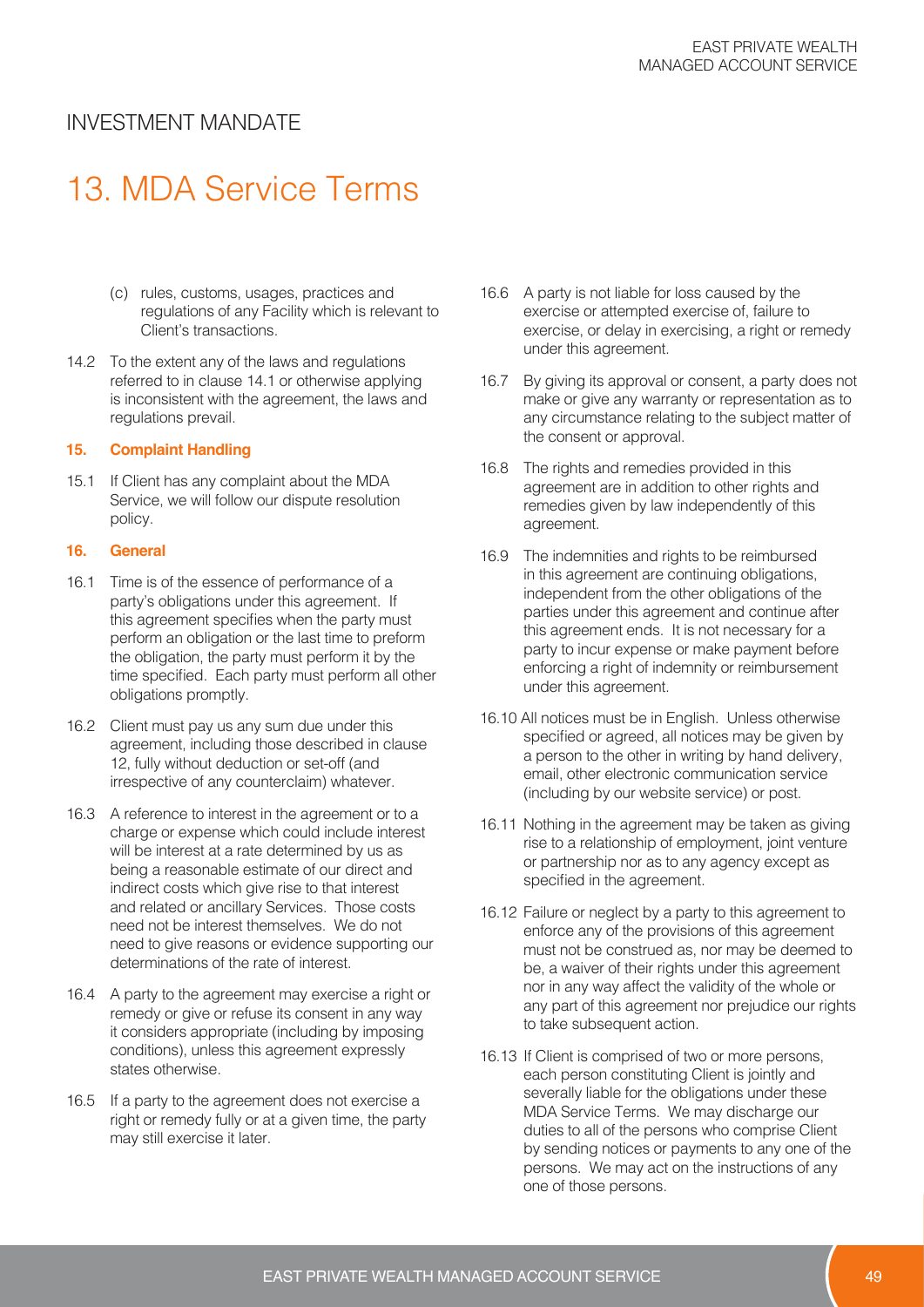# 13. MDA Service Terms

- 16.14 An agreement, representation or warranty by two or more persons binds them jointly and each of them individually.
- 16.15 Client may not assign this agreement, because it is personal to Client. We may assign this agreement (including the benefit and the burden of it) by giving not less than twenty (20) business days' notice of that to Client.
- 16.16 Except as specified otherwise, the agreement cannot be amended or varied except in writing and either:
	- (a) agreed by or on behalf of the parties
	- (b) by us giving not less than ten (10) business days' prior notice to Client.
- 16.17 If any term or other provision of the agreement is held by a court to be illegal, invalid or unenforceable under the applicable law, then that term or provision is to be interpreted as being severed from the agreement and the remaining MDA Service Terms will be unaffected by that.
- 16.18 The agreement is governed by and must be construed in accordance with the laws in force in New South Wales. The parties submit to the non-exclusive jurisdiction of the courts operating in New South Wales.

#### **17. Interpretation**

17.1 In the agreement:

**Account** has the meaning given in clause 6.1.

**Account Terms** means the prevailing terms applicable to the Account (other than the MDA Service terms).

**Application Form** means the application form, completed by or on behalf of Client, which refers to these MDA Service Terms or to the agreement to be made on these MDA Service Terms upon acceptance of the application in the form. The form may be in hardcopy or electronic form and need not be signed by or on behalf of Client in order for it to be effective and binding on Client.

**ASIC MDA Instrument** means ASIC Corporations (Managed Discretionary Accounts) Instrument 2016/968 made by ASIC, as amended or superseded from time to time. A reference to this instrument includes a reference to any later instrument made by ASIC which substantially replaces or supersedes this instrument.

**business day** means a week-day in Sydney, New South Wales, other than a public holiday in Sydney.

**Facility** means a facility for a market or exchange in Financial Products, or for clearing and settlement of transactions in Financial Products, or for making payments for those services.

**Financial Product** means any financial product as defined for the purposes of the Corporations Act 2001 (Commonwealth).

**GST** means the tax imposed by A New Tax System (Goods and Services Tax) Act 1999 and A New Tax System (Goods and Services Tax) Transition Act 1999 and related tax imposition Acts of the Commonwealth of Australia.

**Investment Mandate** means a document of that name or description which is referred to in, and incorporated by reference to, an Investment Program.

**Investment Program** means a program for investing Client's Property through an MDA Service.

**Managed Account** has the meaning given in clause 6.2.

**MDA Service** has the meaning given to it in clause 3.1.

**MDA Service Terms** means the terms set out in this document, as amended from time to time.

**Preserved Liability** has the meaning given in clause 11.1.

**Property** means all Financial Products, cash or cash equivalent, choses in action and ancillary rights held on behalf of Client (whether by us or otherwise for or in the name of, Client) or accruing to Client as a result of the MDA Contract.

**Statement of Advice** means any document of that name or substance which provides personal advice to Client about the MDA Contract and the Investment Program.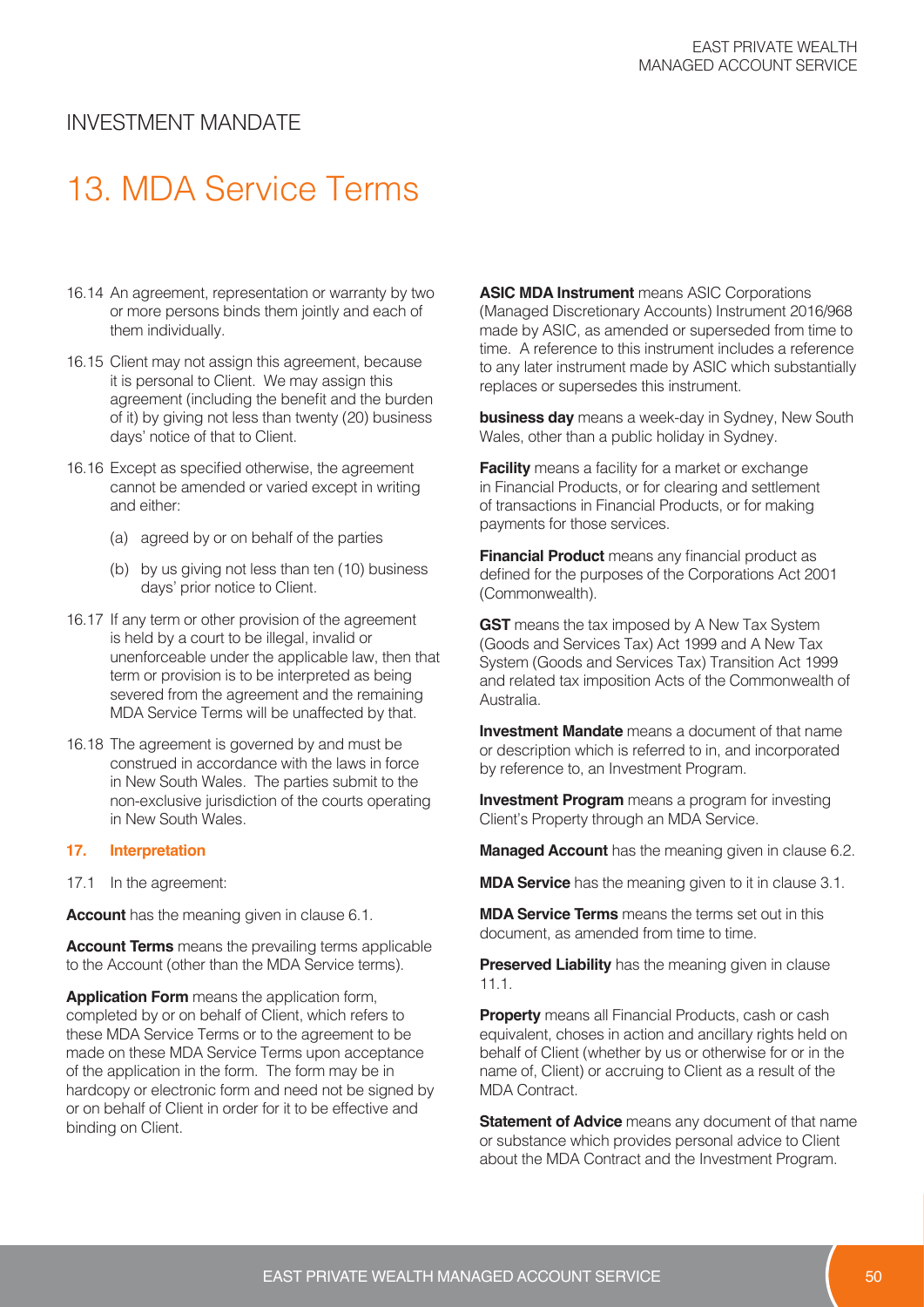## 13. MDA Service Terms

- 17.2 Words in the agreement expressed in the singular include the plural and vice versa.
- 17.3 A reference in the agreement to a document or agreement includes any variation or replacement of it.
- 17.4 Headings in the MDA Service Terms are for reference only and do not in any way affect the meaning of this agreement.
- 17.5 Unless the context requires, a reference in the MDA Service Terms to any legislation includes any statutory modification or re-enactment of, or legislative provision substituted for, and any subordinate legislation issued under that legislation or legislative provision.
- 17.6 A provision of the agreement must not be interpreted against our interests merely because these are standard MDA Service Terms provided by us.